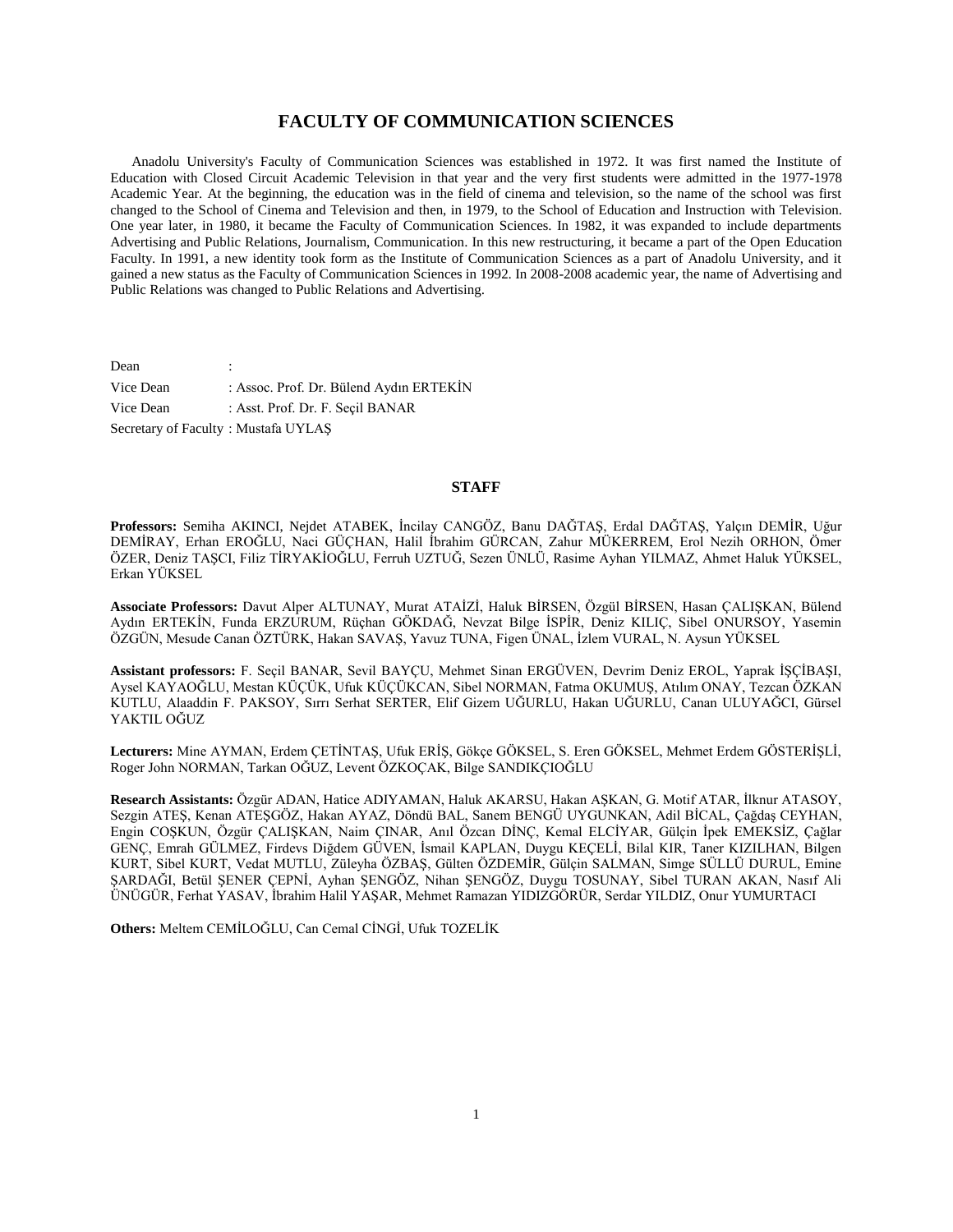# **DEPARTMENT OF CINEMA AND TELEVISION**

 Cinema and television industries were involved in a rapid change in the beginning of 21st century. Developments in digital technology and other improvements in digital technologies, media, telecommunications and information technologies are leading towards new future, and especially television, besides mass media is influenced by it very much. Department of Cinema and Television has been following all those developments and improvements since its very first day of establishment and aimed to cover all those in its programs; also aimed to prepare its students for that defined future. Besides that solid background on technology, the department is also very much focused on theoretical aspect. It also aims to provide newcomers to the field with fresh and deeply motivated minds. Within those 30 years of education, Cinema and Television, as the oldest department of Faculty of Communication Sciences, has contributed many graduates into fields of cinema, television and advertising, director, producer, cinematographer, script writer, photography artist, administrator and many academicians for both film-television, advertising and academic worlds.

#### **Information about the Department**

 Producing-directing, script writing and theoretical studies are the essential fields within the Department and in the first two years all students of school of communication sciences take those common courses which are Sociology, Psychology, History of Art, Aesthetics, Introduction to Communication Science, Communication Theories, Scientific Research and Reporting Techniques. They are the core courses which are considered as base and necessary besides those introductory courses of cinema and television which are technical foundations of cinema and television, script writing, foundations of photography and other related theoretical courses.After completing this process, students follow one of those three defined areas in correspondence with academic advisors. While adapting to that state of art technology which is allocated for their use, they are obligated to take advanced level courses such as visual aesthetics, film theories, history of film, film review and analysis, and documentary cinema as part of their theoretical courses. In last two years of studies, they produce and direct four graduation projects as part of their selected areas. Then, they complete their education. The education is consisted of one year English prep and fours years of undergraduate. Faculty members are consisted of 11 full time professors, 3 full time associate professors, 16 full time assistant professors and courses are thought by them besides some other professionals, speicalists and experts providing seminar courses and workshops. Students can benefit from their experience.

 Practical courses are made in with fully equipped television studio, 16 professional field cameras, 1 35 mm BL film camera, 2 16 mm BL film cameras, 7 nonlinear editing suites, 1 film editing table, one professional photography studio, 2 black and white and one color photo labratory; at the same time, cinema and television students are the body of regional television station- TVA (Anadolu University's) which they experience the real professional life in it and prepare themselves for the future.

Head : Assoc. Prof. Dr. Davut Alper ALTUNAY Deputy Head : Asst. Prof. Dr. Hakan UĞURLU

# **PROGRAM**

#### **I. SEMESTER**

| <b>ARY 111</b> | Research Methods in Social Sciences | $3+0$ 4.5 |     |
|----------------|-------------------------------------|-----------|-----|
| <b>FOT 201</b> | <b>Basic Photography</b>            | $2+2$ 5.0 |     |
| <b>ILT 107</b> | Introduction to Communication       | $3+0$ 3.5 |     |
| <b>PSI</b> 102 | Psychology                          | $3+0$ 3.5 |     |
| SOS 153        | Sociology                           | $3+0$ 3.5 |     |
| <b>STV 103</b> | Introduction to Film and Television | $2+2$ 6.0 |     |
| <b>TÜR 121</b> | Writing                             | $2+0$ 2,0 |     |
|                | TÜR 125 Turkish Language I          | $2+0$     | 2,0 |
|                |                                     |           |     |

#### **II. SEMESTER**

| <b>BIL 150</b> | Fundamentals of Information           |           |     |
|----------------|---------------------------------------|-----------|-----|
|                | Technology                            | $4+0$ 5,0 |     |
| <b>FOT 116</b> | <b>Basic Photography Applications</b> | $2+2$ 4,0 |     |
| <b>ILT 108</b> | Theories of Communication             | $3+0$ 4.5 |     |
| PSI 104        | Social Psychology                     | $3+0$ 3.0 |     |
| <b>STV 102</b> | <b>Basic Video Production</b>         | $1+2$ 2.5 |     |
| <b>STV 106</b> | Basic Techniques of Film              | $2+1$ 2,5 |     |
| <b>STV 108</b> | Basic Techniques of Television        | $2+1$ 2,0 |     |
| <b>TÜR 122</b> | Speaking Skills                       | $2+0$ 2,0 |     |
| <b>TÜR 126</b> | Turkish Language II                   | $2+0$     | 2,0 |
|                | Elective Courses (1)                  |           | 2,5 |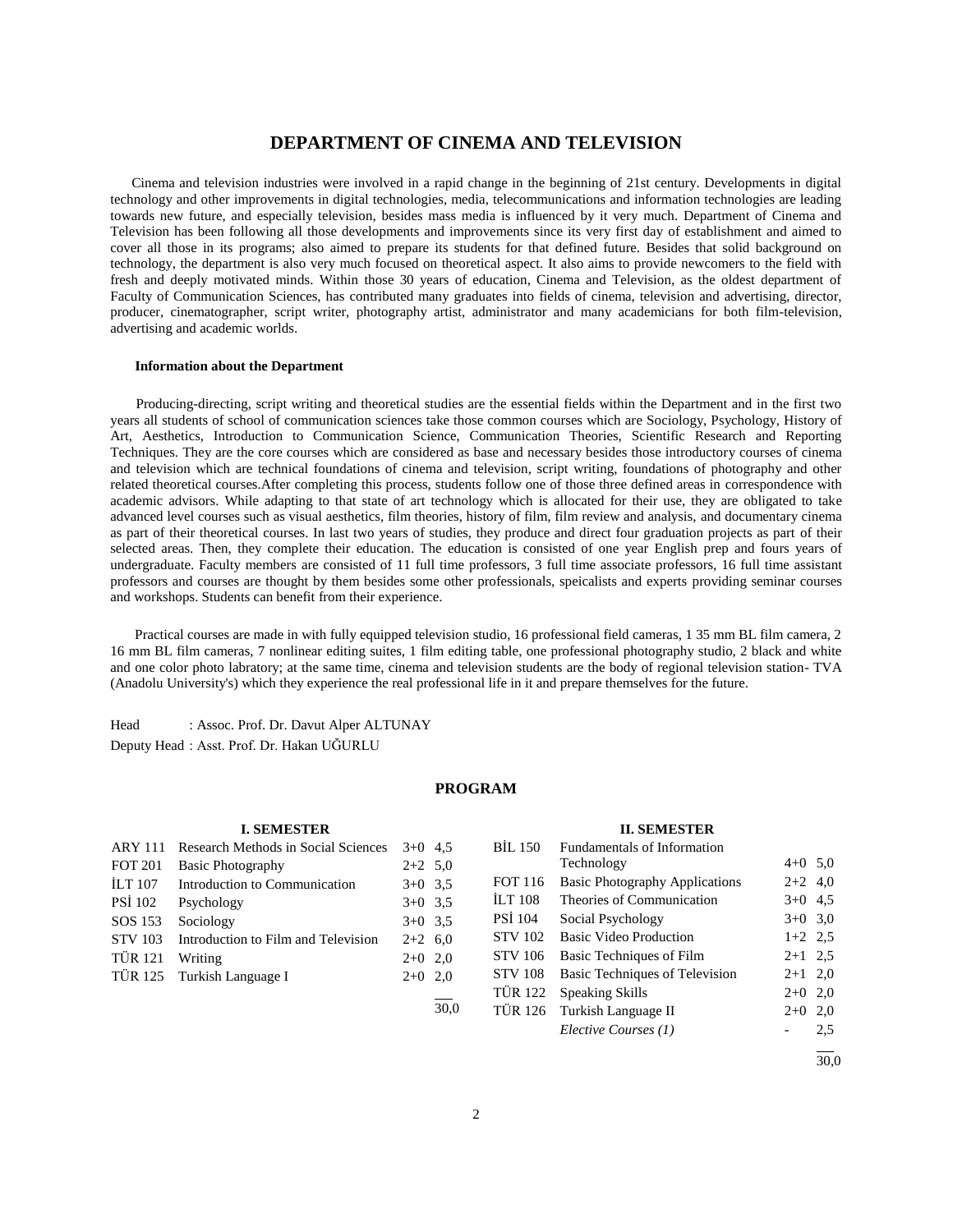# **III. SEMESTER**

| KÜL 201        | <b>History of Culture</b>                    | $3+0$     | 4.0  |
|----------------|----------------------------------------------|-----------|------|
| RHI 209        | Introduction to Advertising and Public       |           |      |
|                | Relations                                    | $2+0$ 3.0 |      |
| <b>SNT 253</b> | History of Art                               | $3+0$ 3.5 |      |
| <b>STV 207</b> | Screenwriting                                | $2+2$ 5.0 |      |
| <b>STV 213</b> | Sound Techniques for Cinema and TV $2+0$ 2,0 |           |      |
| <b>STV 215</b> | Video Techniques for Cinema and TV $2+0$ 2,0 |           |      |
| <b>STV 217</b> | Camera and Lighting Techniques for           |           |      |
|                | Cinema and TV                                | $2+0$ 2,0 |      |
| <b>TAR 165</b> | Atatürk's Principles and History of          |           |      |
|                | <b>Turkish Revolution I</b>                  | $2+0$     | 2,0  |
|                | Departmental Elective Courses (1)            |           | 3.5  |
|                | Foreign Language Courses (1)                 |           | 3,0  |
|                |                                              |           | 30.0 |
|                |                                              |           |      |

# **V. SEMESTER**

| SİY 102        | <b>Political Science</b>            | $3+0$ 3.0 |      |
|----------------|-------------------------------------|-----------|------|
| <b>STV 301</b> | History of Film I                   | $3+0$ 5.0 |      |
| <b>STV 303</b> | Film Theory I                       | $3+0$ 5.0 |      |
|                | STV 305 (Eng) Television Production | $0+6$ 9.0 |      |
|                | Departmental Elective Courses (2) - |           | 8.0  |
|                |                                     |           |      |
|                |                                     |           | 30,0 |

# **VII. SEMESTER**

| STV 401 (Eng) Production and Directing I | $4+6$ 12.0 |
|------------------------------------------|------------|
| Departmental Elective Courses (4) -      | 18,0       |

30,0

l

# **DEPARTMENTAL ELECTIVE COURSES**<br>ANJ 201 **Animation** 3+0 4.0

| ANI 201        | Animation                                     | $3+0$     | 4,0 |
|----------------|-----------------------------------------------|-----------|-----|
|                | ERA 199 (Eng) Cultural Diversity and          |           |     |
|                | Communication                                 | $2+0$     | 3,0 |
| <b>FEL 303</b> | Philosophical Criticism and Art               | $3+0$     | 4,0 |
| FOT 303        | Photography Project                           | $1 + 3$   | 4,5 |
| <b>GRA 201</b> | Media Graphic                                 | $3+0$     | 4,0 |
|                | ING 225 (Eng) Academic English I              | $3+0$     | 3,0 |
|                | ING 226 (Eng) Academic English II             | $3+0$     | 3,0 |
|                | ING 325 (Eng) Academic English III            | $3+0$     | 3,0 |
|                | ING 326 (Eng) Academic English IV             | $3+0$     | 3,0 |
|                | ING 425 (Eng) Academic English V              | $3+0$     | 3,0 |
|                | ING 426 (Eng) Academic English VI             | $3+0$     | 3,0 |
| KÜL 151        | Cultural Anthropology                         | $3+0$     | 2,5 |
|                | KÜL 301 (Eng) Cultural Analysis in Television |           |     |
|                | Programs                                      | $3+0$     | 4,0 |
| <b>MET 303</b> | <b>Text Analysis</b>                          | $3+0$     | 4,5 |
| <b>MET 304</b> | <b>Text Writing</b>                           | $2+2$ 4.5 |     |
| MIT 201        | Mythology I                                   | $3+0$     | 3,5 |
| MİT 202        | Mythology II                                  | $3+0$     | 3,5 |
|                | MUZ 206 (Eng) Music for Film and TV           | $3+0$     | 3,5 |
|                | STV 201 (Eng) Film Production Theory          | $3+0$     | 3,5 |
| <b>STV 204</b> | Photographic View                             | $3+0$     | 5,0 |

# **IV. SEMESTER**

| <b>BYN 202</b> | Introduction to Printing and Journalism $2+0$ 2,5 |           |      |
|----------------|---------------------------------------------------|-----------|------|
| <b>EST 303</b> | Aesthetics                                        | $3+0$ 4.5 |      |
| <b>FEL 102</b> | Introduction to Philosophy                        | $2+0$ 2.5 |      |
| <b>STV 206</b> | Visual Composition                                | $2+2$ 5.5 |      |
| <b>STV 208</b> | <b>TV Production Design</b>                       | $3+0$ 5.5 |      |
| <b>TAR 166</b> | Atatürk's Principles and History of               |           |      |
|                | <b>Turkish Revolution II</b>                      | $2+0$     | 2,0  |
|                | Departmental Elective Courses (1)                 |           | 4,5  |
|                | Foreign Language Courses (1)                      |           | 3,0  |
|                |                                                   |           | 30.0 |
|                |                                                   |           |      |

# **VI. SEMESTER**

| IKT 215 Economics                     | $2+0$ 2.5 |         |
|---------------------------------------|-----------|---------|
| STV 302 Visual Aesthetics             | $3+0$ 5.0 |         |
| STV 304 Film Criticism and Analyses I | $3+0$ 4.5 |         |
| STV 350 Documentary                   | $3+0$ 6.0 |         |
| Departmental Elective Courses (3)     |           | $-12,0$ |
|                                       |           | 30,0    |

# **VIII. SEMESTER**

| STV 402 (Eng) Production and Directing II | $4+6$ 12,0 |
|-------------------------------------------|------------|
| Departmental Elective Courses (4) -       | 18,0       |

l 30,0

| <b>STV 211</b> | Videography                              | $2+2$ 4.5 |     |
|----------------|------------------------------------------|-----------|-----|
| <b>STV 212</b> | Sound Recording in Cinema and            |           |     |
|                | TV                                       | $2+2$ 4,0 |     |
|                | STV 245 (Eng) Theories and Principles of |           |     |
|                | Editing                                  | $3+0$     | 4,0 |
| <b>STV 246</b> | <b>Screenwriting Practice I</b>          | $2 + 2$   | 4,5 |
| <b>STV 247</b> | Applications in Editing                  | $3+0$     | 4,0 |
| STV 306 (Eng)  | Introduction to Film                     | $3+0$     | 3,5 |
| <b>STV 307</b> | Style in Cinema                          | $3+0$ 4,5 |     |
| <b>STV 309</b> | Seminar I                                | $3+0$ 3,5 |     |
| <b>STV 310</b> | Seminar II                               | $3+0$ 3,5 |     |
| <b>STV 313</b> | Interactive Media and Society            | $3+0$     | 4,5 |
| <b>STV 343</b> | Directing Mise-en-scene                  | $3+0$     | 5,0 |
| <b>STV 344</b> | History of Turkish Film                  | $3+0$ 3,5 |     |
| <b>STV 345</b> | Video Camera Lighting                    | $2+2$     | 4,5 |
| <b>STV 346</b> | Film Camera and Lighting                 | $2 + 2$   | 4,5 |
| <b>STV 347</b> | <b>Types of Television Programs</b>      | $3+0$     | 4,5 |
| <b>STV 348</b> | <b>Film Genres</b>                       | $3+0$     | 4,5 |
| STV 353        | (Eng) Television Project                 | $0 + 6$   | 6,0 |
| <b>STV 355</b> | Film Criticism and Analysis II           | $3+0$     | 4,5 |
| <b>STV 356</b> | History of Film II                       | $3+0$     | 4,5 |
| <b>STV 357</b> | Subliminal Communication                 | $3+0$     | 3,5 |
|                |                                          |           |     |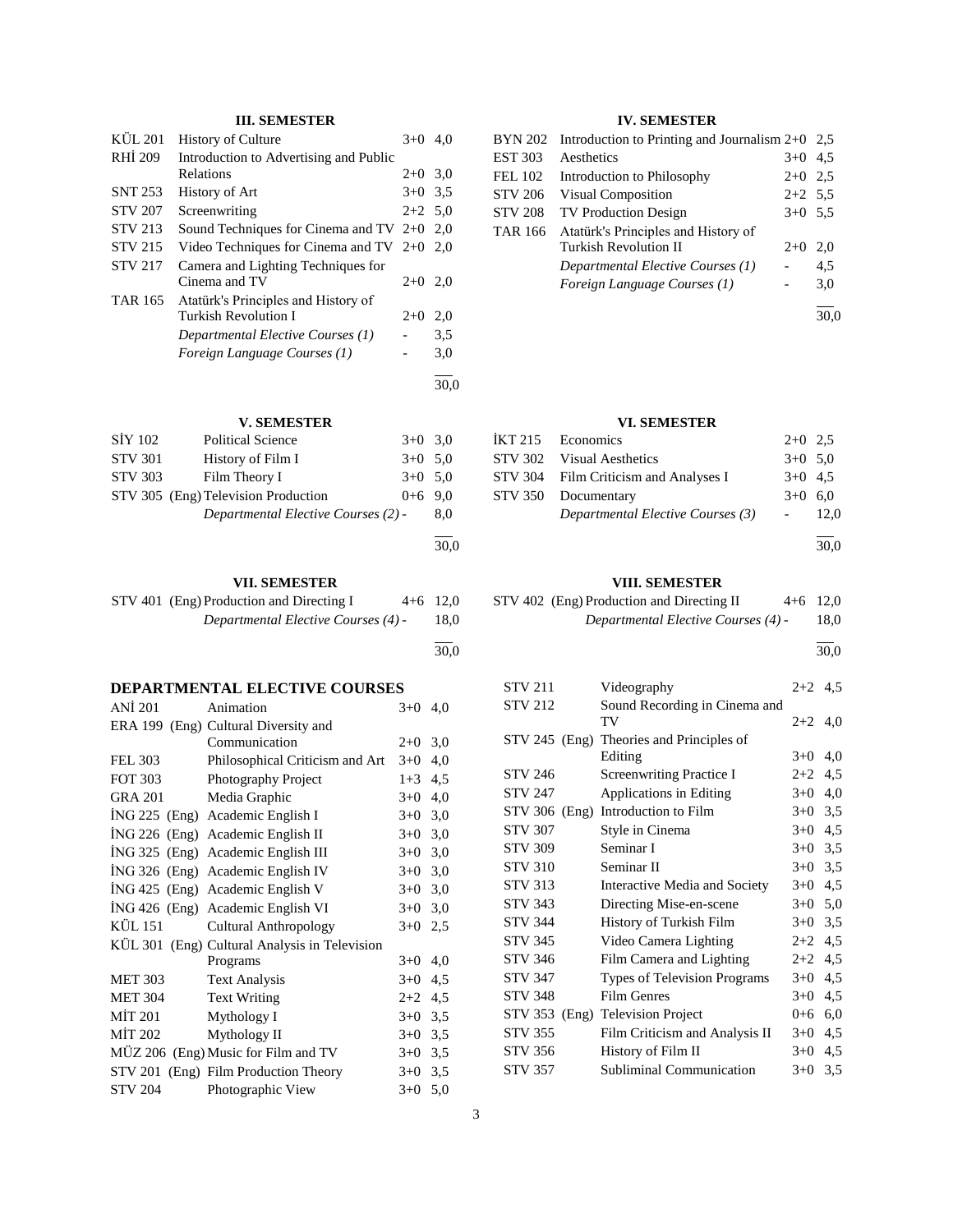|                           | STV 359 (Eng) New Communication           |           | <b>THU 203</b> | <b>Community Services</b>         | $0+2$ 3,0 |     |
|---------------------------|-------------------------------------------|-----------|----------------|-----------------------------------|-----------|-----|
|                           | Technologies                              | $3+0$ 3.5 | <b>TIY 303</b> | Dramaturgy                        | $3+0$ 3.5 |     |
| <b>STV 360</b>            | Film Theories II                          | $3+0$ 4.5 |                |                                   |           |     |
| <b>STV 362</b>            | Audio Dimension in Film and               |           |                | <b>ELECTIVE COURSES</b>           |           |     |
|                           | Television                                | $3+0$ 3.5 | <b>BEO 155</b> | <b>Physical Education</b>         | $2+0$ 2,0 |     |
| <b>STV 363</b>            | Visual Structure of Film                  | $3+0$ 4,0 | GRA 156        | Graphics                          | $2+0$ 3.5 |     |
| <b>STV 364</b>            | Sociology of Film                         | $3+0$ 5,0 | KÜL 199        | <b>Cultural Activities</b>        | $0+2$ 2,0 |     |
| <b>STV 365</b>            | Video Art                                 | $3+0$ 5.0 | MÜZ 158 Music  |                                   | $2+0$     | 3,0 |
| <b>STV 366</b>            | Inspection Methods in Television          |           | <b>RSM 152</b> | Painting                          | $2+0$     | 4,0 |
|                           | <b>Broadcasting</b>                       | $3+0$ 4,0 | <b>RSM 154</b> | Caricature                        | $2+0$     | 2,5 |
| <b>STV 367</b>            | Aesthetics of Documentary                 |           | <b>SAN 155</b> | <b>Hall Dances</b>                | $0+2$ 2,0 |     |
|                           | Filmmaking                                | $3+0$ 4,0 | <b>TIY 152</b> | Theatre                           | $2+0$ 2,5 |     |
| <b>STV 368</b>            | Interactive Program Design                | $3+0$ 3.5 | TÜR 120        | Turkish Sign Language             | $3+0$ 3,0 |     |
|                           | STV 404 (Eng) Intercultural Communication | $3+0$ 4,0 |                |                                   |           |     |
| STV 411 (Eng) Seminar III |                                           | $3+0$ 3,5 |                | <b>FOREIGN LANGUAGE COURSES</b>   |           |     |
| <b>STV 412</b>            | Seminar IV                                | $3+0$ 3,5 |                |                                   |           |     |
| <b>STV 452</b>            | Contemporary Literature and               |           |                | $ING 177$ (Eng) English I         | $3+0$ 3,0 |     |
|                           | Cinema                                    | $3+0$ 4,0 |                | İNG 178 (Eng) English II          | $3+0$ 3.0 |     |
| <b>STV 453</b>            | Contemporary Turkish Cinema               | $3+0$ 4,0 |                | ING 179 (Eng) Advanced English I  | $3+0$ 3,0 |     |
| <b>STV 457</b>            | <b>Film Adaptations</b>                   | $3+0$ 4,0 |                | ING 180 (Eng) Advanced English II | $3+0$ 3.0 |     |

# **DEPARTMENT OF COMMUNICATION DESIGN AND MANAGEMENT**

 In today's world, communication is considered a basic human need. It is as important as breathing because there is no single moment that we do not try to communicate. Individuals, groups, organizations, masses, and societies must communicate effectively with each other in order to continue their existence. However, it is not easy to understand others and respond accordingly. This makes communication a complicated process or phenomenon. The Department of Communication recognizes such complexity and studies communication from an interdisciplinary perspective. With this understanding in mind, the curriculum of the department includes both theoretical and practical courses.

### **Information about the Department**

The department was established in 1982 as the Department of Educational Communications and Planning. The department served under this name for two decades within the Faculty of Communication Sciences. The name was changed to Department of Communication in 2001 by the Higher Education Council, with accompanying curriculum revisions. The department is located within the Faculty of Communication Sciences on the Yunus Emre Campus, which is the main campus of Anadolu University. Currently 5 professors, 1 associate professor, 7 assistant professors, 2 instructors, and 5 research assistants are working in the department. There are also external faculty members teaching some of the undergraduate courses.The decisions related with the department are made by the department board which is composed of all faculty members in the department. The department is governed by one chair and one deputy chair. In addition, several faculty members serve as coordinators for various programs and activities.

The guiding educational philosophy of the department has been to train students as qualified professionals of the global knowledge society. Consistent with this philosophy, students are provided with strong theoretical and practical training. The faculty members serve as facilitators of the learning process, and students take major responsibility for their own learning. Professional guidance of faculty members and active involvement of students are two basic components of education in the department. A good combination of instructor-led and learner-centered approaches are employed to accomplish educational goals. Learning experiences are supported with state-of-the-art technological infrastructure. The department has close relationships with the business environment, and this collaboration is reflected on training of students.

# **PROGRAM**

# **I. SEMESTER**

|         | ARY 111 Research Methods in Social Sciences 3+0 4.5 |           |  |
|---------|-----------------------------------------------------|-----------|--|
| BIL 150 | Fundamentals of Information                         |           |  |
|         | Technology                                          | $4+0$ 5.0 |  |
| ILT 107 | Introduction to Communication                       | $3+0$ 3.5 |  |

# **II. SEMESTER**

|         | GRA 401 Electronic Graphics | $3+0$ 4.5 |  |
|---------|-----------------------------|-----------|--|
| ILT 108 | Theories of Communication   | $3+0$ 4.5 |  |
| PSI 104 | Social Psychology           | $3+0$ 3.0 |  |
|         | TÜR 122 Speaking Skills     | $2+0$ 2.0 |  |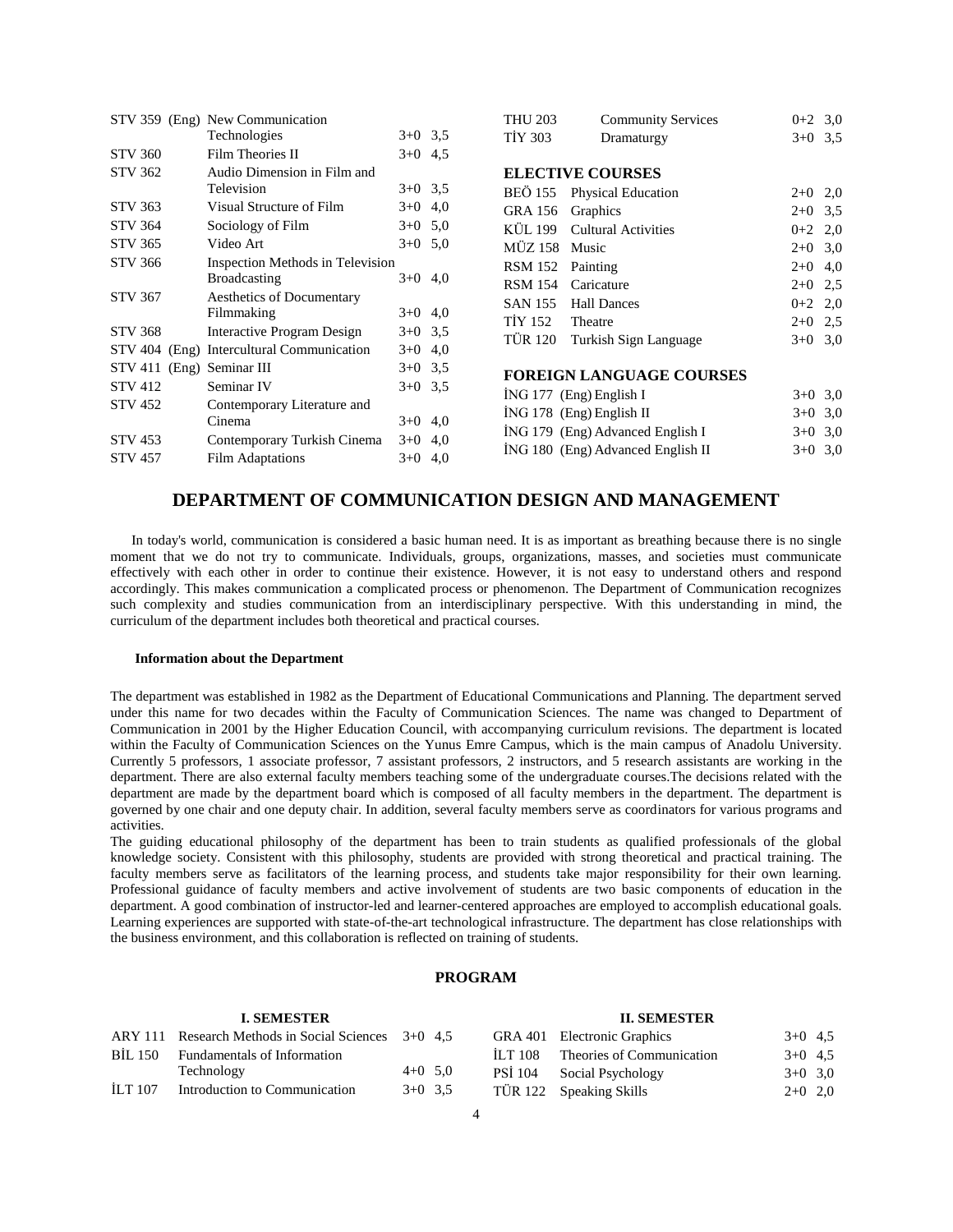|                 | PSİ 102 Psychology                | $3+0$ 3.5 |     |
|-----------------|-----------------------------------|-----------|-----|
|                 | SOS 153 Sociology                 | $3+0$ 3.5 |     |
| TÜR 121 Writing |                                   | $2+0$ 2.0 |     |
|                 | TÜR 125 Turkish Language I        | $2+0$ 2.0 |     |
|                 | Departmental Elective Courses (1) |           | 3.0 |
|                 | Foreign Language Courses (1)      |           | 3,0 |
|                 |                                   |           |     |

# **III. SEMESTER**

30,0

30,0

30,0

| <b>FOT 201</b> | <b>Basic Photography</b>                    | $2+2$ 5.0 |      |
|----------------|---------------------------------------------|-----------|------|
| <b>ILT 201</b> | <b>Interpersonal Communication</b>          | $3+0$ 4.5 |      |
| <b>IST 201</b> | <b>Statistics</b>                           | $3+0$ 3.0 |      |
| <b>SNT 253</b> | History of Art                              | $3+0$ 3.5 |      |
|                | TAR 165 Atatürk's Principles and History of |           |      |
|                | <b>Turkish Revolution I</b>                 | $2+0$ 2.0 |      |
|                | Departmental Elective Courses (3)           |           | 12.0 |
|                |                                             |           |      |

# **V. SEMESTER**

|                    | IKT 215 Economics                 | $2+0$ 2.5 |      |
|--------------------|-----------------------------------|-----------|------|
| <b>ILT 301</b>     | <b>Management Science</b>         | $3+0$ 6.0 |      |
| <b>ILT 305</b>     | <b>Communication Ethics</b>       | $3+0$ 5.0 |      |
| ILT <sub>310</sub> | Visual Literacy                   | $2+2$ 4,0 |      |
| SİY 102            | <b>Political Science</b>          | $3+0$ 3.0 |      |
|                    | Departmental Elective Courses (2) |           | 9.5  |
|                    |                                   |           | 30,0 |

# **VII. SEMESTER**

| ILT 353 Cultural Communication    | $3+0$ 4.5  |      |
|-----------------------------------|------------|------|
| ILT 403 Project Development       | $3+2$ 8.0  |      |
| RHİ 302 Communication Management  | $3+0$ 4.5  |      |
| Departmental Elective Courses (3) | $\sim 100$ | 13.0 |
|                                   |            |      |

# **DEPARTMENTAL ELECTIVE COURSES**

| <b>BIL 387</b> | <b>Computer Applications</b>               | $1+2$ 3,0 |  |
|----------------|--------------------------------------------|-----------|--|
| <b>EST 303</b> | Aesthetics                                 | $3+0$ 4.5 |  |
| <b>GRA 237</b> | Creative Graphic Design                    |           |  |
|                | Applications                               | $3+0$ 4.5 |  |
| <b>HUK 252</b> | Labor Law                                  | $2+0$ 2.5 |  |
| <b>ILT 217</b> | <b>Instructional Content Design</b>        | $3+0$ 4.5 |  |
| <b>ILT 251</b> | <b>Quality Techniques</b>                  | $2+2$ 4.5 |  |
| <b>ILT 303</b> | Communication and Persuasion               | $3+0$ 4.5 |  |
| <b>ILT 318</b> | Professional Coaching                      | $3+0$ 4.5 |  |
| ILT $322$      | Communication in Strategical               |           |  |
|                | Management                                 | $3+0$ 4.5 |  |
| <b>ILT 324</b> | Motivation in Workplace and Life $3+0$ 4,5 |           |  |
| <b>ILT 354</b> | Children and Communication                 | $3+0$ 4.5 |  |
| ILT 355        | Semantics and Visual Analysis              | $3+0$ 4.5 |  |
|                |                                            |           |  |

| TÜR 126 Turkish Language II       |                          | $2+0$ 2.0 |
|-----------------------------------|--------------------------|-----------|
| Departmental Elective Courses (2) |                          | 9.0       |
| Elective Courses (1)              |                          | 2.0       |
| Foreign Language Courses (1)      | $\overline{\phantom{a}}$ | 3.0       |
|                                   |                          | 30.0      |

# **IV. SEMESTER**

| FEL 102 | Introduction to Philosophy          | $2+0$ 2.5 |     |
|---------|-------------------------------------|-----------|-----|
| İLT 204 | <b>History of Communication</b>     | $3+0$ 5,0 |     |
| İLT 205 | <b>Mass Communication</b>           | $3+0$ 5.0 |     |
| İLT 314 | <b>Communication Design</b>         | $2+2$ 4.5 |     |
| İSN 201 | Organizational Communication        | $3+0$ 4,0 |     |
| TAR 166 | Atatürk's Principles and History of |           |     |
|         | <b>Turkish Revolution II</b>        | $2+0$     | 2,0 |
|         | Departmental Elective Courses (2)   |           | 7.0 |
|         |                                     |           |     |

30,0

# **VI. SEMESTER**

|         | FEL 251 Communication Philosophy      | $3+0$ 4.5      |      |
|---------|---------------------------------------|----------------|------|
| İLT 304 | <b>General Communication Research</b> | $3+0$ 4.5      |      |
| İLT 356 | Non-Verbal Communication              | $3+0$ 3.5      |      |
| İLT 415 | Public Speaking                       | $3+0$ 4.5      |      |
|         | Departmental Elective Courses (3)     | $\sim 10^{-1}$ | 13,0 |
|         |                                       |                | 30,0 |

# **VIII. SEMESTER**

| İLT 404 | <b>Project Management</b>         | $3+2$ 8,0 |     |
|---------|-----------------------------------|-----------|-----|
| ILT 412 | Multimedia Communication          | $3+0$ 4.5 |     |
| İLT 467 | Creativity and Problem Solving    | $3+0$ 4.5 |     |
| ILT 469 | International Communication       | $3+0$ 4.5 |     |
|         | Departmental Elective Courses (2) |           | 8,5 |

l 30,0

| <b>ILT 358</b>     | Theories of Personality                       | $3+0$ 5.0 |  |
|--------------------|-----------------------------------------------|-----------|--|
| <b>ILT 360</b>     | Creative Drama                                | $1+4$ 4.5 |  |
| ILT 362            | Social Gender Differences in<br>Communication | $3+0$ 4.5 |  |
| <b>ILT 364</b>     | Communication Technologies and                |           |  |
|                    | Social Change                                 | $3+0$ 4.5 |  |
| <b>ILT 368</b>     | <b>Institutional Communication</b>            | $3+0$ 4.5 |  |
| <b>ILT 369</b>     | Popular Culture and                           |           |  |
|                    | Communication                                 | $3+0$ 4.5 |  |
| <b>ILT 370</b>     | New Approaches in Management                  | $3+0$ 6.5 |  |
| <b>ILT 371</b>     | <b>Educational Communication</b>              | $3+0$ 4.5 |  |
| <b>ILT 373</b>     | <b>Instructional Design</b>                   | $2+2$ 4,5 |  |
| <b>ILT 374</b>     | <b>Family Communication</b>                   | $3+0$ 4.5 |  |
| <b>ILT 375</b>     | <b>Techniques for Scriptwriting</b>           | $2+2$ 4,5 |  |
| ILT <sub>417</sub> | Web Mediated Communication                    | $3+0$ 4.5 |  |
|                    |                                               |           |  |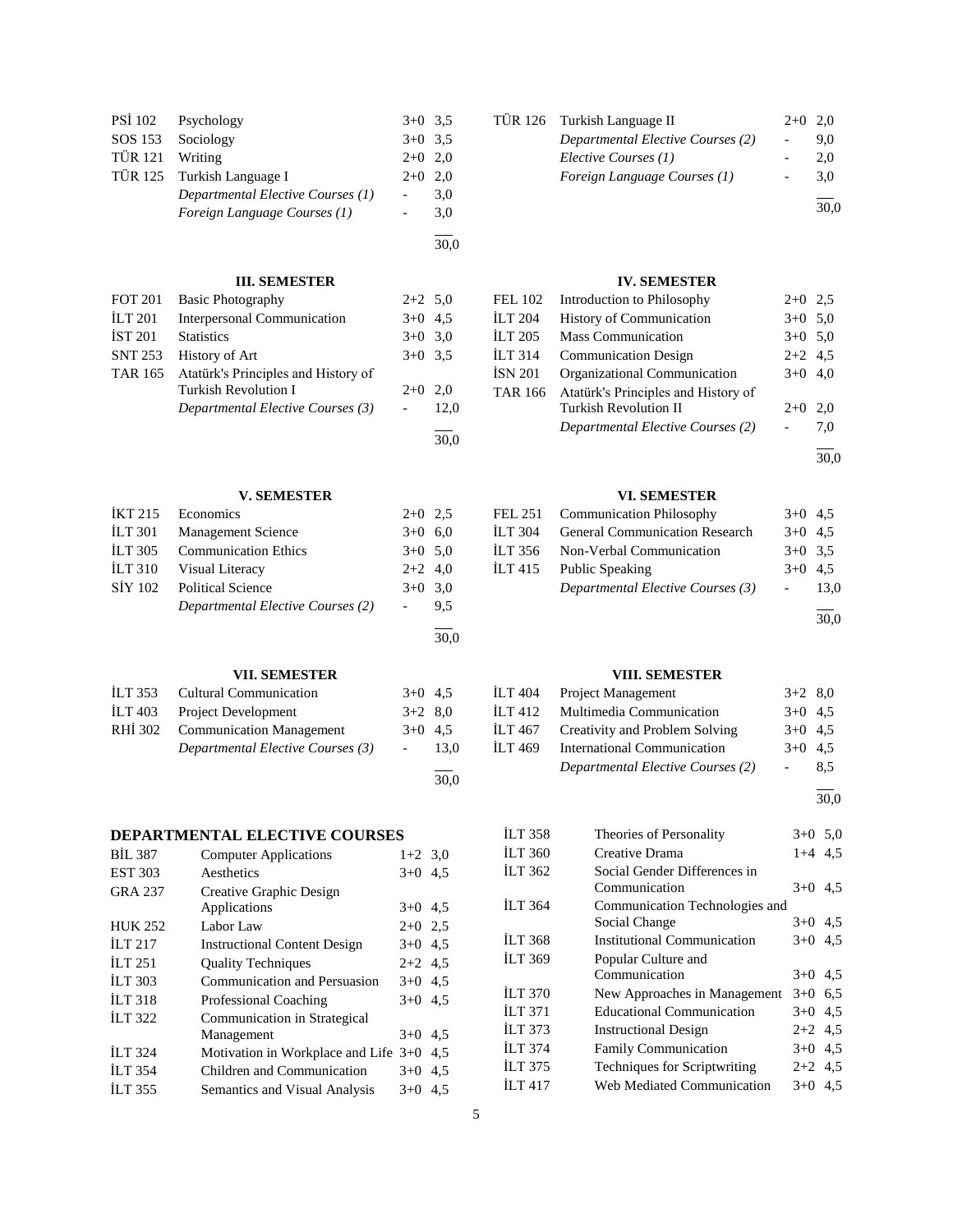| <b>ILT</b> 459 | Media and Culture                  | $3+0$     | 4,5 |
|----------------|------------------------------------|-----------|-----|
| ILT 461        | <b>Team Communication</b>          | $2+2$     | 4,5 |
| <b>ILT</b> 463 | Communication and Alienation       | $3+0$     | 4,5 |
| <b>ILT</b> 471 | Management of Information          |           |     |
|                | Systems                            | $2+2$ 4,5 |     |
|                | ING 225 (Eng) Academic English I   | $3+0$     | 3,0 |
|                | ING 226 (Eng) Academic English II  | $3+0$     | 3,0 |
|                | ING 325 (Eng) Academic English III | $3+0$     | 3,0 |
|                | ING 326 (Eng) Academic English IV  | $3+0$     | 3,0 |
|                | ING 425 (Eng) Academic English V   | $3+0$     | 3,0 |
|                | ING 426 (Eng) Academic English VI  | $3+0$ 3,0 |     |
| <b>ISL 301</b> | Human Resources Management         | $3+0$     | 4,0 |
| ISL 343        | <b>Entrepreneurship Management</b> | $3+1$     | 5,0 |
| ISL 356        | <b>Innovation Management</b>       | $2+0$     | 3,0 |
| ISL 412        | Strategic Management               | $2+0$     | 3,0 |
| KÜL 151        | <b>Cultural Anthropology</b>       | $3+0$ 2.5 |     |
| <b>MET 451</b> | <b>Textual Design</b>              | $2+2$     | 4,5 |
| <b>PSI 212</b> | Psychology of Communication        | $3+0$     | 4,5 |
| <b>PSI 402</b> | <b>Adult Psychology</b>            | $3+0$     | 4,5 |
| RHI 351        | Social Campaigns                   | $3+0$     | 4,5 |
|                |                                    |           |     |

| THU 203                 | <b>Community Services</b>       | $0+2$ 3.0 |  |  |  |  |
|-------------------------|---------------------------------|-----------|--|--|--|--|
| <b>ELECTIVE COURSES</b> |                                 |           |  |  |  |  |
|                         | BEÖ 155 Physical Education      | $2+0$ 2,0 |  |  |  |  |
| GRA 156 Graphics        |                                 | $2+0$ 3.5 |  |  |  |  |
|                         | KÜL 199 Cultural Activities     | $0+2$ 2.0 |  |  |  |  |
| MÜZ 158 Music           |                                 | $2+0$ 3.0 |  |  |  |  |
| RSM 152                 | Painting                        | $2+0$ 4,0 |  |  |  |  |
|                         | RSM 154 Caricature              | $2+0$ 2.5 |  |  |  |  |
|                         | SAN 155 Hall Dances             | $0+2$ 2,0 |  |  |  |  |
| TİY 152 Theatre         |                                 | $2+0$ 2.5 |  |  |  |  |
| TÜR 120                 | Turkish Sign Language           | $3+0$ 3.0 |  |  |  |  |
|                         |                                 |           |  |  |  |  |
|                         | <b>FOREIGN LANGUAGE COURSES</b> |           |  |  |  |  |

| $ING 177$ (Eng) English I         | $3+0$ 3.0 |  |
|-----------------------------------|-----------|--|
| $ING 178$ (Eng) English II        | $3+0$ 3.0 |  |
| ING 179 (Eng) Advanced English I  | $3+0$ 3.0 |  |
| ING 180 (Eng) Advanced English II | $3+0$ 3.0 |  |

# **DEPARTMENT OF JOURNALISM**

 Anadolu University Faculty of Communication Sciences was established in 1972. It was first named the Institute of Education with Closed Circuit Academic Television in that year and the very first students were admitted in the 1977-1978 Academic Year. At the beginning, the education was in the field of cinema and television, so the name of the school was first changed to the School of Cinema and Television and then, in 1979, to the School of Education and Instruction with Television. One year later, in 1980, it became the Faculty of Communication Sciences. In 1982, it was expanded to include departments Advertising and Public Relations, Journalism, Communication. In this new restructuring, it became a part of the Open Education Faculty. In 1991, a new identity took form as the Institute of Communication Sciences as a part of Anadolu University, and it gained a new status as the Faculty of Communication Sciences in 1992.

#### **Information About the Department**

 Department of Journalism was founded in 1983. Among its major areas of focus, other than communication and culture, are photography, CAD (Computer Assisted Design), journalism, radio and television reporting. The department offers both theoretical and applied courses on how to collect, write, design, and print news items and how to encode and interpret the news content. In their senior year, students take radio programming and broadcasting courses, which subsequently leads to a project of an applied study so they can have the opportunity to exploit their theoretical knowledge. In addition, it also focuses on the economic, political and social aspects of the media as a social institution. The guiding educational philosophy of the department has been to train students as qualified professionals of the global knowledge society.The faculty members serve as facilitators of the learning process, and students take major responsibility for their own learning. The department has close relationships with the business environment, and this collaboration is reflected on training of students. When they graduate, the students of the department become eligible to be reporters, page designers or news programmers in different areas of the mass media such as local/national newspapers, newsagents, public/private radio stations and Internet applications.

 The department is located within the Faculty of Communication Sciences on the Yunus Emre Campus, which is the main campus of Anadolu University.

 Currently 2 professors, 4 associate professor, 11 assistant professors, 2 instructors, and 7 research assistants are working in the department. There are also external faculty members teaching some of the undergraduate courses.

 The decisions related with the department are made by the department board which is composed of all faculty members in the department. The department is governed by one chair and one deputy chair. In addition, several faculty members serve as coordinators for various programs and activities.

Head : Prof. Dr. Erkan YÜKSEL Deputy Head : Asst. Prof. Dr. Devrim Deniz EROL

Deputy Head : Asst. Prof. Dr. Alaaddin F. PAKSOY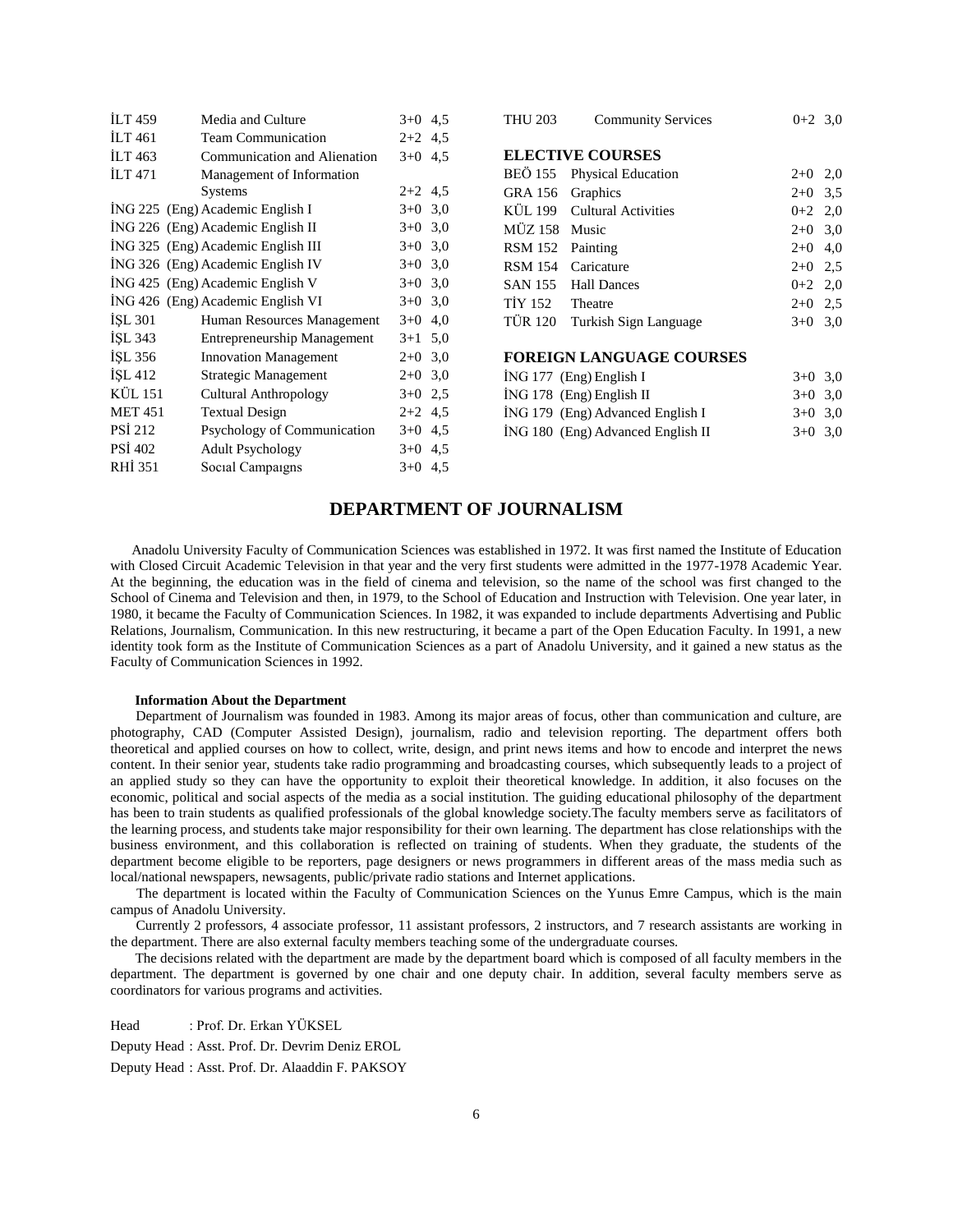# **PROGRAM**

# **I. SEMESTER**

| <b>BIL 150</b> | Fundamentals of Information      |           |     |
|----------------|----------------------------------|-----------|-----|
|                | Technology                       | $4+0$ 5.0 |     |
| <b>BYN</b> 101 | <b>Basic Journalism</b>          | $3+0$ 4.5 |     |
| <b>FOT 201</b> | <b>Basic Photography</b>         | $2+2$ 5.0 |     |
| <b>ILT</b> 107 | Introduction to Communication    | $3+0$ 3.5 |     |
| SIY 101        | <b>History of World Politics</b> | $2+0$ 2.5 |     |
| SOS 153        | Sociology                        | $3+0$ 3.5 |     |
| <b>TÜR 121</b> | Writing                          | $2+0$ 2,0 |     |
| <b>TÜR 125</b> | Turkish Language I               | $2+0$     | 2,0 |
|                | Elective Courses (1)             |           | 2,0 |
|                |                                  |           |     |

30,0

# **III. SEMESTER**

| <b>BYN 204</b> | News Types                                | $3+0$     | 4.5 |
|----------------|-------------------------------------------|-----------|-----|
| <b>BYN 209</b> | Page Design Programs                      | $2+2$ 4.5 |     |
| <b>EDB</b> 221 | Turkish and World Literature              | $2+0$     | 3.0 |
| ILT $213$      | <b>Effective Communication Techniques</b> | $2+0$     | 3.0 |
| SIY 205        | <b>Turkish Political History</b>          | $2+0$     | 3,0 |
| <b>TAR 165</b> | Atatürk's Principles and History of       |           |     |
|                | <b>Turkish Revolution I</b>               | $2+0$     | 2,0 |
|                | Departmental Elective Courses (2)         |           | 7,0 |
|                | Foreign Language Courses (1)              |           | 3,0 |
|                |                                           |           |     |

# **V. SEMESTER**

| BYN 207        | Speech and Interview Techniques in |           |      |
|----------------|------------------------------------|-----------|------|
|                | Radio and TV News                  | $2+2$ 4,0 |      |
| <b>BYN 309</b> | Media Law                          | $2+0$ 3.0 |      |
| <b>BYN 319</b> | Journalism Applications I          | $2+4$ 6.0 |      |
| ISL 359        | <b>Public Administration</b>       | $2+0$ 2.5 |      |
|                | SİY 102 Political Science          | $3+0$ 3.0 |      |
|                | Departmental Elective Courses (3)  |           | 11,5 |
|                |                                    |           | 30.0 |

# **VII. SEMESTER**

| <b>BYN 409</b> | Contemporary Media Criticisms I 3+0 3,0 |           |      |
|----------------|-----------------------------------------|-----------|------|
| <b>BYN 413</b> | Culturel Identity                       | $2+0$     | 3,0  |
| <b>BYN 415</b> | Career in Media                         | $2+0$ 3.0 |      |
| <b>BYN 460</b> | <b>Television News Programming</b>      | $3+0$ 4.5 |      |
|                | GRA 308 (Eng) Web Design                | $2+2$ 5.5 |      |
|                | <b>Departmental Elective Courses</b>    |           |      |
|                | (3)                                     |           | 11,0 |
|                |                                         |           |      |
|                |                                         |           | 30.0 |

# **DEPARTMENTAL ELECTIVE COURSES**

| <b>BYN 215</b> | Online Journalism | $2+0$ 3,0 |  |
|----------------|-------------------|-----------|--|
| <b>BYN 216</b> | Local Journalism  | $2+0$ 3,0 |  |

#### **II. SEMESTER**

|                | BYN 102 Applied Photoshop         | $2+2$ 4.5 |     |
|----------------|-----------------------------------|-----------|-----|
| <b>BYN 104</b> | Techniques of News Gathering and  |           |     |
|                | Writing                           | $3+0$ 4.5 |     |
| <b>BYN</b> 106 | History of World Media            | $2+0$ 3,0 |     |
| <b>FOT 118</b> | <b>Applied Photography</b>        | $2+0$ 3,0 |     |
| <b>ILT 108</b> | Theories of Communication         | $3+0$ 4.5 |     |
| <b>PSI 102</b> | Psychology                        | $3+0$ 3.5 |     |
| TÜR 122        | <b>Speaking Skills</b>            | $2+0$     | 2,0 |
| <b>TÜR 126</b> | Turkish Language II               | $2+0$     | 2,0 |
|                | Departmental Elective Courses (1) |           | 3,0 |
|                |                                   |           |     |

30,0

# **IV. SEMESTER**

| <b>BYN 203</b> | Page Design                         | $2+2$ 4.5                |     |
|----------------|-------------------------------------|--------------------------|-----|
| <b>BYN 208</b> | <b>Critical Media Theories</b>      | $2+0$ 3,0                |     |
| BYN 214        | <b>History of Turkish Press</b>     | $2+0$ 3,0                |     |
| <b>FOT 204</b> | Applied of Photojournalism          | $2+0$ 3,0                |     |
| İLT 210        | <b>Communication Technologies</b>   | $2+0$ 3,0                |     |
| TAR 166        | Atatürk's Principles and History of |                          |     |
|                | Turkish Revolution II               | $2+0$                    | 2,0 |
|                | Departmental Elective Courses (2)   |                          | 8,5 |
|                | Foreign Language Courses (1)        | $\overline{\phantom{a}}$ | 3,0 |
|                |                                     |                          |     |

30,0

# **VI. SEMESTER**

| BYN 206 TV Journalism                       | $2+2$ 4,0 |  |
|---------------------------------------------|-----------|--|
| BYN 320 Journalism Applications II          | $2+4$ 6.0 |  |
| BYN 322 Media Ethics                        | $2+0$ 3.0 |  |
| BYN 324 Theories of Political Communication | $2+0$ 3.0 |  |
| HUK 370 Human Rights and the Constitution   | $2+0$ 3.0 |  |
| Departmental Elective Courses (3)           | $-11.0$   |  |
|                                             |           |  |

30,0

# **VIII. SEMESTER**

|                | ,                                           |           |           |
|----------------|---------------------------------------------|-----------|-----------|
| <b>BYN 404</b> | <b>Applied Magazine Publication</b>         | $2+4$ 6,0 |           |
|                | BYN 406 (Eng) Introduction to International |           |           |
|                | Relations                                   | $2+0$ 3.0 |           |
| <b>BYN 408</b> | Web Publishing                              | $2 + 4$   | 6,0       |
| <b>BYN 410</b> | Contemporary Media Criticisms<br>Н          | $3+0$     | 3,0       |
|                | <b>Departmental Elective Courses</b><br>(4) |           | 12,0      |
|                |                                             |           | 30.0      |
| <b>BYN 217</b> | Child Rights on Media                       |           | $2+0$ 3,0 |
| <b>BYN 218</b> | Investigative Journalism                    | $2+0$     | 3,0       |
| <b>BYN 219</b> | Public Opinion and Propaganda               |           | $2+0$ 3.0 |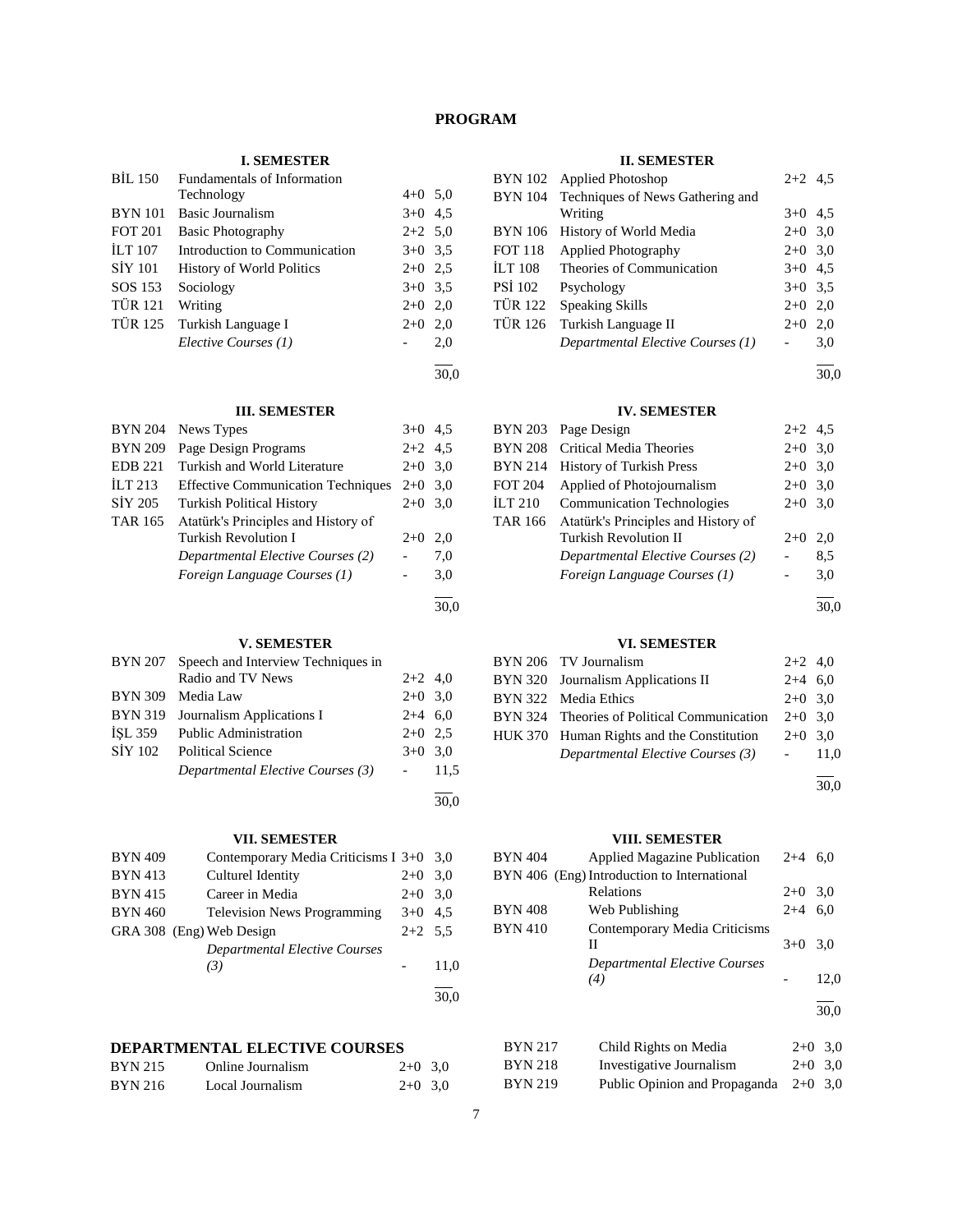| <b>BYN 220</b> | Tabloid Journalism                       | $2+0$   | 3,0 |
|----------------|------------------------------------------|---------|-----|
| <b>BYN 221</b> | Critical Media Literacy                  | $2 + 0$ | 3,0 |
| <b>BYN 222</b> | Sports Journalism                        | $2+0$   | 3,0 |
|                | BYN 223 (Eng) Travel Writing             | $2+0$   | 3,0 |
| <b>BYN 224</b> | Political Journalism                     | $2+0$   | 3,0 |
| <b>BYN 225</b> | Healt, Science and Technology            |         |     |
|                | Journalism                               | $2+0$   | 3,0 |
| <b>BYN 238</b> | European Union Journalism                | $2+0$   | 3,0 |
| <b>BYN 239</b> | Shorthand Writing (Stenography) 2+0      |         | 3,0 |
| <b>BYN 252</b> | Radio Programming                        | $3+0$   | 4,5 |
| <b>BYN 271</b> | <b>Television News Cameraman</b>         | $3+0$   | 4,5 |
| <b>BYN 313</b> | Literary Journalism Forms                | $2+0$   | 3,0 |
| <b>BYN 321</b> | Visual Media Literacy                    | $2 + 0$ | 3,0 |
| <b>BYN 323</b> | (Eng) News Writing in English            | $2+0$   | 3,0 |
| <b>BYN 325</b> | (Eng) Crisis and Conflict Reporting      | $2+0$   | 3,0 |
|                | BYN 327 (Eng) Peace Journalism           | $2+0$   | 3,0 |
| <b>BYN 328</b> | Social Media Theory and                  |         |     |
|                | Applications                             | $2 + 0$ | 3,0 |
| <b>BYN 329</b> | Journalism in the Movies                 | $2+0$   | 3,0 |
| <b>BYN 330</b> | Management and Organization              |         |     |
|                | <b>Structure in Media Institutions</b>   | $2+0$   | 3,0 |
| <b>BYN 332</b> | Rhetoric                                 | $2+0$   | 3,0 |
| <b>BYN 346</b> | TV News-Project and                      |         |     |
|                | Application                              | $1 + 4$ | 4,5 |
| <b>BYN 355</b> | News Editing                             | $2+2$   | 4,5 |
|                | BYN 364 (Eng) Advanced Web Design        | $2 + 2$ | 4,5 |
| <b>BYN 365</b> | Radio News Projects                      | $2+2$   | 4,5 |
|                | BYN 419 (Eng) Photo Reportage            | $1 + 1$ | 3,0 |
| <b>BYN 421</b> | Social Media Journalism                  | $2+0$   | 3,0 |
| <b>BYN 422</b> | Campus Journalism                        | $2 + 0$ | 3,0 |
| <b>BYN 423</b> | Media Economics and                      |         |     |
|                | Management                               | $2+0$   | 3,0 |
|                | BYN 424 (Eng) International Journalism   | $2 + 0$ | 3,0 |
| <b>BYN 425</b> | Seminar I                                | $2 + 0$ | 3,0 |
| <b>BYN 426</b> | Seminar II                               | $2 + 0$ | 3,0 |
| <b>BYN 427</b> | Agency Journalism                        | $2+0$   | 3,0 |
| <b>BYN 429</b> | Economy and Financial                    |         |     |
|                | Journalism                               | $2 + 0$ | 3,0 |
| <b>BYN 431</b> | <b>Publication Design Project</b>        | $2 + 0$ | 3,0 |
|                | BYN 443 (Eng) Project in Photography     | $2 + 2$ | 4,5 |
| <b>BYN 462</b> | Applied Rhetoric                         | $2 + 2$ | 4,5 |
|                | FEL 102 (Eng) Introduction to Philosophy | $2+0$   | 2.5 |

| FEL 426                  | Philosophical Approaches in              |           |     |
|--------------------------|------------------------------------------|-----------|-----|
|                          | Communication                            | $2 + 0$   | 3,0 |
|                          | FOT 104 (Eng) Documentary Photography    | $2+2$     | 4,5 |
| <b>FOT 108</b>           | Reading Photography                      | $3+0$     | 3,0 |
| <b>FOT 307</b>           | Theories of Photography                  | $2 + 0$   | 3,0 |
| HUK 124                  | <b>Basic Concepts of Law</b>             | $2 + 0$   | 2,5 |
| <b>HUK 478</b>           | <b>Intellectual Property Rights</b>      | $2+0$     | 3,0 |
| İKT 215 (Eng) Economics  |                                          | $2+0$     | 2,5 |
| İLT 215                  | Models in Communication                  | $2+0$     | 3,0 |
|                          | İNG 225 (Eng) Academic English I         | $3+0$     | 3,0 |
|                          | İNG 226 (Eng) Academic English II        | $3+0$     | 3,0 |
|                          | İNG 325 (Eng) Academic English III       | $3+0$     | 3,0 |
|                          | İNG 326 (Eng) Academic English IV        | $3+0$     | 3,0 |
|                          | İNG 425 (Eng) Academic English V         | $3+0$     | 3,0 |
|                          | İNG 426 (Eng) Academic English VI        | $3+0$     | 3,0 |
| İŞL 412                  | Strategic Management                     | $2 + 0$   | 3,0 |
| KÜL 151                  | <b>Cultural Anthropology</b>             | $3+0$     | 2,5 |
| PSİ 104 (Eng)            | Social Psychology                        | $3+0$     | 3,0 |
| <b>PZL 408</b>           | Marketing Technics in Press              | $2 + 0$   | 3,0 |
| RHİ 209                  | Introduction to Advertising and          |           |     |
|                          | <b>Public Relations</b>                  | $2+0$ 3,0 |     |
| <b>SEK 121</b>           | Keyboard Techniques                      | $1+2$     | 3,0 |
| SNT 253                  | History of Art                           | $3+0$     | 3,5 |
|                          | TAR 316 (Eng) Contemporary World History | $2 + 0$   | 3,0 |
| THU 203                  | <b>Community Services</b>                | $0 + 2$   | 3,0 |
| <b>ELECTIVE COURSES</b>  |                                          |           |     |
| BEÖ 155                  | Physical Education                       | $2 + 0$   | 2,0 |
| <b>GRA 156</b>           | Graphics                                 | $2 + 0$   | 3,5 |
| KÜL 199                  | <b>Cultural Activities</b>               | $0 + 2$   | 2,0 |
| MÜZ 158<br>Music         |                                          | $2 + 0$   | 3,0 |
| <b>RSM 152</b>           | Painting                                 | $2 + 0$   | 4,0 |
| <b>RSM 154</b>           | Caricature                               | $2+0$     | 2,5 |
| <b>SAN 155</b>           | <b>Hall Dances</b>                       | $0 + 2$   | 2,0 |
| TİY 152<br>Theatre       |                                          | $2 + 0$   | 2,5 |
| TÜR 120                  | Turkish Sign Language                    | $3+0$     | 3,0 |
|                          |                                          |           |     |
|                          | <b>FOREIGN LANGUAGE COURSES</b>          |           |     |
| İNG 177 (Eng) English I  |                                          | $3+0$ 3.0 |     |
| İNG 178 (Eng) English II |                                          | $3+0$ 3,0 |     |
|                          | İNG 179 (Eng) Advanced English I         | $3+0$     | 3,0 |

İNG 180 (Eng) Advanced English II 3+0 3,0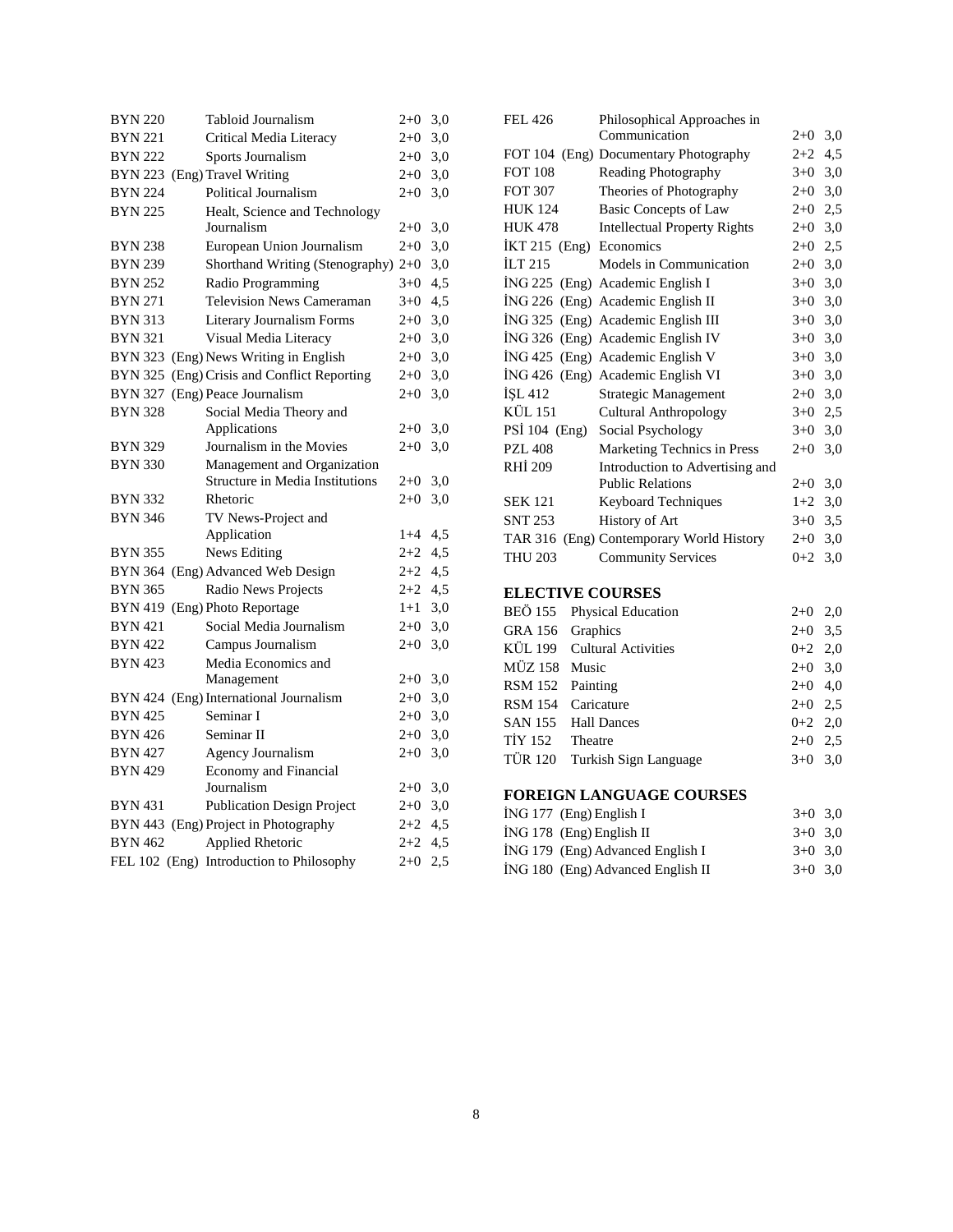# **DEPARTMENT OF PUBLIC RELATIONS AND ADVERTISING**

 Public Relations and Advertising is a communication discipline. This discipline contains communications about products, services and brands. While in advertising, mass communication vehicles are used with a clear source and paid price, the public relations are also using additional tools such as face to face communication, publicity and events to create a change in the perception. In this field, the players are the producer companies which need advertising and public relations, the agencies which produce the messages and activities towards advertising and public relations, media where those messages and activities are placed and consumer who are the receivers of those messages and activities. In the Department, theoretical and practical courses aimed at research, planning, practice and evaluation to reveal the message or event for any product, service or brand.

 The Department of Public Relations and Advertising, established in 1982 as Communication Arts, is one of the most respected Public Relations and Advertising departments in Turkey. In 2001, the name of Communication Arts was changed to Advertising and Public Relations, and then, in 2008, to Public Relations and Advertising. The Department of Public Relations and Advertising is accredited and certified by the International Advertising Association (IAA). The department is located at Yunusemre Campus and 4 associate professors, 5 assistant professors, 5 research assistants and 6 lecturer are currently working in the department. In the department there are also some guest lecturers giving specific courses from advertising and PR sector. The Department is governed by one chairman, According to the academic studies of faculty members, they are divided into two groups as advertising and public relations.

Head : Prof. Dr. Semiha AKINCI Deputy Head : Assoc. Prof. Dr. Necip Serdar SEVER

# **PROGRAM**

#### **I. SEMESTER**

| <b>ARY 111</b> | Research Methods in Social Sciences | $3+0$ 4.5 |      |
|----------------|-------------------------------------|-----------|------|
| <b>ILT 107</b> | Introduction to Communication       | $3+0$     | 3.5  |
| ISL 153        | <b>Business Management</b>          | $3+0$ 6.0 |      |
| <b>PSI 102</b> | Psychology                          | $3+0$ 3.5 |      |
| <b>RHI 207</b> | <b>Visual Communication</b>         | $2+2$ 5.0 |      |
| SOS 153        | Sociology                           | $3+0$ 3.5 |      |
| <b>TÜR 121</b> | Writing                             | $2+0$ 2,0 |      |
| TÜR 125        | Turkish Language I                  | $2+0$     | 2,0  |
|                |                                     |           | 30.0 |
|                |                                     |           |      |

#### **III. SEMESTER**

| <b>IKT 215</b> | Economics                           | $2+0$     | 2.5 |
|----------------|-------------------------------------|-----------|-----|
| <b>PSI</b> 104 | Social Psychology                   | $3+0$ 3,0 |     |
| RHI 203        | Introduction to Advertising         | $3+0$ 6.5 |     |
| RHI 206        | Introduction to Public Relations    | $3+0$ 6.5 |     |
| RHI 306        | <b>Communication Research</b>       | $3+0$ 6.5 |     |
| TAR 165        | Atatürk's Principles and History of |           |     |
|                | <b>Turkish Revolution I</b>         | $2+0$     | 2,0 |
|                | Foreign Language Courses (1)        |           | 3.0 |
|                |                                     |           |     |

#### **II. SEMESTER**

| BIL 150        | <b>Fundamentals of Information</b> |           |     |
|----------------|------------------------------------|-----------|-----|
|                | Technology                         | $4+0$ 5.0 |     |
| <b>FOT 201</b> | <b>Basic Photography</b>           | $2+2$ 5.0 |     |
| <b>ILT 108</b> | Theories of Communication          | $3+0$ 4.5 |     |
| <b>PZL 104</b> | <b>Introduction to Marketing</b>   |           |     |
|                | Management                         | $3+0$ 6.5 |     |
| TÜR 122        | Speaking Skills                    | $2+0$ 2,0 |     |
|                | TÜR 126 Turkish Language II        | $2+0$     | 2,0 |
|                | Departmental Elective Courses (1)  |           | 3,0 |
|                | Elective Courses (1)               |           | 2,0 |
|                |                                    |           |     |

30,0

#### **IV. SEMESTER**

|                | BYN 202 Introduction to Printing and Journalism $2+0$ 2,5 |           |     |
|----------------|-----------------------------------------------------------|-----------|-----|
| <b>FEL 102</b> | Introduction to Philosophy                                | $2+0$     | 2.5 |
| RHI 202        | Theory and Practice in Public                             |           |     |
|                | Relations                                                 | $2+2$ 6,0 |     |
| RHI 204        | <b>Consumer Behavior</b>                                  | $3+0$ 6,0 |     |
| <b>SNT 253</b> | History of Art                                            | $3+0$ 3.5 |     |
| <b>STV 210</b> | Film and TV Information                                   | $2+0$ 4.5 |     |
| <b>TAR 166</b> | Atatürk's Principles and History of                       |           |     |
|                | <b>Turkish Revolution II</b>                              | $2+0$     | 2.0 |
|                | Foreign Language Courses (1)                              |           | 3,0 |
|                |                                                           |           |     |

30,0

30,0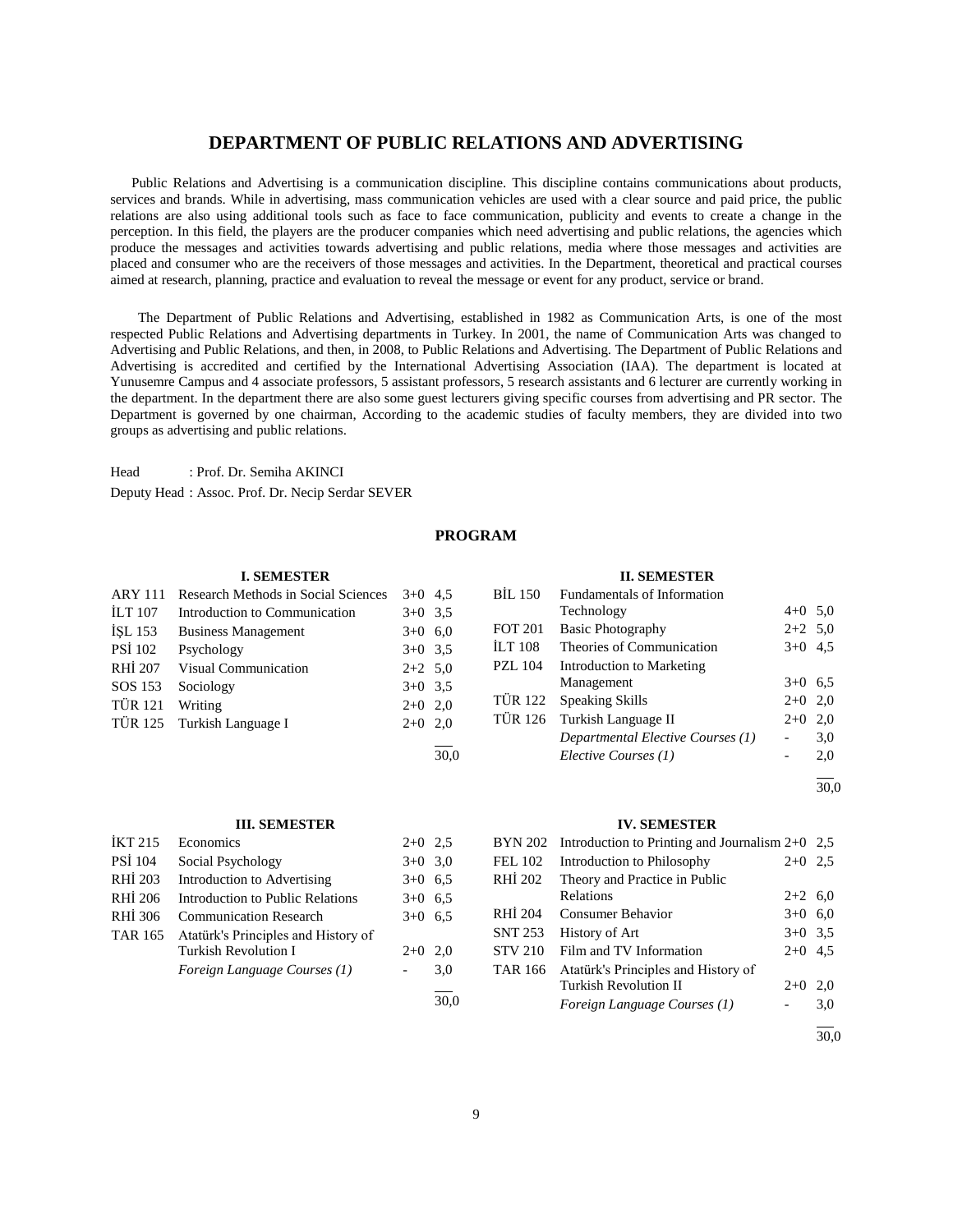# **V. SEMESTER**

| <b>Political Science</b><br>$3+0$ 3.0 |      |
|---------------------------------------|------|
|                                       |      |
| Departmental Elective Courses (3)     | 13,5 |
|                                       | 30,0 |
|                                       |      |

# **VII. SEMESTER**

| RHI 401 | Designing Advertising Campaigns   | $1+6$ 8.0 |      |
|---------|-----------------------------------|-----------|------|
| RHI 440 | Analysis of Public Relations      |           |      |
|         | Campaigns                         | $3+0$ 4.5 |      |
|         | Departmental Elective Courses (4) |           | 17.5 |
|         |                                   |           |      |
|         |                                   |           | 30,0 |

# **DEPARTMENTAL ELECTIVE COURSES**

| ARY 301        | <b>Oualitative Methods in</b>         |           |     |
|----------------|---------------------------------------|-----------|-----|
|                | <b>Communication Research</b>         | $3+0$     | 4,5 |
| <b>BIL 361</b> | Comp. Based Creative Studies I        | $3+0$     | 6,0 |
| <b>BIL 464</b> | Comp. Based Creative Studies II       | $3+0$     | 6,0 |
| <b>EST 303</b> | Aesthetics                            | $3+0$     | 4,5 |
| <b>FOT 203</b> | <b>Advertising Photography</b>        | $3+0$     | 6,0 |
| <b>GRA 206</b> | <b>Introduction to Computer Aided</b> |           |     |
|                | Graphic Design                        | $3+0$     | 6.5 |
| <b>ILT 355</b> | Semantics and Visual Analysis         | $3+0$     | 4,5 |
| <b>İLT 407</b> | Applications of Communication         |           |     |
|                | Research                              | $3+0$     | 4,5 |
| ING 225        | (Eng) Academic English I              | $3+0$     | 3,0 |
|                | İNG 226 (Eng) Academic English II     | $3+0$ 3,0 |     |
|                | İNG 325 (Eng) Academic English III    | $3+0$     | 3,0 |
|                | İNG 326 (Eng) Academic English IV     | $3+0$     | 3,0 |
|                | İNG 425 (Eng) Academic English V      | $3+0$     | 3,0 |
|                | İNG 426 (Eng) Academic English VI     | $3+0$     | 3,0 |
| ISP 151        | (Spa) Spanish I                       | $4 + 0$   | 4,0 |
| ISP 152        | (Spa) Spanish II                      | $4 + 0$   | 4,0 |
| <b>IST 201</b> | (Eng) Statistics                      | $3+0$ 3,0 |     |
| <b>İSL 412</b> | <b>Strategic Management</b>           | $2+0$ 3,0 |     |
| KÜL 151        | <b>Cultural Anthropology</b>          | $3+0$     | 2,5 |
| <b>RHİ 205</b> | Marketing Communication               | $3+0$ 4,5 |     |
| RHI 241        | <b>History of Advertising</b>         | $3+0$ 4,5 |     |
| RHI 302        | (Eng) Communication Management        | $3+0$     | 4,5 |
| RHI 307        | <b>Advertising Analysis</b>           | $3+0$     | 4,5 |
| <b>RHİ 308</b> | Social and Political                  |           |     |
|                | <b>Communication Campaigns</b>        | $3+0$     | 4,0 |
| <b>RHI 310</b> | <b>Brand Communication</b>            |           |     |
|                | Management                            | $3+0$     | 4,5 |
| <b>RHI 345</b> | TV Advertising                        | $3+0$     | 5,0 |
| RHI 346        | <b>Public Relations Copy Writing</b>  | $2 + 2$   | 6,0 |
| <b>RHI 351</b> | Social Campaigns                      | $3+0$     | 4,5 |
| RHI 352        | <b>Advertising Design II</b>          | $2+2$     | 4,5 |
| <b>RHI 353</b> | Public Relations and the Internet     | $3+0$     | 4,5 |
| <b>RHİ 354</b> | Corporate Communication               |           |     |
|                | Management                            | $3+0$ 4.5 |     |

# **VI. SEMESTER**

| RHI 304 | Creativity in Advertising II         | $3+0$ 6.0 |      |
|---------|--------------------------------------|-----------|------|
| RHI 311 | Advertisement Writing I              | $2+2$ 6,0 |      |
| RHI 334 | <b>Advertising Campaign Analyses</b> | $3+0$ 4.5 |      |
|         | Departmental Elective Courses (3)    |           | 13.5 |
|         |                                      |           | 30,0 |

# **VIII. SEMESTER**

| RHI 402 | Designing Public Relations Campaigns $1+6$ 8,0 |               |      |
|---------|------------------------------------------------|---------------|------|
|         | Departmental Elective Courses (5)              | $\sim$ $\sim$ | 22.0 |
|         |                                                |               |      |

30,0

| RHI 355        | Presentation Techniques in                   |           |     |
|----------------|----------------------------------------------|-----------|-----|
|                | Campaigns                                    | $3+0$ 4.5 |     |
|                | RHİ 356 (Eng) Seminar (Applications of Media |           |     |
|                | Planning)                                    | $2+2$ 5,0 |     |
| RHI 361        | <b>Public Relations Management</b>           | $3+0$     | 4,5 |
| RHI 365        | (Eng) Media and Politics                     | $3+0$     | 4,5 |
| <b>RHİ 404</b> | Web Design in Advertising                    | $2+2$ 6,0 |     |
| RHİ 411        | <b>Advertisement Writing II</b>              | $2+2$ 6,0 |     |
| <b>RHİ 447</b> | Analysis of Political                        |           |     |
|                | <b>Communication Campaigns</b>               | $3+0$ 4.5 |     |
| RHI 451        | <b>Strategic Planning</b>                    | $3+0$ 4,0 |     |
| RHI 452        | <b>Sport Marketing Communication</b>         | $3+0$ 4,5 |     |
| <b>RHİ 453</b> | <b>Communication Ethics</b>                  | $3+0$ 4,5 |     |
|                | RHİ 454 (Eng) Business Communication         | $3+0$ 4,5 |     |
| <b>RHI 455</b> | System Approach in                           |           |     |
|                | Communication                                | $3+0$     | 4,5 |
| RHI 456        | International Advertising and                |           |     |
|                | <b>Public Relations</b>                      | $3+0$ 4,5 |     |
| <b>RHI 458</b> | <b>International Projects</b>                | $2+4$ 6,0 |     |
|                | RHI 460 (Eng) Advertising Project            | $2+2$ 6,0 |     |
| <b>THU 203</b> | <b>Community Services</b>                    | $0+2$ 3.0 |     |
|                | <b>ELECTIVE COURSES</b>                      |           |     |
| <b>BEÖ 155</b> | Physical Education                           | $2+0$     | 2,0 |
| <b>GRA 156</b> | Graphics                                     | $2+0$     | 3,5 |
| KÜL 199        | <b>Cultural Activities</b>                   | $0+2$ 2,0 |     |
| <b>MÜZ 158</b> | Music                                        | $2+0$     | 3,0 |
| <b>RSM 152</b> | Painting                                     | $2+0$ 4,0 |     |
| <b>RSM 154</b> | Caricature                                   | $2+0$ 2,5 |     |
| <b>SAN 155</b> | <b>Hall Dances</b>                           |           |     |
| <b>TİY 152</b> | Theatre                                      | $0+2$ 2,0 |     |
|                |                                              | $2+0$ 2,5 |     |
| <b>TÜR 120</b> | Turkish Sign Language                        | $3+0$     | 3,0 |
|                | <b>FOREIGN LANGUAGE COURSES</b>              |           |     |

| $ING 177$ (Eng) English I         | $3+0$ 3.0 |  |
|-----------------------------------|-----------|--|
| $ING 178$ (Eng) English II        | $3+0$ 3.0 |  |
| İNG 179 (Eng) Advanced English I  | $3+0$ 3.0 |  |
| ING 180 (Eng) Advanced English II | $3+0$ 3.0 |  |
|                                   |           |  |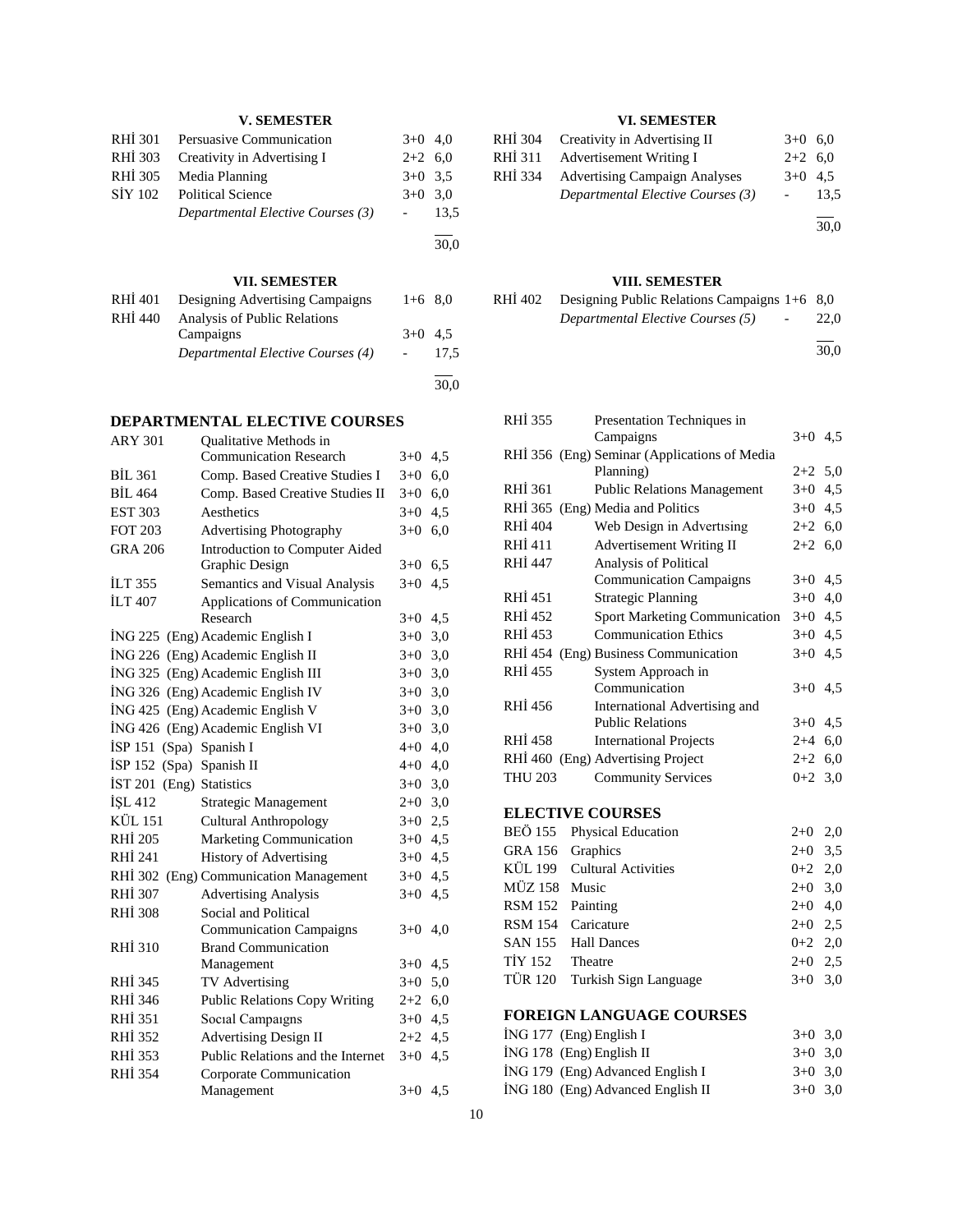# **COURSE CONTENTS**

# **ANİ 201 Animation 3+0 4,0**

Basics of 3D Animation: 2 dimensional drawing techniques, From 2nd dimension to 3rd dimension; 3D Modeling: Modeling techniques (Extrude-Loft), Advanced modeling methods (Nurbs); Color and Texture in 3D Animation: Color, Texture in 2D and 3D, Reflection and refraction; Light in 3D Animation: Light and shadow in 3D animation, Photo reality; Camera in 3D Animation: Camera types, Camera movements; Painting (Render) and Image Storing: Painting methods, Image storing methods.

**ARY 111 Research Methods in Social Sciences 3+0 4,5** Social Science and Research: Social sciences, Scientific Research; Planning of Social Research; Subject and goal, Research questions, Research methods, Population and sample; Research Models in Social Sciences: Historical model, Descriptive model, Casual-Comparative model, Experimental model; Measurement: Levels of measurement, Characteristics of measurement implements, Types of measurement implements; Techniques of Data Analysis; Preparing Research Reports in Social Sciences.

#### **ARY 301 Qualitative Methods in Communication Research 3+0 4,5**

Comparison of Qualitative and Quantitative Research Methods; General Characteristics of Qualitative Research; Data Collections Methods; Ethics in Qualitative Research; Focus Group; Depth Interview; Observation: Samples in Communication Research; Action Research: Samples in Communication Research; Data Analysis in Qualitative Research; Concepts of Reliability and Validity in Qualitative Research; Preparing Report in Qualitative Research.

# **BEÖ 155 Physical Education 2+0 2,0**

Definition of Physical Education and Sports; Aims, Disadvantages of Inactive Life; Various Activities for Physical Education; Recreation; Human Physiology; First Aid; Sports Branches: Definition, Rules and Application; Keep Fit Programs.

# **BİL 150 Fundamentals of Information Technology 4+0 5,0**

Introduction to Computer: History of Computer; Operating Systems: Introduction to operating systems; Office Software-Word Processors and Document Systems: General Characteristics of the Office Software; Office-Software-Spreadsheets Programs: Spreadsheets Programs; Office Software-Presentation Programs: Presentation Programs; E Mail-Personal Communication Management: General Characteristics of the E Mailing System; Effective use of the Internet and Internet Security; Network Technologies. Computer Hardware and Error Detection: Types of Computers; Social Networks and Social Media: Social Media and Introduction to Social Media; Special Application Software: Multimedia; Law and Ethics of

Informatics: Intellectual Property and Informatics Law; E-Learning: Developments in E-Learning; E-Government Applications; Computer and Network Security; Latest Strategic Technologies of Informatics: Factors Affecting Technological Developments.

**BİL 361 Computer Based Creative Studies I 3+0 6,0** Introduction to Adobe PhotoShop: Tools, cursors, palettes, shortcuts; Bitmap principles: Size and resolution, Creating new pictures, color models, file formats; Editing pictures: Painting tools, editing tools, basic techniques, Brush shapes; selecting and masking: Principles and tools of selection, drawing "paths" and file exchange with other softwares, Masking; special effects: Type tools, type effects, filtering techniques, picture effects; defining colors: Color models, color palette, coloring selections; scanning and printing: using scanners, selecting printers and printing process.

**BİL 387 Computer Applications 1+2 3,0** Definitions: Hardware, software; Historical overview of computer applications; Word processing programs: Microsoft Word; Spreadsheets and database: Microsoft Excel; Presentation Software: PowerPoint; Web pages: Dream weaver; Desktop publishing: Microsoft Publisher; Electronic mail and communication through computer networks: Netscape and Internet Explorer; Chat programs: MSN Messenger and ICQ; Computer-mediated communication in the future and possibilities for new applications.

**BİL 464 Computer Based Creative Studies II 3+0 6,0** Introduction to Macromedia Freehand: Panels and tools, menus, working with pages, Fonts, layers, shortcuts, drawing "paths", objects, Masking; Importing PhotoShop files; Drawing: Principles of drawing; Drawing tools: Color, line and fill; creating colors; color lists and palette; color models; type basics, type tools, type effects, special effects, vectored effects; Printing: Preparing for printing and printing process.

# **BYN 101 Basic Journalism 3+0 4,5**

Basic concepts of journalism: Journal and journalism, News and news types, Reporting and features of reporting; Types of Journalism: International journalism, Magazine journalism, Sports journalism and Financial journalism; Professional Identity of Journalism: Ethics of journalism; Steps in Preparing a Newspaper: Methods and techniques; Modern Journalism and Journalistic Approaches; Systematic Approaches to Journalism: Reporters, Experts, Researchers; Samples of Good Journalism.

#### **BYN 102 Applied Photoshop 2+2 4,5**

The Basic Elements and Features of Photoshop Graphics Editing Program; Creating Printed Documents: Information of resolution, Color properties, Creating photo-graphic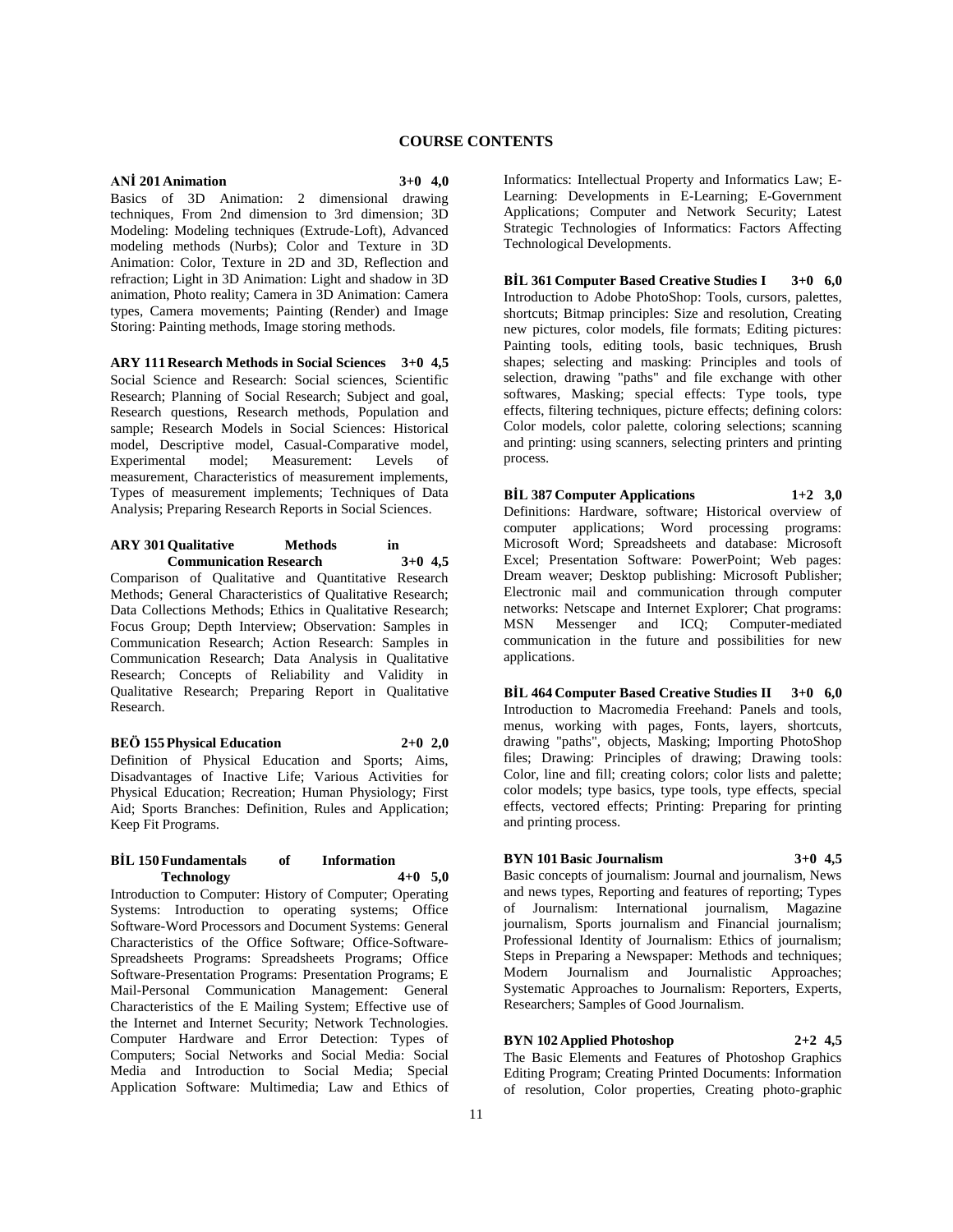meta, Contrast, Light features; Tools and Tools Features: Program menus, Filters, Layers. Retouching of Photographs: Repair tools, Applications, Logo, Banners, Button, Animations.

#### **BYN 104 Techniques of News Gathering and Writing 3+0 4,5**

Journalism and News; Process of News Gathering, Information studies, Relations with the news sources; News Writing Rules and Features, Improvement of practices; Functions of News and Social Responsibility; Technical Evaluation of Published News; Practices of News Gathering and Writing; Practices of Press Conferences: Asking the right question, Perception and writing; Relation of News and Journalist; News Types, Sorces, Importance order; Approach Methods at News Gathering; Basic Components and Questions of News; Narration Techniques; Finishing Words for News Sentences; News Language: Narration, Header, Spot, Caption narration.

# **BYN 106 History of World Media 2+0 3,0**

Communication in the Ancient World; Pre-Columbian Global Contacts and Exchanges; A Brief History of Communication Technology; The European Press in the Mid 19th Century; The Communications Revolution in the Late 19th and Early 20th Centuries; The Coming of Cinema; The Emergence of Mass Journalism; The Golden Age of Radio; The Impact of Television; The Influence of Film on Politics and Society in the 20th Century; The Digital Age and Alternative Futures.

#### **BYN 202 Introduction to Printing and Journalism 2+0 2,5**

Introduction to Journalism; Basic Concepts of Journalism, Importance: Duty, Function and Social Rules;General Journalism Culture; Institutional Formation of Profession: Historical, Social and Ethic Dimensions; Different Journalism Applications; Mass Media : Different applications and functions of Newspaper, Radio and Television; News Types and Sources: Economy, Culture, Politics, Sports, Health, Science; Principles of Print Profession and Etics: Research Journalism, News Agencies, Editorship, Photography in Journalism, Graphics, Usage and Functions of Caricature; Preperation Stages of Newspaper and Printing Techniques.

# **BYN 203 Page Design 2+2 4,5**

Basic Principles of Page Design: Balance, Contrast, Integrity, Simplicity, Structure, Focus; Typography: Letters, Fonts, Legibility; Photography: Using photographs in page design, How to take good photographs?, Captions; Headlines: Types of news headlines, Headlines for the top stories, Titles and subtitles, Secondary titles, Embedded titles, Choosing a title; Color: Psychological effects of color, Using color in page design, Using color in printed materials; Samples of Printed Materials: Booklets, Newspapers, Magazines, Brochures.

# **BYN 204 News Types 3+0 4,5**

News and News Writing Techniques; Techniques of Introduction to News; News Types;Reporter and the Qualifications of the Reporter;Charecteristics of Abundant News; News Applications: Newspaper News, Magazine News, Radio and Television News, Internet News, Local News, Police- Court News, Society- Life News, Magazine, Culture-Art, Politics and Parliament, Economy, Foreign News, Sports, Health, Science, Religion, Environment News and Applications.

# **BYN 206 TV Journalism 2+2 4,0**

What's 'TV news??; Developments in TV Journalism: What's a news item?, What's TV news?; How to Write News Items for TV?; Importance of Using Image and Sound in TV News; A Comparison of Selected Samples of TV News and TV news programs; Project: collecting news and producing news bulletins for TV.

# **BYN 207 Speech and Interview Techniques in Radio and TV News 2+2 4,0**

Announcer, Showgirl, Showman, Anchorman Concepts And Definitions; Voice And Breath Control; Phonetics And Diction Studies; Text Evaluation (Stress, Tone, Break, Melody, Audio Voice, Etc.); Event, Fact, Situation, Process, News Interaction; News Writing Studies; Practicing Reading of the News; Feature Concept And Basic Properties; Simulated Interview Practices with Different Personalities.

# **BYN 208 Critical Media Theories 2+0 3,0**

Definition and Classification of Critical Theories Related to Media; Frankfurt School: Historical background, Fields of criticism and conceptualization of culture industry; Political Economy Approach: American political economy approach, European political economy approach; Constructivist Approach; Cultural Studies; Post-Constructivist Approach; Post-Modern Approach; Media Environment in Turkey and the Evaluation of the Contents Within the Framework of Critical Approaches; Practical In-class Applications.

# **BYN 209 Page Design Programs 2+2 4,5**

Key Features of QuarkXPress and Adobe InDesign Graphic Design Softwaress; QuarkXPress Graphic Design Software: Creating a new document, Tools, Applications: Page Design: Business cards, Brochures, Magazine pages and newspaper pages Indesign graphic design software: Creating a new document, Tools; Applications: Page design: Business cards, Brochures, Magazine pages and newspaper pages.

# **BYN 214 History of Turkish Press 2+0 3,0**

The Emergence of Press in the World; The European Press; The Emergence of Press in the Ottoman Empire and the Press in the Democratic Struggle; War of Turkish Independence and the Press; Press in the Republican Era; The Role of Media in the Construction of the Nation State and the Realization of the Reforms; Properties of the Single Party Era and the Political Power and Media Relations; Press and Political Parties in Multi-party Relationship;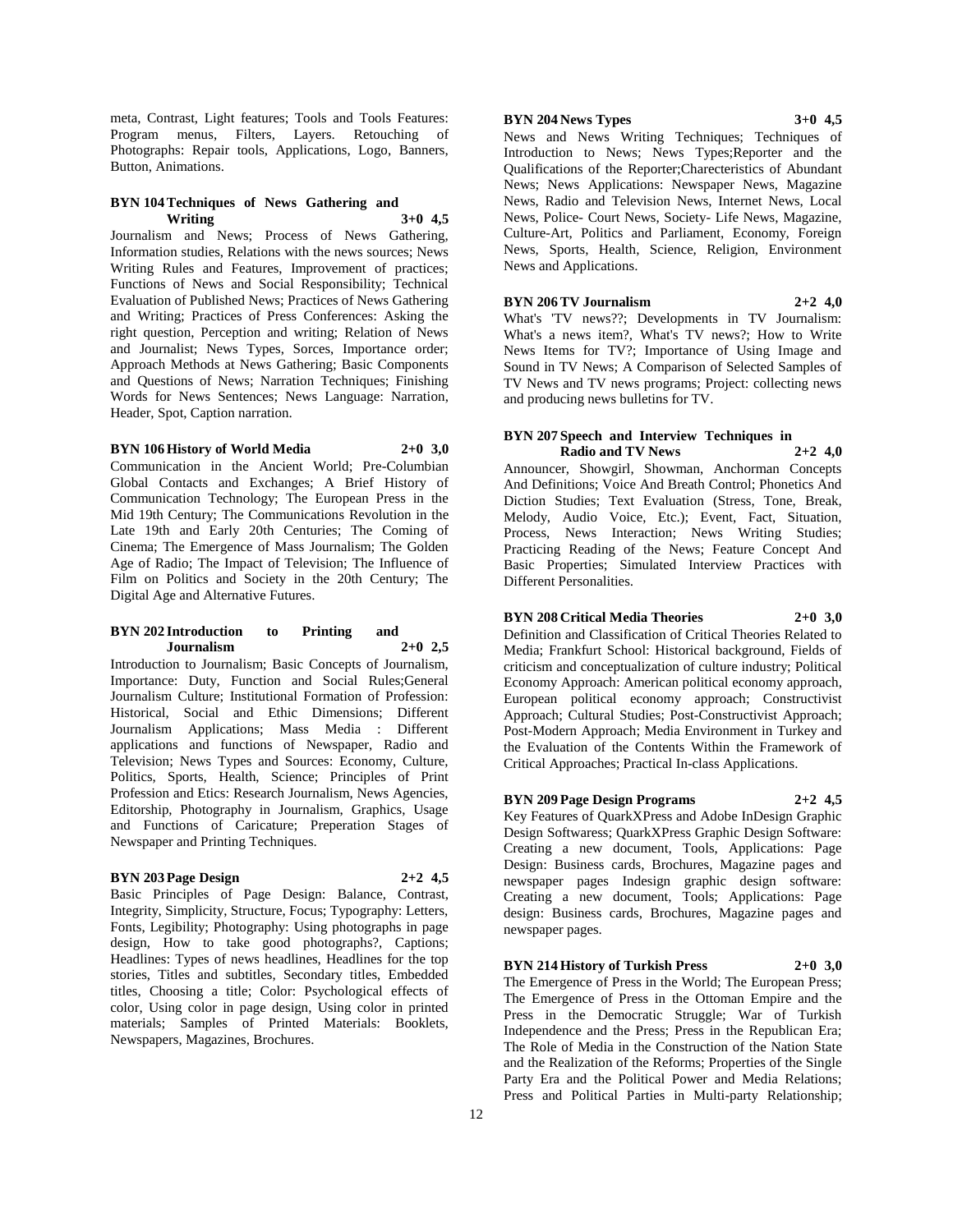Press and Political Polarization Within the Military Coup of May 27; The Attacks on the Press; Relationship Between Political Power and the Press After 1960; Relationship with the Media Capital Groups; Censorship and Closed Newspapers.

# **BYN 215 Online Journalism 2+0 3,0**

Internet and Journalism: Use of internet as the news media, Internet and acces channels to information: Search engines, Forums, Blogs, News sites; Online Journalism: First online journalism samples, First news sites, Today's online journalism applications; Differences between Traditional and Online Newspapers: News writing, Display, Values; Reading habits of online news and audience behaviour: Content clicking, Headline reading, Clicking the other pages; The Changing Role and Improving Importance of News Readers.

#### **BYN 216 Local Journalism 2+0 3,0**

Definition of Local Press; Distinctive Features of the National and Local Press; What is Covered by the Local Press?; The Function of the Local Press; The Importance of the Local Press; The Aim of the Local Press; The Historical Development of the Local Press: The development of the local press in the world, The development of the local press in Turkey; Local Newspapers: Problems of local newspapers; Responsibilities of Local Newspapers; The Circles Influenced by Local Newspapers; Differences Between the Local Press and Other Press Companies; The Importance of the Local Press in the World; News Gathering and Writing From Local Areas.

# **BYN 217 Child Rights on Media 2+0 3,0**

Human Rights and Natural Rights; Convention on the Rights of the Child; Protecting Human Rights; Child Rights of Criminal Codes of Turkey; Media Representation of Children; Codes of Conduct and Editorial Guidelines; Barriers of Child Rights; Child Protection Policies; Children in Conflict With the Law; Children in Armed Conflict; Interviewing Children; Giving Children a Voice; Making Stories With/about Child.

### **BYN 218 Investigative Journalism 2+0 3,0**

Defining the News Concept; Investigative Journalism and It?s History as a Special Area of Journalism; Research Methods and Technics of Investigative Journalism; Investigative Journalism in Terms of Social Responsibility and Journalism Missions; Investigative Journalism Cases From World Press; Investigative Journalism Cases From Turkish Press; Students Works and Applications.

**BYN 219 Public Opinion and Propaganda 2+0 3,0** Public Opinion: Public, Opinion, Public Opinion; Public Opinion in History: The period of ancient Greek and Rome, The Period of enlightenment, The 19th Century; Political Systems and Public Opinion: Different political systems and public opinion, Civil society, Organizations of civil society; Public Opinion Research and Media: Historical development of public opinion research, Measuring public opinion, Reliability of the public opinion research, Media

and the public opinion research; Mass Communication and Public Opinion; Propaganda Techniques, Social control.

#### **BYN 220 Tabloid Journalism 2+0 3,0**

Historical Background of Tabloid Journalism; Production Process in Tabloid Journalism: Professional fieldwork practices, News resources, Target audience; Monopolization Tendencies in Tabloid News: Circulation rates, Advertisements and advertorial news; Contents of Tabloid News; Tabloidization Tendencies; Basic Criteria to Follow While Writing Tabloid News and Ethical Rules; Evaluations From the World and Turkey Based on the Samples From Today's Tabloid Journalism; Practical Applications by Students Related to Tabloid Journalism.

### **BYN 221 Critical Media Literacy 2+0 3,0**

Historical Developments of Mass Communication and Mass Media; Mass Media and It's Functions; Social Effects of Mass Media; Definition of Media and Mass Communication; The Evolution of Mass Communication Process; Defining of Media Literacy Concept and It's Development; Why Should Media Literacy?; Media Literacy in Critical Approach; Media Literacy in Liberal Approach; Reception of Media Messages; Manipulations in Media Messages; Elements of Media Literacy; Discussions and Researches About Media Literacy.

# **BYN 222 Sports Journalism 2+0 3,0**

Basic Concepts in Sports Journalism; News Writing in Sports Journalism; Commentating and Interviewing in Sports Journalism; Editing in Sport Journalism; Ethics in Sport Journalism; Issues in Sport Journalism in Turkey; Sports Media and Society in Turkey; Supporter Culture in Turkish Sports Media; Social Media and Sports Journalism; Sport Journalism Pratical Project.

# **BYN 223 Travel Writing 2+0 3,0**

Basic Concepts: Reading travel articles, Read writing about travel and place from Columbus's "Diario" through the present, Reading maps, Objects, Archives, And facts of various kinds; Writing a Non-fiction Essay; Travel: Types of travel, Cultural travel, Community based travel, Travel for pleasure; Travel Writing: Why do we travel?, Why do we write about travel?; What are the core genres and styles of travel writing?; The components of a skillfully crafted travel article; The Habits of Successful Travel Writers.

# **BYN 224 Political Journalism 2+0 3,0**

Political Journalist: Job description, Working area, Professional competences; Political Regimes and Polical Journalism: The importance of political journalism in democratic regimes, Mediatization of politics; The Dimentions Of Political Journalism: Political journalism on international, national and local leves; Application Areas Of Political Journalism: Parliament journalism, Political party journalism, Journalism during the election campaing; Releations Between The Political Journalist And The Goverment: Ethic codes, Principal of journalism; Political News Gatherin And Writing Practices.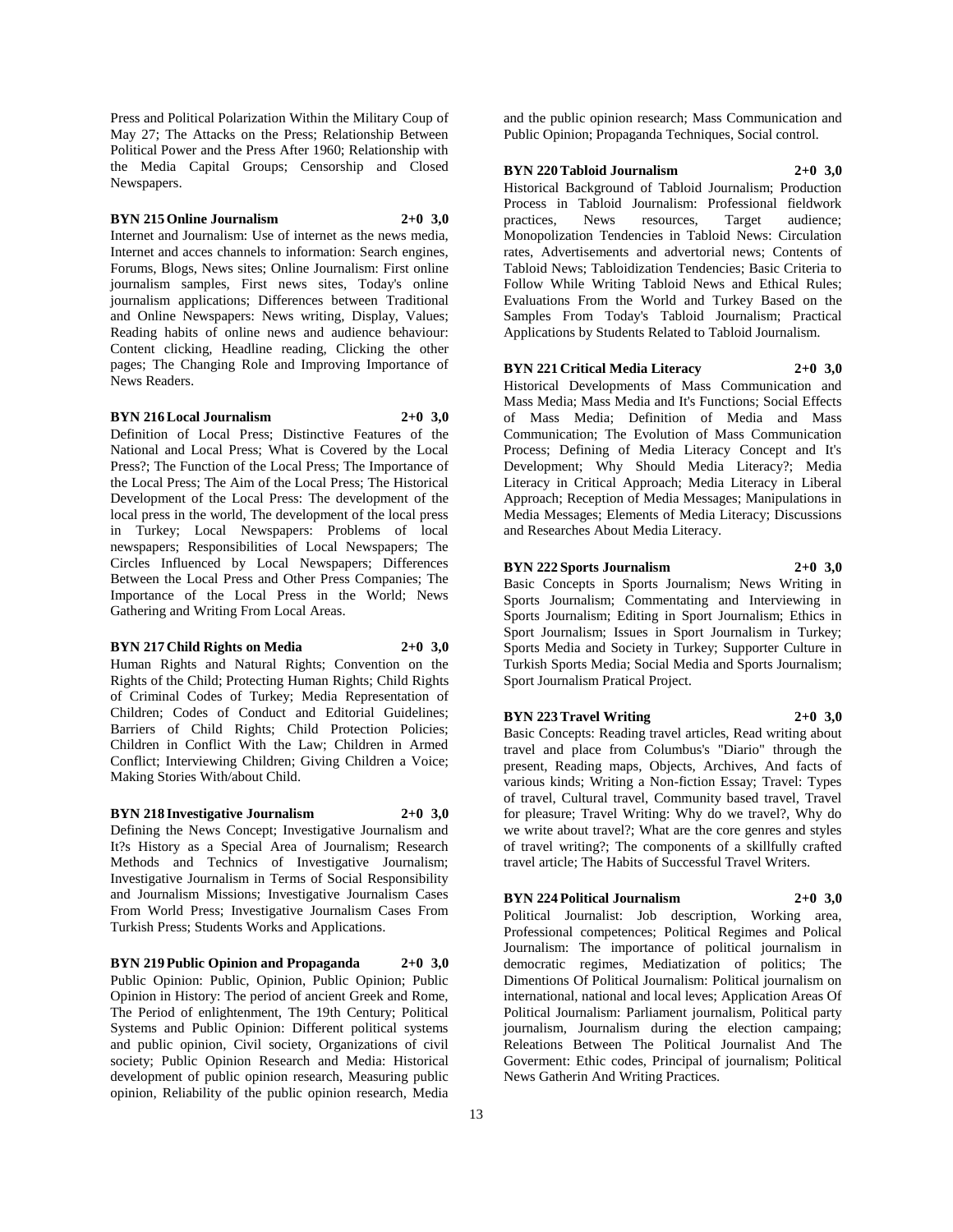# **BYN 225 Healt, Science and Technology Journalism 2+0 3,0**

Fundamentals of Health, Science and technology journalism; Development, Subject and scope of health, Science and technology journalism in the world and in Turkey; News Gathering and Writing Techniques in Health, Science and technology journalism; Health, Science and technology news on newspapers, Journals, Radio and television; Control, Validation and ethics in health, Science and technology journalism; News writing Applications in Health, Science and technology journalism; Health, Science and Technology Page and Corner Applications for Newspapers and Journals.

# **BYN 238 European Union Journalism 2+0 3,0**

Europe as an Idea: Borders of Europe, Birth of the European identity, Delanty's Europe; European Union History: Europe after WWII, EEC, EC, EU, Enlargement process; European Public Sphere: Habermas; EU Institutions as News Sources: European Council, European Parliament, European Commission; Media Systems in EU Member States; Turkey-EU Relations: Historical, geographical, economic, political and cultural dimensions; Turkey's EU Bid in the European Media: Discussions in the British, German and French media; The EU in the Turkish media; Future of EU: The concept of Multi-Speed Europe, United States of Europe.

**BYN 239 Shorthand Writing (Stenography) 2+0 3,0** What is Stenography; History of Stenography: History of stenography in Turkey; Pitman Stenography and Alphabets; Teeline Stenography and Alphabets; Stenography in Alphabets: Rules, Abbreviations; Shorthand Characters: Words' Plural Forms; Forms of Past Tense; Suffixes and Prefixes of Verbs; Negative Forms; Transitions; Adding Emphasis; Forms of Abbreviations; Sample Word Forms; Forms of Shorthand Sentences; Stenography Exercises: 3 minute, 5-minute and 10-minute exercises.

# **BYN 252 Radio Programming 3+0 4,5**

Preparing Radio Programs: Characteristics of radio programs, Staff of radio programs; Radio Programs: News, Current events, Magazine programs, Short itroduction programs, Documentaries, Dramas, Panel discussions, Music programs; How to Use the Studio in Radio Programs?; Components of a Radio Program: Effects, Choosing the music, Writing the text, Choosing the guests, the Relationship between time, topic and text, Making programs, Directing programs.

#### **BYN 271 Television News Cameraman 3+0 4,5**

The Evolution of Communication Tools; Television News: Characteristics of television news, Types of television news, Crews working for television news programs, Cameramen, Job profile; Types of Cameras; Working Principles of a Camera, Posing, White Balance, Choosing the right filter, Objectives, Focus length, Depth of field, Visual organization; Camcorder Unit; Videotape Recorder, Sound, Time code; Light; Light Resources, Color, Color

heat, Natural light, Artificial light, Additional Enlightening Tools, Enlightening in the field, Enlightening in the studio.

#### **BYN 309 Media Law 2+0 3,0**

Basic Concepts of Media Law; Historical Development of Written and Audio-visual Media Law; Related to Media Law and Especially with Freedom of Expression; Protection of Personality and Personality Rights; Privacy Protection of News Source; Protecting the Confidentiality of Private Life and Limits of Criticism; Press and Publication Activities; Typography; Legal and Criminal Liability; Regulations on Radio and Television Broadcasting; Legal Regulations and Limitations About Radio and Tv Broadcasting; Legal Regulations and Limitations About Advetisements; Brand; Right to Information; Copyrights; Protection of Personal Data and Official Secret; Censorship and Self-regulatory; Competition Law in the Media; Radio and Television Supreme Council; Code of Ethics in Media.

# **BYN 313 Literary Journalism Forms 2+0 3,0**

The Emergence of Newspaper: The story of a period; Penny Press and Literary Forms in USA; Yellow Journalism and Literary Forms in USA; New Journalism; Literary Journalism in Turkey; Reportage as a Literary Form of Writing; Interview-Reportage Distinction; News-Reportage Distinction, Characteristics of reportage; Yaşar Kemal and Reportage; Fikret Otyam and Reportage; Literary Forms in Popular Newspapers; Reportage in Novel: "Abdülhamit Düşerken", "Kurt Kanunu"; Fakir Bayburt and Reportage.

#### **BYN 319 Journalism Applications I 2+4 6,0**

News Gathering: Agenda meeting, Evaluating subjects of news, Techniques of gathering information and accesing to news sources, Making news; News Writing Applications: Knowledge of languages and following the spelling rules, News body, Headline, Leads, Photos, Interview and reporting, Investigative journalism; Taking Photos: Correct framing; News Editing: News election, Deciding and making page design; Printing Process, Publishing the newspaper.

# **BYN 320 Journalism Applications II 2+4 6,0**

News Collecting and News Writing: Gathering and writing magazine news, Making portraits and feature reports, Doing research, Gathering and writing culture and art news; Taking Photographs: Taking photographs appropriate for the news item, Printing; Gathering and Editing the News; Page Design: Placing written and visual materials, Preparing newspaper for print, Stages of printing, The makings and presentation of the newspaper.

#### **BYN 321 Visual Media Literacy 2+0 3,0**

The Concept of Visual Literacy; Relationship between Visual Literacy and Visual Communication; Basic Visual Elements: Point, Line, Color, Texture, Direction, Shape, Motion, Saturation, Shade, Hue; Theories of Perception: Balance, Contrast and axis, Priority of left, Positivity, Negativity; Anatomy of a Visual Message: Symbolization, Representation and abstraction; Message and Function: The unconscious communication; Visual Techniques.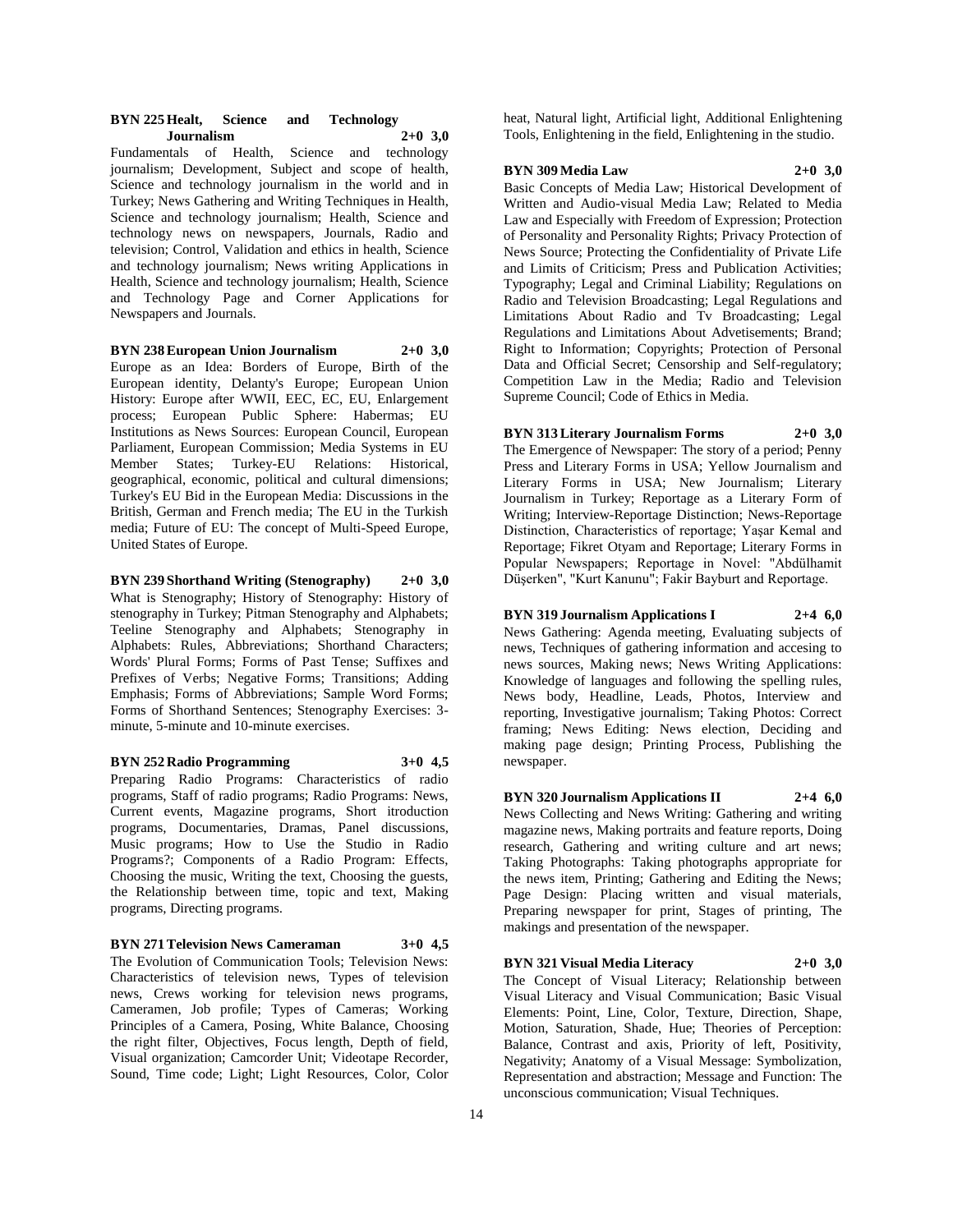#### **BYN 322 Media Ethics 2+0 3,0**

Definition of Concept of Ethics and Its Historical Development Process; A Comparative Moraity Systems; The General Frame of the Media Ethics; Economic, Political and Socio-cultural Conditions Which Determine the Ethical Functioning of the Press; New Understandings of the Freedom of the Media and Their Contributions to the Media Ethics; The Role of Civil Initiative in Enpowering the press Ethics; Self-control Mechanism in the Press: Codes of ethics, Press councils and the ombudsman system; Self-control Mechanisms of the Press in Turkey; Practice of Self-control in the World.

#### **BYN 323 News Writing in English 2+0 3,0**

Characteristics of English Newspaper; English-language Newspapers in the U.S. and the U.K.; Headlines, Spots and subtitles; The Photographic Caption; Grammatical and Ungrammatical Language Use in Journalism; Opportunities and Limitations in Journalistic Research; Sequence and Balance in Composing a Newspaper Article; Tabloids and Pursuit of the Sensational; Comment and Opinion; Newswriting in the Internet Age; The Issue of Celebrity; Blogs and Blogging.

**BYN 324 Theories of Political Communication 2+0 3,0** The Concept of Political Communication; Theories of Democracy; Political Participation in Democratic System; Political Actors in Democratic System; Civil Society and Media; Political Communication Campaigns; The Concept of Leadership in Political Communication; Consultancy in Political Communicatio; Globalisation and Political Communication; History of Political Communication in Turkey; The Important Political Campaigns of Turkey.

**BYN 325 Crisis and Conflict Reporting 2+0 3,0** Concepts of Crisis and Conflict Reporting; Writing Crisis and Conflict; Preparing for Crisis, Conflict and War and Writing Them; Identity and Viewpoint of Journalists; Logistics of Crisis, Conflict and War; Human Rights and International Conflict Law; Conditions of Reporting: Interviews and portraying characters; Storytelling; Human Side of Characters in Crisis, Conflict and War; Objectivity; Concept of ?enemy?; Concept of ?peace?; Conflict and sides; Reporting Crisis, Conflict and War in the Internet Age.

# **BYN 327 Peace Journalism 2+0 3,0**

Concepts of War and Peace; Portraying War and Peace; War and Peace in Mass Media; Texts and Visuals of War and Peace; Cultural Conflict and Peace; Building Discourse for Peace Culture; Emotions in Times of War and Peace; Conflict and Peace Content with New Media; Ethical Considerations.

**BYN 328 Social Media Theory and Applications 2+0 3,0** Basic Concepts: New media, New communication environment, Social networks; New Communication Technologies; Difference of New Technologies from Traditional Media: Digitalization, Interactivity, Multimedia, Hypertext, Social networks and internet; New Media

Theories: Network society, Global village, Supervision society, Electronic democracy, Virtual agora, Virtual communities, Desktop colonialism; ICT and Technology Reform Paradigm; Social Media and Journalism Applications: Blog, Vlog, Podcast, Wiki, Sosyal networks.

**BYN 329 Journalism in the Movies 2+0 3,0** Journalism ; Who is journalist?, What are principles and codes of professional ethics in journalism?, Mission of a journalist, News production process, Burden to public, News gathering practices, Preparing the news, News sources, Journalism myths, Stereotypes; Film Analyzing: Visual expression of film, Power of film, Writing a real case for the screen, journalists life in movies, Comparing the film with the actual event.

#### **BYN 330 Management and Organization Structure in Media Institutions 2+0 3,0**

Characteristics of Media Institutions: Organization of media institutions, Effects of the environment on organizations in media institutions, Main activities in the organizational structure of media institutions, Segmentation of activities in media institutions, Division of labor in media institutions, Major tasks, authorities and responsibilities in the organizational structure of media institutions, Duties, Authority and responsibilities related to other activities, Organizational structures ine major media institutions, Evaluation of various forms of governance in media institutions.

#### **BYN 332 Rhetoric 2+0 3,0**

Why Persuasion is Needed?; Argumentation: Mediated argumentation, Non-mediated argumentation; Rhetorical Constructivism; Rhetoric Deconstructivism; Indirect Criticism; Direct Response; Developing Strategy Based on Media Utilized: Rhetoric in traditional media, Rhetorical argumentation in press, Social media rhetoric; What an Individual Wants?: Distinction between Lie and Truth; Visual Rhetoric; Art of Speech; Public Speaking; Speaking on Television or on Radio; Speech Types: Persuasive speaking, Speaking for choice, Speaking for psychological pressure, Affirmative and thanking speeches.

**BYN 346 TV News-Project and Application 1+4 4,5** News Making in Television; Television News and its Distinctive Features; Image and Text in TV News; TV News Broadcasting; TV News Crew; Cameramen and Journalists; News Making Based on Types of TV News; Preparing a Project Requiring a Production of TV News Items.

#### **BYN 355 News Editing 2+2 4,5**

Types of News Programs: News bulletins, News programs; Designing Television News Programs: Studio programs, Out-of-studio programs, Mixed programs; News documentaries: Documentary programs, News programs; Choosing issues and guests for news programs; Broadcasting periods of programs; Timing of programs; Broadcasting types of television news programs: Live, VTR; Preparations before the shot and broadcasting: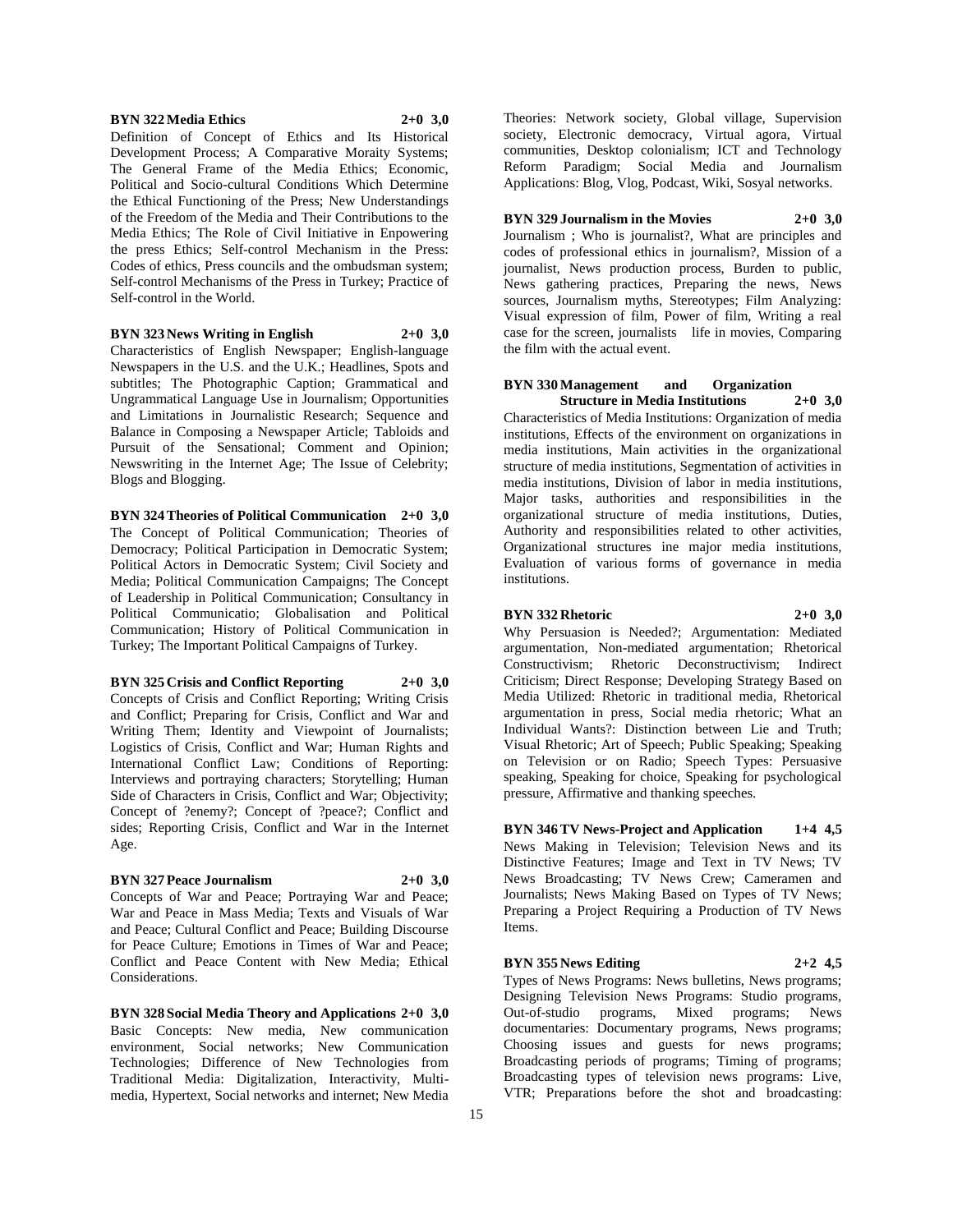Research and Organization; Preparations in the studio: Decor, Lighting, Number of Cameras and Camera Angles; Editing; Applied News Program Design and Editing.

**BYN 364 Advanced Web Design 2+2 4,5** Basics of Web Design; Elements of Web Design; Knowledge And Data Concept; Classification and Storing Information; Construction of the Database; Database Programs; Designing Database, Defining Types of Web Sites; Using Database With ASP; Using Database With PHP; Flash Applications In News Sites; XML Applications In News Sites; Constructions of News Sites; News Site Preparation Project.

# **BYN 365 Radio News Projects 2+2 4,5**

Definitions of Radio News; Differences Between Radio And Television And Newspaper News; Evaluation of Radio News Bulletins And News Programs; Developing News Bulletin And News Programs; Practicing Preparation and Presentation of Radio News.

# **BYN 404 Applied Magazine Publication 2+4 6,0**

Magazine as a Medium: Magazine news, Preparing magazine agenda, News writing and gathering in magazine, News editing in magazine; Magazine Reporting; Shooting Photography for Magazines; Various Phases of Magazine Production: Page planning; Visual and Creative Design for Magazine: Visual components, Writing components; Rules of Magazine Publication; General Publishing Policy; Editorial Staff for the Magazine: Responsibilities of reporter, Copy editor, Chief editor, Photographer and designer; Ads and News Stories.

# **BYN 406 Introduction to International Relations 2+0 3,0**

The Development of International Relations; The Basic Concepts of International Relations; The Main Actors of International Relations; International Organizations; The Objective and Means of Foreign Policy; Diplomacy; Propaganda; National Force; The Problem of Analysis in International Relations, Theories of international relations; System Approaches in International Relations and the Structure of Modern International System; International Conflicts and the Cold War; Democracy and Human Rights After the Cold War.

#### **BYN 408 Web Publishing 2+4 6,0**

Internet: World wide web, Hyper text transfer protocol, File transfer Protocol; Interactivity: Internet and interactivity, Interactive applications; Types of Internet Publications: Video based sites, Voice based sites, Web sites; News Sites: Traditional publication sites, Independent sites; Journalism on the Social Media: Blog journalism, Facebook applications, Twitter applications; Applied Internet Publishing: News gathering to internet, News editing for internet; Publishing News on Internet: Using videoanimation, Using picture.

**BYN 409 Contemporary Media Criticisms I 3+0 3,0** Development of Media in Turkey; Objectivity in Journalism; Background, Components, Criticism; Media Ethics: Pragmatic approach; Functional Approach; Machiavellian Approach; News Framing; Presentation of Political News; Alternative Journalism: Civic journalism, Peace journalism, Rights journalism, Civil society media; Critical News Studies; Construction of Ideology in News; Manipulation in News; The Use of Metaphor in News; Representation in News: Women, Children, The poor, Minorities; News and Reception: How news are read by the readers.

**BYN 410 Contemporary Media Criticisms II 3+0 3,0** Globalization and Neo-liberalism Policies: Political, economic and cultural dimensions of media; Consumption Culture and Life Styles: Middle class and media in fordism and post-fordism; Tabloidization of Turkish Media and Television Serials: Representation of poverty and richness; Football Industry and Television Football in Turkey; Public Sphere, Representation and Media: Case study analyses from Turkish media; Nationalism and Media; Civil Disobedience Movements and Media; New Media, Social Movements and Youth; Student Studies on Contemporary Media Texts.

# **BYN 413 Culturel Identity 2+0 3,0**

What is Identity?; Types of Identity: Indivudualistic identity, Social identity, Cultural identity; Modernity and Identity; Dimensions of Cultural Identity; New Cultural Identities; Cultural Identities in Turkey; Cultural Identities and Urban Life; Diasporas and the Problem of Cultural Identity; Cultural Identities and the Middle East; ?Who Am I? Studies in the Classroom; The Student Representations on Cultural Identity in the Classroom.

# **BYN 415 Career in Media 2+0 3,0**

General Concepts on Working Life in Media; Developments in Media Sector and Its Effects on Working Life; Historical Background of Legal Regulations on Working Life in Media; Exceptions and Scope of Application of Press-labour Act No.5953; Conclusion of Labour Relation; Arrangement of Labor Relation in Terms of Wage; Arrangement of Labor Relation in Terms of Time; Terminate of Labor Relation; Legal Results of Terminate of Labor Relation; Professional Organization and Unionism in Media; Collective Bargaining Agreement, Strike-lockout practices in media; Social Security of Media Employees.

#### **BYN 419 Photo Reportage 1+1 3,0**

Definition of Photo Reportage: Photojournalism, History of photo reportage, Illustrated news magazines in Germany in 1920s; Photo Reportage as a Means of Photojournalism: Relationship between news photo and text; Qualities of Photo Reportage and Its Production Process: Idea, Theme, Time management, Cooperation, Importance of details, Ethics of photo reportage; Great Photo Reportages: Andre Kertesz, Martin Munkacsi, Brassai, Tim Gidal, Eugene Smith; Contemporary Samples: VU Photo Agency, Noor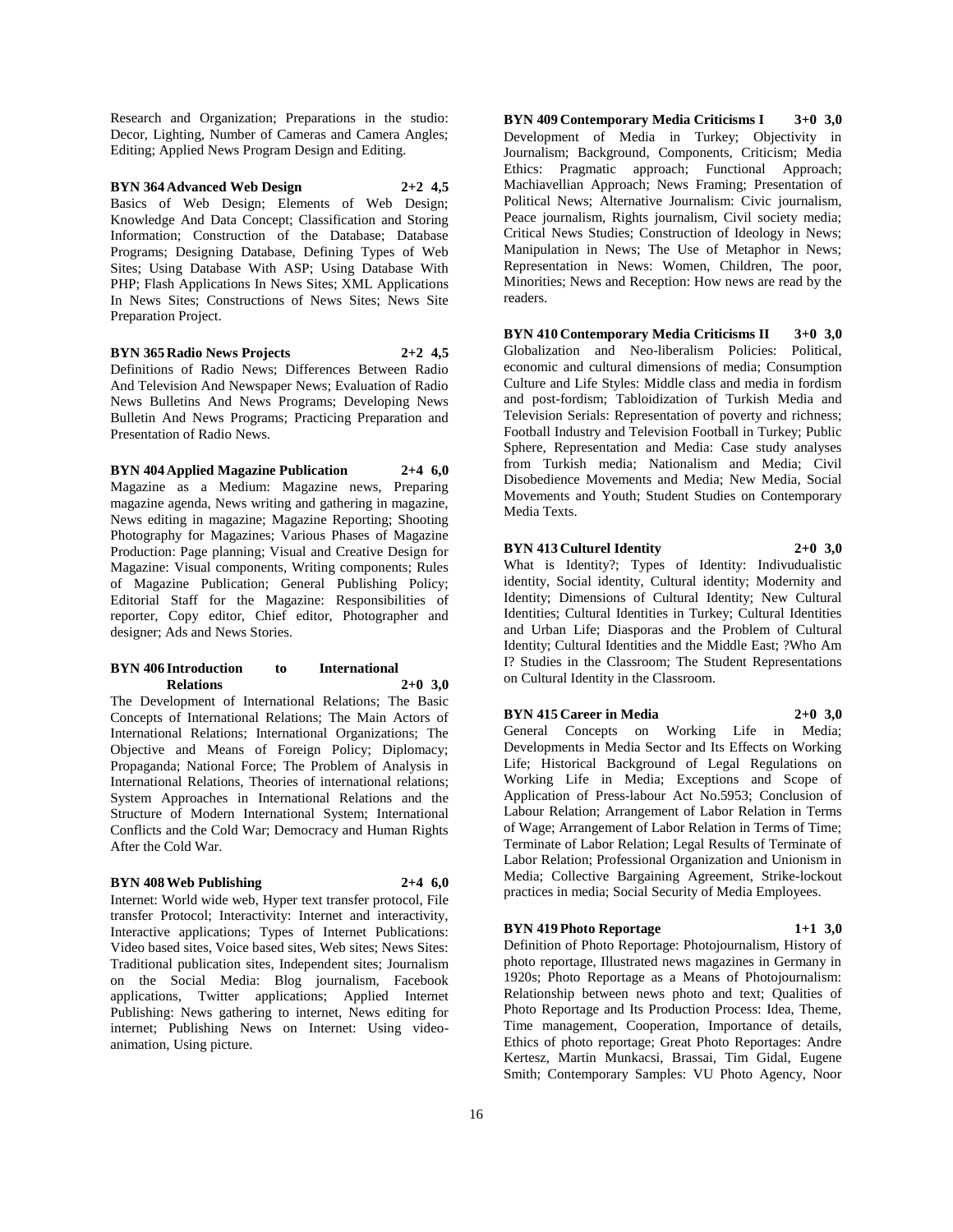Photo Agency, VII Photo Agency, Nar Photos; Practice; Evaluating the Produced Works.

**BYN 421 Social Media Journalism 2+0 3,0** New Media; Social Media; Social Change and Development of Social Media and Communication in Social Media as a Mass Medium; Differences Between Social and Traditional Media; News and Newsworthiness in Social Media; Criteria for Newsworthiness in Social Media Journalism; Social Media Tools; Comparing News Values in Social Media and Traditional Media Journalism; Students **Practices** 

# **BYN 422 Campus Journalism 2+0 3,0**

Journalism Applications in Anadolu Haber, Campus Newspaper of Anadolu University: News reporting practice for agenda topics; Reporting a Meeting: Reporting about conferences, seminars, panel discussions, symposiums, congresses; Event Reporting: Exhibitions, shows, movies, openings; Reporting Statements; Interviews: Prepared and unprepared interviews; Routine Stuff: Science and technology page, Students? opinions page; Campus Newspaper Management: Agenda meeting, News selection, Draft pages, Newswriting, Editing, Organization of agency news, Page design, Preparations for printing, Printing process.

**BYN 423 Media Economics and Management 2+0 3,0** Basic Concepts of Economics; Basic Economic Problems; Sections of Economics; Developments in Media Sector; Importance of the Media Industry; Media and Market; Monopolization in Media; Importance of Media Companies; Features of Media Companies; Types of Media Companies; Organizational Structure of Media Companies; Organizational Structure of Print Media; Organizational Structure of Radio and Television Organizations; Main Activities in Organizational Structure of Media Companies.

**BYN 424 International Journalism 2+0 3,0** Definition; Historical Development; The Cold War: Propaganda; Comparative Public Broadcasting; New Communication and Information Order: Geopolitics of news media; Globalization and Neo-liberal Re-organization of International News Media; Global Information Economy; Democracy; Global Identity Policies and Changing Discourses of International Journalism; Integration of New Communication Technologies and New Position of International News Media; New Social Movements and Global News Networks; Effects of Transnational News Media; Post-cold War and New World Order: Global wars; Future of International Journalism.

# **BYN 425 Seminar I 2+0 3,0**

Media as a Social Mass Medium and Environment; Problems of the Turkish Media; News Media Today; Featured Workshops by News Professionals on News Media Approaches: Changing journalism in the world and Turkey; Online Journalism; Social Media and Journalism; Citizen Journalism; Effects of Monopolization Trends on News Journalism; Problems of Media Professionals.

# **BYN 426 Seminar II 2+0 3,0**

Media as a Social Mass Medium and Environment; Problems of the Turkish Media; News Media Today; Featured Workshops by News Professionals on News Media Approaches: Changing journalism in the world and Turkey; Online Journalism; Social Media and Journalism; Citizen Journalism; Effects of Monopolization Trends on News Journalism; Problems of Media Professionals.

#### **BYN 427 Agency Journalism 2+0 3,0**

News Agency: Functions and functioning of news agencies; News Agency in Turkey: History of news agencies in Turkey, Media ownership and news agencies; International News Agencies: Their effects of international news flow, One-way news flow and UNESCO; News Gathering in News Agencies; News Writing in News Agencies; Services of News Agencies: Video news services, Photo news services; Agency Journalism Practices: Video news practices, Photo news practices, News gathering practices, News writing practices.

**BYN 429 Economy and Financial Journalism 2+0 3,0** Fundamentals of Finance; Journalism of Finance and Press; Financial News: Topics, Sources, Indicators and their meanings; History of Financial Journalism in the World and Turkey; Types of Financial News: Finance, Business circles, Consumer news; Financial News in Print Media, Radio, Television, Internet, and Social Media; Legal and Ethical Dimensions in Financial Journalism.

#### **BYN 431 Publication Design Project 2+0 3,0**

Design Principles: The concept of image, Communicating with design elements; Visual Communication: Image and text relationship, Ethics in visual communication; Typography: Typographic communication, Importance of typography, Classification of typographic characters; Structure and Anatomy of Letters: Font family, Font size, Space, Legibility, Readability, Special effects; Preparing Publication Design Samples: Flyer, Logo, Magazine cover, Newsletter, Brochure, Poster.

#### **BYN 443 Project in Photography 2+2 4,5**

Basic Techniques of Photography; Dia shows; Samples of photography from the world and Turkey; Introducing the Equipment: Black and white film and photographic papers; the Multigrade Enlarger and Using the Multigrade Enlarger; Film Development; Printing: tonality and contrast control in printing; Photogram and Other Creative Darkroom Techniques; Project Applications; Image Arrangement; Photograph Criticism; Exhibition Prints; the Final Project. Prerequisite: FOT 201.

**BYN 460 Television News Programming 3+0 4,5** Applied Television News Programming: Writing techniques, Preparing a bulletin, Summaries; Broadcasting Techniques: Live Broadcast, Live Connection Techniques, Live Connection with Image, Live Telephone Connection, Television News in Turkey; Television News in the Institute of Turkish Radio and Television (TRT) and Private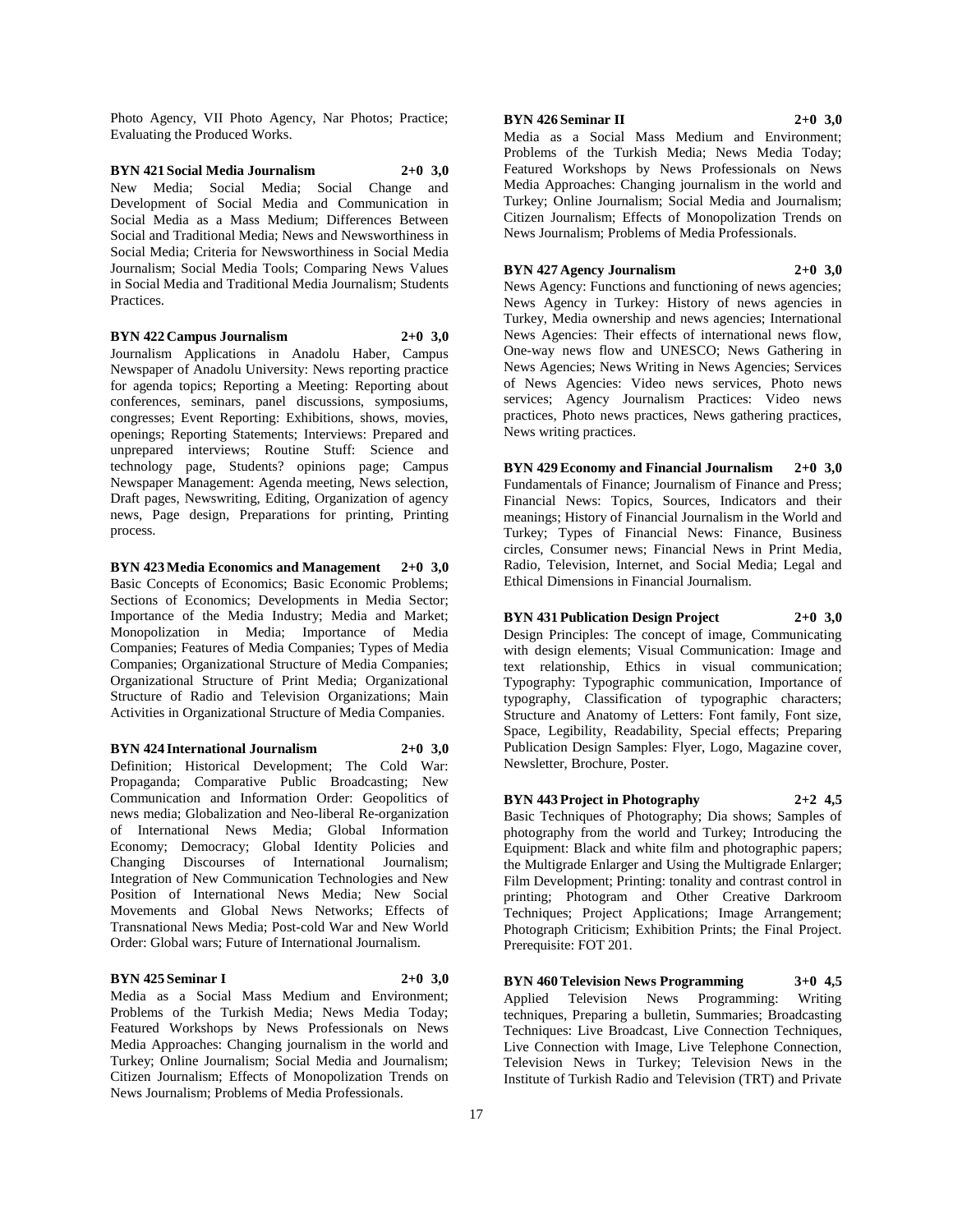Television Channels, Techniques of Preparing Television News Programs.

# **BYN 462 Applied Rhetoric 2+2 4,5**

Relationship between Announcers and the Audience: Methods for dialog, Possible reactions of the Audience, Understanding the audience profile during the dialog; Asking Questions; Body Language, Use of Hands, Gestures and Mimics; About the Studio: Announcers, Cameramen and Directors and Their Relationship, Using a camera and a microphone; Command of Speech: How to command panels and discussions, Appearance of the announcer: Attire, Attitudes and behaviors.

# **EDB 221 Turkish and World Literature 2+0 3,0**

Novel in Western Literature: Analysis for classic novels; Gustave Flaubert/Madame Bovary, Dostoyevsky/Suç ve Ceza, Gabriel G. Marquez/Yüz Yıllık Yalnızlık, J.D. Salinger/Gönülçelen (Çavdar Tarlası); Analysis for Modern Novels: Umberto Eco/Prag Mezarlığı; Novel in Turkish Literature: Analysis for classic novels; Mithat Cemal Kuntay/Üç İstanbul, Yakup Kadri Karaosmanoğlu/Kiralık Konak, Peyami Safa/Fatih Harbiye, Tarık Buğra/Küçük Ağa, Ahmet Hamdi Tanpınar/Huzur; Analysis for Modern Novels: Oğuz Atay/Tutunamayanlar; Analysis for Postmodern Novels: Orhan Pamuk/Kara Kitap, Elif Şafak/Mahrem.

#### **ERA 199 Cultural Diversity and Communication 2+0 3,0**

Introduction, Anthropological View; Definition of Culture, Diversity; Globalization, Identity & Affinity; Language and Culture; Religion and Culture; Class in countries; Gender and Society; Prejudices and Stereotypes; European Culture; Media and Culture; Media and Representations; Cultural stereotypes in Media

# **EST 303 Aesthetics 3+0 4,5**

Aesthetics as a concept. Beauty in nature and in Art. Daily use of Aesthetic concept beauty in Art, Concept of beauty in Art, change of beauty concept in time. The concept of ugliness in Art. Aesthetics as an element of Artwork. Aesthetic criteria, Ancient philosophy and Aesthetics, Renaissance and elements of Aesthetics, Contemporary times; Aesthetics and functions.

# **FEL 102 Introduction to Philosophy 2+0 2,5**

Fundamentals of Philosophy; Scope of Philosophy; History of Philosophy; Theory of Science; Theory of Knowledge; Logic; Ontology; Philosophy of Nature; Philosophy of History; Philosophy of Art; Philosophy of Language; Philosophical Anthropology; Ethics; Philosophy of Religion; Metaphysics; Schools of Philosophy; Development of Philosophical Perspective.

**FEL 102 Introduction to Philosophy 2+0 2,5** Fundamentals of Philosophy; Scope of Philosophy; History of Philosophy; Theory of Science; Theory of Knowledge; Logic; Ontology; Philosophy of Nature; Philosophy of History; Philosophy of Art; Philosophy of Language;

Philosophical Anthropology; Ethics; Philosophy of Religion; Metaphysics; Schools of Philosophy; Development of Philosophical Perspective.

# **FEL 251 Communication Philosophy 3+0 4,5** Marx and Marxist Media Theory; Althusser and Ideological Apparatuses of the State; Critical Theory and Cultural Studies; Gramsci: Popular culture and hegemony; Frankfurt School: Its history, impact, and importance; Horkheimer and Adorno: Culture Industry and Negative Dialectics; Benjamin and the Concept of Fantasmagory; Marcuse: One dimensional man; Lukacs and Weber: Reification; Habermas: Public Sphere and Communicative Action Theory; Huizinga: Loss of humanity in Modern Times; Internet and the Concept of Virtual Reality; McLuhan: Globalization, media, and others.

**FEL 303 Philosophical Criticism and Art 3+0 4,0** Approching art from the point of view of philosophy; Relation between philosophy and art, common points and differences; Difference between the knowledge acquired from art and the knowledge acquired from philosophy; Work of art, artist and audience, functions of work of art and qualities of work of art; Criticism; Using the philosophy on the criticism of art works and method of philosophical criticism; Discussing the philosophical problems of the chosen works of literature and cinema and the philosophical basics of art works; Bilge Karasu, Oğuz Atay, Sait Faik, Ferit Edgü, Ömer Kavur, Hermann Hesse, Kazancakis, Dostoyevski, Bergman, Antonioni, Tarkovski, Pavese, Rilke, Kafka, Camus, Nietzsche, Sartre.

#### **FEL 426 Philosophical Approaches in Communication 2+0 3,0**

Introduction to Philosophy: General concepts, Philosophy in the beginning; History of Philosophy: Transition from ancient philosophy to modern philosophy; Modern Philosophy: Descartes and Spinoza, Philosophy of enlightenment, Empiricism, German idealism, Materialism and Marxism; Philosophy in the 20th Century: Science and positivism, Modern philosophy and 20th century philosophy in comparison; Media and Communications: Philosophical meaning of communication, Media, Communication and modernity, Critical approaches to media and communication society , New communication technologies, Representation of virtual reality and the philosophical dimensions of communication.

# **FOT 104 Documentary Photography 2+2 4,5** Defining Documentary Photography; Photography and Other Types of Photography; Social Documentary Photography: Photography and reality, Manipulation; Samples of Documentary Photography in the World: Jabob Riis, Lewis Hine, Paul Strand, Eugene Smith, FSA, Photo league; Documentary Photography in Turkey: Fikret Otyam, Ara Güler; Documentary Photography Today: Studies of Foundations of Photography and Their Contributions to Documentary Photography; the Internet and Documentary Photography; Photo Reporting; Masters and Their studies; Project. Prerequisite: FOT 201.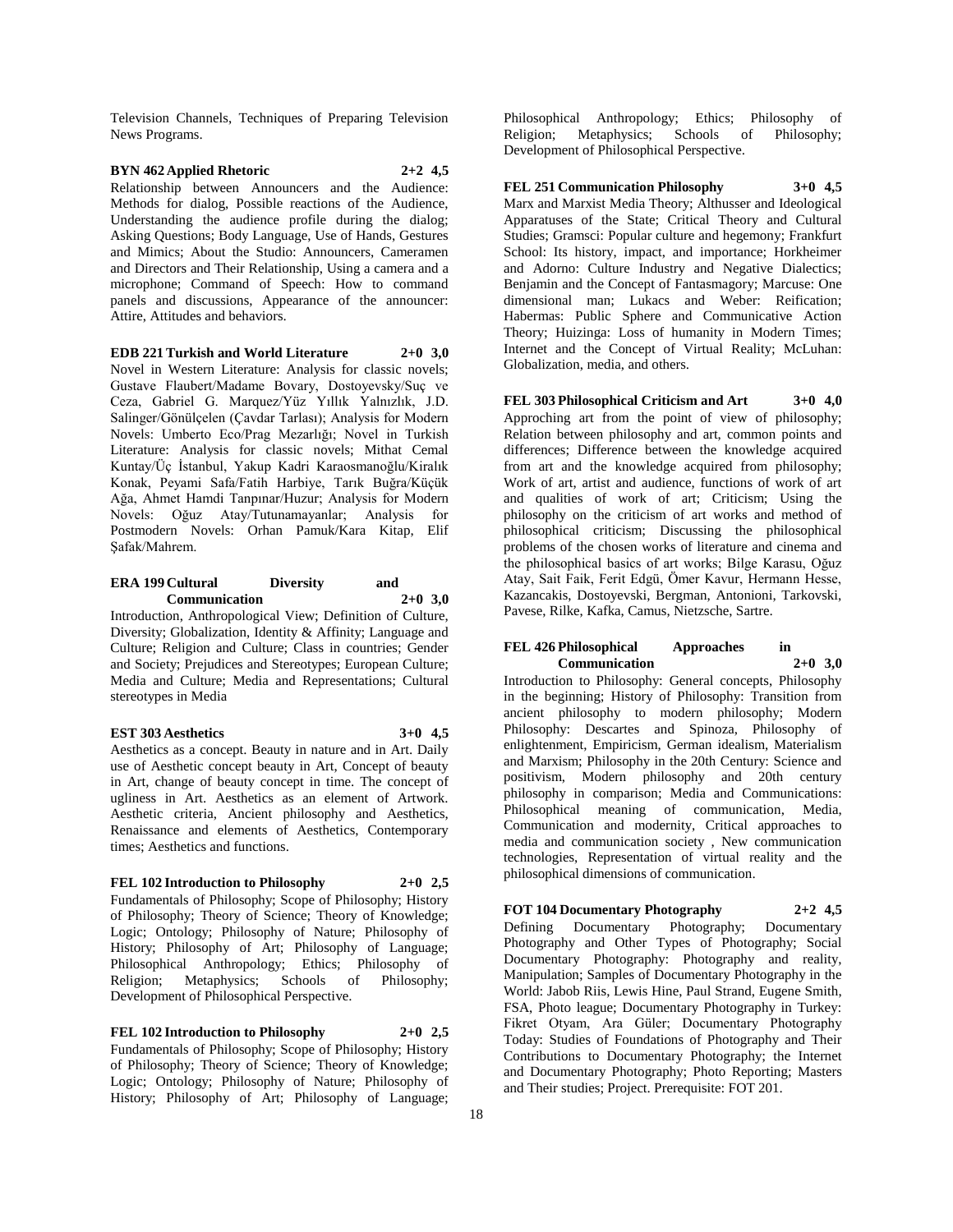#### **FOT 108 Reading Photography 3+0 3,0**

What is Photography?; Some Thoughts and Discussions on Photography; Photography as a Tool of Expression; Denotations and Connotations: Unity of the Picture and the Text, Captions, Subtitles, Headlines; Creating Denotation: Technical manipulations, Retouch, Montage and other trick effects, Posing, Objects in a picture and their effects on its semantics; Photogene, Effects of Aesthetic Content of Photograpsh to Their Meaning; Other Methods of Reading Photography: Realistic, Sociological and Psychological methods; Analyzing Press and Advertising Photography.

**FOT 116 Basic Photography Applications 2+2 4,0** An overview of photography equipment; New technologies, Accessories: Using flash light, indoor lighting; Tripod, monopod; Filters; 18% Gray Card: Correct exposure, White balance; Lenses: focal length, focal length multiplier; Composition; Black & White and digital applications: abstract photography and photo-story applications; Depth of field applications.

#### **FOT 118 Applied Photography 2+0 3,0**

Focusing: Experiencing focusing modes; Understanding Exposure: Correct exposure, Alternative correct exposures, Exposure compensation; Light Metering: Experiencing light metering modes; Practicing Shots on Depth of Field; Practicing Shots on Movement; Understanding the Color of the Light: Setting the white balance on the camera; Using Flash: Flash modes, Bounce flash, Fill flash; Basic Photoshop Applications; Practice; Evaluating the Produced Works.

#### **FOT 201 Basic Photography 2+2 5,0**

The short history of photography: Cameras; 35 mm, Medium and large format cameras; Lenses; Normal focus, Wide angle, Narrow angle (Tele) and Zoom lenses; exposure control mechanisms; Diaphragm, Shutter; Stop motion; Depth of field; Film: Film types according to formats, Film types according to light-power sensitivity, Film types according to color sensitivity, Contrast, Clearness and grain structure; Light: light Measuring, the different ways of light measuring, Exposure modes, Filters and asset accessories; Image design; Developing and printing black and white films.

# **FOT 203 Advertising Photography 3+0 6,0**

Introduction to Advertising Photography; Advertising and Photography; Cameras Used in Advertising Photography; Studio Equipment: Par flashes, Light meters, Accessories; Techniques of Photograph Taking in Studios; Outdoor Photography; Types and Features of Positive Films; Properties of a Good Advertising Photograph; Trends in Photography; Techniques of Effective Advertising Photography; Expertise in Advertising Photography: Fashion, Food, Architecture, Jewelry Photography; Processes in Advertising Photography; Discussions on Samples of Advertising Photography. Prerequisite: FOT 201.

**FOT 204 Applied of Photojournalism 2+0 3,0** Basic Concepts: Definition of photojournalism; Photojournalism History: Use of photographs in print media, The photojournalist; Contributions of Photographs to The News; Press Photography Features: Content, Technical, Aesthetic; Press Photography of Ethics; Editorial Process; Equipment Used by Photojounalist; Photojournalism: News photos, Portraits, Photo-reportage, Sports photos, Event photos, Photos of the conflict; Photo Capture Applications.

**FOT 303 Photography Project 1+3 4,5** Reviewing Basics of Film and Digital Photography, Designing a Project Assignment for Photography, Determining Project Objectives and Topics, Step-by-step Pre-Production of a Photo-Project, Discussing Succesful Photography Projects from around the World, How to Transform a Project Idea to Script and Construct a Proposal, Determining the Appropriate Technology for a Project Topic, Preparations for Shooting, Shooting According to Project Objectives, Photographic Process for Film and Digital Photography, Preparing Project Assignment, Evaluation of Project Assignment.

# **FOT 307 Theories of Photography 2+0 3,0**

Basic Concepts: Historical development of the visual reality of meaning: Modernity, Postmodernity: The metaphor of the mirror, Constructive approach; Discussions for Photograph in Terms Of The Visual Culture and Visual Arts: Document, Evidence, Representation, Art; Theorists: Platon, Aristotales, Pierce, Benjamin, Adorno, Tagg, Burgin, Barthes, Sontag, Berger, Foucault, Lacan etc.; The Theories And Methods of Analysis: Semiotics, Discourse analysis, Psychoanalysis, Visual content analysis, Feminist perspective, Historical perspective, The perspective of the composition, Mixed methods etc.; Discussion on Resolution Photo Samples.

#### **GRA 156 Graphics 2+0 3,5**

Colors: Shades; Shadow: Tones, Contrast, Darkness, Lightness; Illumination: Basic illumination, Cameo, Rembrandt; Line: Line on plane, Dimension, Contour, Foreground and background, Corner, Extent; Depth: Plan, Size, Placement, Space, Filling; Balance: Balance of image and text; Layout: Basic concepts of layout, Functions, Line, Shape, Value; Composition: Visual, Written; Digital Picture; Computer Based Graphic Design: How it differs from traditional graphic design, Digital illustration, Desktop publishing; Web Page: Concept, Comparison to traditional graphic designs: Massive graphics; banner design, billboard design.

#### **GRA 201 Media Graphic 3+0 4,0**

What is Graphics?: Introduction, types of graphics, history: What is info graphics?: history, Types of info graphics: Maps, line charts, pie charts, tables, info graphics with pictures, places where we use G-graphics, How to use info graphics?, examples, explanations: Using info graphics in page-design: Examples, comparisons.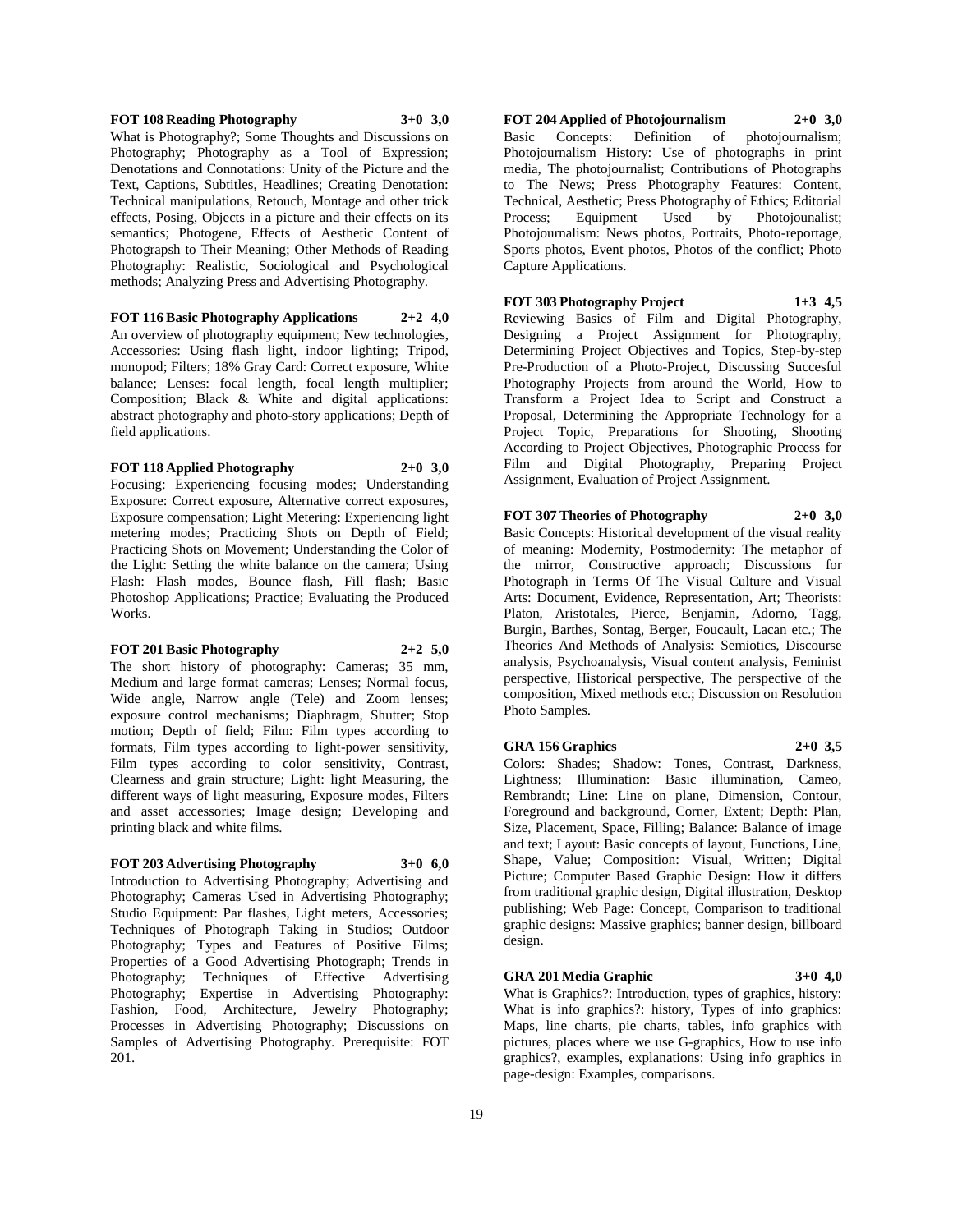#### **GRA 206 Introduction to Computer Aided Graphic Design 3+0 6,5**

Macintosh as a Design Tool; Introduction to Macintosh Environment; Vector Based Software, Introduction to Adobe Illustrator and Macromedia Freehand: Panels and tools, Menus, Drawing techniques, Color palette, Dimension, Import and export functions, Layers, Page setup; Pixel Based Software, Introduction to Adobe Photoshop: Tools, Cursors, Palettes, Shortcuts, Color and resolution, Filters, Bitmap principles; Using Scanner.

# **GRA 237 Creative Graphic Design Applications 3+0 4,5**

Basic Principles of Design; Ratio and proportion, Balance, Colors, Composition; Introduction to Adobe Photoshop: Workshop, Tool boxes, Menus, Filters, Image basis, Layers; Introduction to Adobe Illustrator: Workshop, Tool boxes, Menus; Introduction to Adobe Indesign; Board and tools, Menus, Size and plan features, Exchange with other programs, Page layout; Typography: Use of authoring tools, Fonts, Arrangement of articles; Banner Design: Composition, Balance, Selection of colors, Selection of fonts; Brochure Design; Page layout, Selection of colors, Selection of fonts, Selection of visual materials; Printing: Preparation stage, Digital printing and Offset.

#### **GRA 308 Web Design 2+2 5,5**

Introduction to Designing; Principles of Web Design; What is a Web Page?; What's a web Site?; Designing Web Sites, Mapping and Planning; Constructing of Web Sites; HTML and Codes; Use of Web Editor; Use of Color on the Web; Font and Point Usage; Applied Web Site Designing; Designing online Newspapers: Local and National.

# **GRA 401 Electronic Graphics 3+0 4,5**

Introduction to CorelDraw: tools, menus; main drawing techniques: main drawing tools, arrangement tools, working with closed objects, external lines and fills; Text: using text tool, fonts, arranging texts; special effects; types and use of effects; working with bitmaps: Importing picture files to CorelDraw, procedures can be done on bitmaps; printing: Procedures; tips: Using shortcut keys, working with other programs.

### **HUK 124 Basic Concepts of Law 2+0 2,5**

Fundamental Concepts: Social Rules and Law; Legal Rules and Legal Sanction; Sources of Law; Public Law, Private Law; Branches of Public Law and Private Law; Judiciary Organization: Judicial Procedure, Administrative Procedure and the European Court of Human Rights; Basic Rights and Freedom: Constitutional Organs and Institutions, Responsibilities and Authorities of the Grand National Assembly of Turkey and President of the Republic; Responsibilities and Authorities of Local Administration.

#### **HUK 252 Labor Law 2+0 2,5**

History of Labor Law; Sources and Basic Principles of Labor Code: Employee, Employer, Representative to the employer; Work place; Contract of Service: Types and termination, Consequences of termination, Severance pay; Regulation of Work with regard to Workers; Groups to be

Protected (Women, Children, Handicapped and Sentenced Workers); Health and Security at the Work Place; Working Time; Overtime Work; Night Work; Preparing, Completing and Cleaning at Work.

**HUK 370 Human Rights and the Constitution 2+0 3,0** The Basic Concepts of Human Rights and the Constitution; Historical and Ideological Roots of Human Rights and the Constitution; The Beginning of the Application of Human Rights and Constitutional Freedoms; Human Rights and Liberties in the 20th and 21st Centuries; The Examination of Human Rights and Constitutional Freedoms in the Structure of the Modern State; World Historical Development and Implementation of Human Rights and Constitutional Freedoms in the World; Turkish Historical Development and Implementation of Human Rights and Constitutional Freedoms in Turkey; Human Rights Violations and the Limitations.

# **HUK 478 Intellectual Property Rights 2+0 3,0**

Concept: Intellectual property, Literary rights, Distinctive markings, Work, Owner of the work, Rights of the owner, Contracts concerning the work, Violation and actions; Trademark Law: Concept, Registration, Protection and scope, Trademark as a subject of transaction, Invalidity of trademark, Violations and actions; Patent Law: Concept, Owner of invention and rights of the owner, Granting a patent, Rights arising from patent, Invalidity of patent, Violations and actions; Law of Industrial Design: Concept, Design right, Design right as a subject of legal transactions, Invalidity of design right, Violations and actions.

#### **İKT 215 Economics 2+0 2,5**

Basic Economic Concepts; Production Process; Optimal Consumer Behavior; Demand; Supply; Equilibrium Price; Market Types; Determination of Factor Prices; National Product; Nominal and Real National Income; Introduction to Monetary Theory; Factors Determining Fluctuation and National Income: Consumption expenditures, Investment expenditures, Employment; International Economic Relations: International mobility of goods and services, International mobility of factors of production; Economic Growth and Development.Elasticity: Demand and supply elasticity; Elasticity and total income; Production and cost; Economics and Accounting Revenue; Production and cost in short-term; Permanent and temporary cost; Production and cost in long-term; Politics and product markets; Monopoly; Monopolist competition; Principles of Macro<br>economy; International Finance, Prices and economy; International Finance, Prices and unemployment;Gross National Product.GNP; Exchange rates.

# **İKT 215 Economics 2+0 2,5**

Basic Economic Concepts; Production Process; Optimal Consumer Behavior; Demand; Supply; Equilibrium Price; Market Types; Determination of Factor Prices; National Product; Nominal and Real National Income; Introduction to Monetary Theory; Factors Determining Fluctuation and National Income: Consumption expenditures, Investment expenditures, Employment; International Economic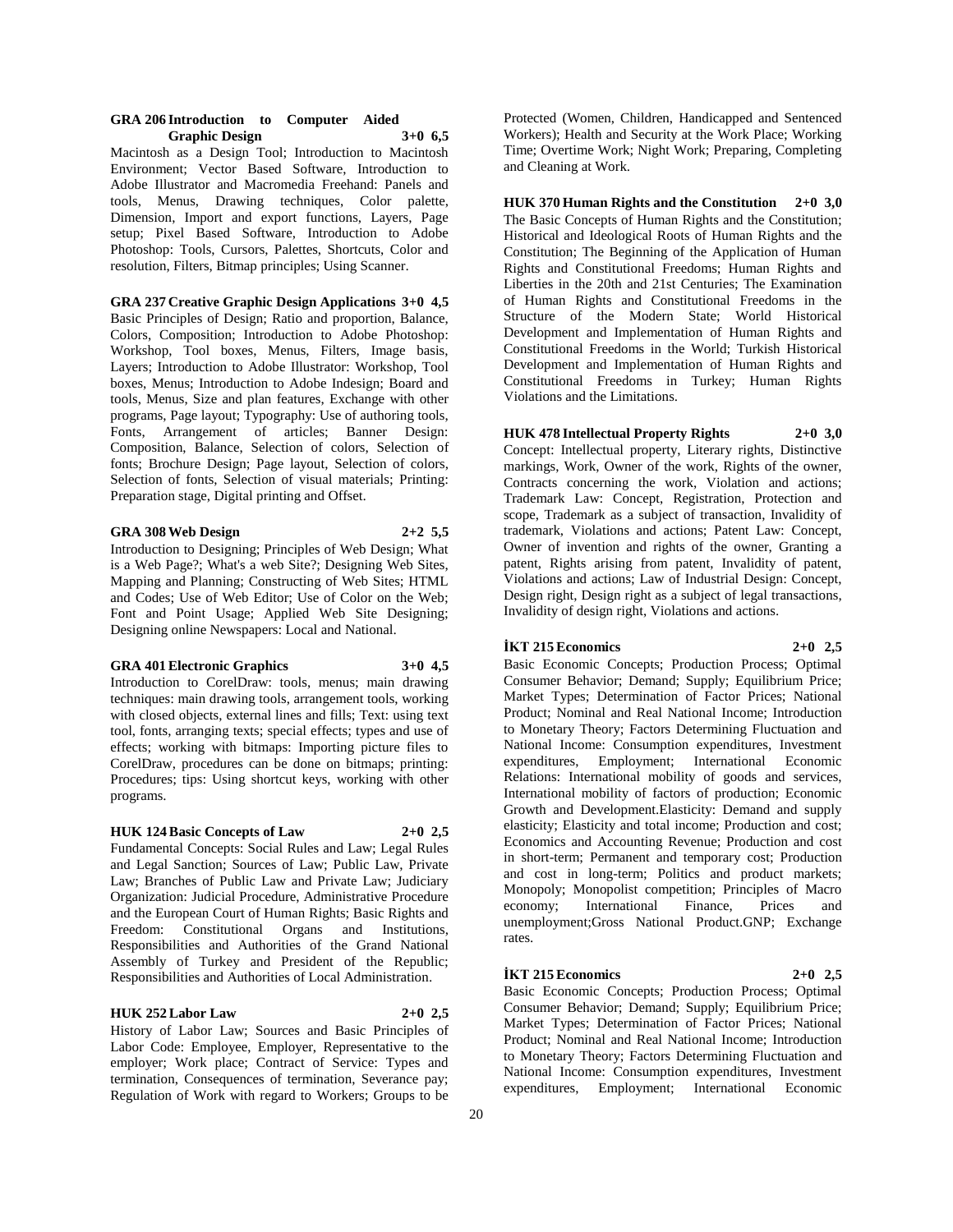Relations: International mobility of goods and services, International mobility of factors of production; Economic Growth and Development.Elasticity: Demand and supply elasticity; Elasticity and total income; Production and cost; Economics and Accounting Revenue; Production and cost in short-term; Permanent and temporary cost; Production and cost in long-term; Politics and product markets; Monopoly; Monopolist competition; Principles of Macro<br>economy; International Finance, Prices and economy; International Finance, Prices and unemployment;Gross National Product.GNP; Exchange rates.

**İLT 107 Introduction to Communication 3+0 3,5** Defining communication; The place and importance of communication in social life; Development of communication as a science; The process of communication and its elements: Source, message, channel, receiver, encoding-decoding, framework of reference, feedback, noise, feedforward, and selective perception; System approach to the process of communication; Types of communication; Comparison of various kinds of communication; Communication models in general; Basic communication skills; Contemporary theoretical approaches communication.

**İLT 108 Theories of Communication 3+0 4,5**

General overview of communication theories; Comparison of various communication theories; The relationship between communication theories and models; The development of and social dimensions of the language as a communication tool; Communication and culture; Communication and socialization; Communication and technological developments; Theoretical approaches related to personal and social effects of media; Agenda-setting and public opinion; Types and effects of propaganda; International aspects of communication; History of communication studies.

**İLT 201 Interpersonal Communication 3+0 4,5** Verbal Communication; Speaking Skills As Dimension of Interpersonal Communication; Listening Capabilities As Dimension of Interpersonal Communication; Non-Verbal Communication; Signs And Meanings; Stress And Stress Management; Group; Group Dynamics; Small Group Characteristics; Persuasion; Speaking And Listening; Time And Time Management; Interpersonal Communication; History of Communication Research.

# **İLT 204 History of Communication 3+0 5,0**

Concept of Communication history and General Introduction to history of communication; Evolution of mankind and societies; Development of Communication; Speaking; Writing; Printing techniques; Newspaper; Photograph; Cinema; Radio; Television; Historical backgrounds of codes; Reasons of the Codes; Social and Cultural effects; Analysis of the history of Communication in Turkey; Case studies: Love, fear; History of the messsages.

# **İLT 205 Mass Communication 3+0 5,0**

The concept, definition, and process of mass communication; Distinguishing characteristics of mass communication; Mass media; Mass communication theories and models; Mass communication and cultural industry; Mass communication and monopoly on media; Mass communication and democracy; Mass communication and art; Mass communication and leisure time; Mass communication and reflection of violence; Mass communication, consumption, and advertisements; Mass communication and sports; General overview and social effects of mass media in Turkey.

**İLT 210 Communication Technologies 2+0 3,0** Pre History Communication; Oral Communication; Written Communication; Press and History of Printed Communication; Communication with Electromagnetic; Internet Communication; Information Era; History of Information Technology; Communication and Information Technology; Communication and Informatique; Social Effects of Information Technologies; Cultural Alteration and Informatics; Interactive Communication and Informatics; New Communication Technologies.

**İLT 213 Effective Communication Techniques 2+0 3,0** Basic Concepts: Communication and communication functions; Types of Communication: Written communication, Verbal communication; The Basic Elements of Speech: Diction and oratory; Verbal Communication: Body language, Gestures and facial expressions; Public Speaking: Types of speech, Planning of speech, Presentation; Communication Conflicts: Empathy, ?I? or ?you?; Convincing at Interpersonal Communication: The importance of listening and active listening.

**İLT 215 Models in Communication 2+0 3,0** The Basic Models of Lasswell, Shannon-Weaver, Serum and Dance; General Communication Models of Gerbner; Maletzke, Riley and Riley; Slience Sprial Model; Individualistic Effect Model; Diffusion and the Analysis of the Media Effects on Individuals; Effect of the Mass Media on Culture and Society; Audience Models and Response Models; Systems of the Mass Media; Message Production; News Selection Models.

**İLT 217 Instructional Content Design 3+0 4,5** Approaches to the Classification of Educational Content: Bloom?s taxonomy, Gagne?s domains of learning, Merrill?s types of learning; Design of Basic Content: Verbal information, Concepts, Rules; Designing Content for Problem Solving; Designing Content for Critical Thinking; Designing Content for Attitude; Designing Content for Psychomotor Skills; Perception Principles; Motivation Principles; Visualization Techniques.

# **İLT 251 Quality Techniques 2+2 4,5**

Basic concepts in quality; Goals and areas for the use of quality techniques; Verbal quality techniques: Brainstorming, Lotus diagram, Multiple-voting, Nominal group technique, Fishbone chart, Affiliation diagram,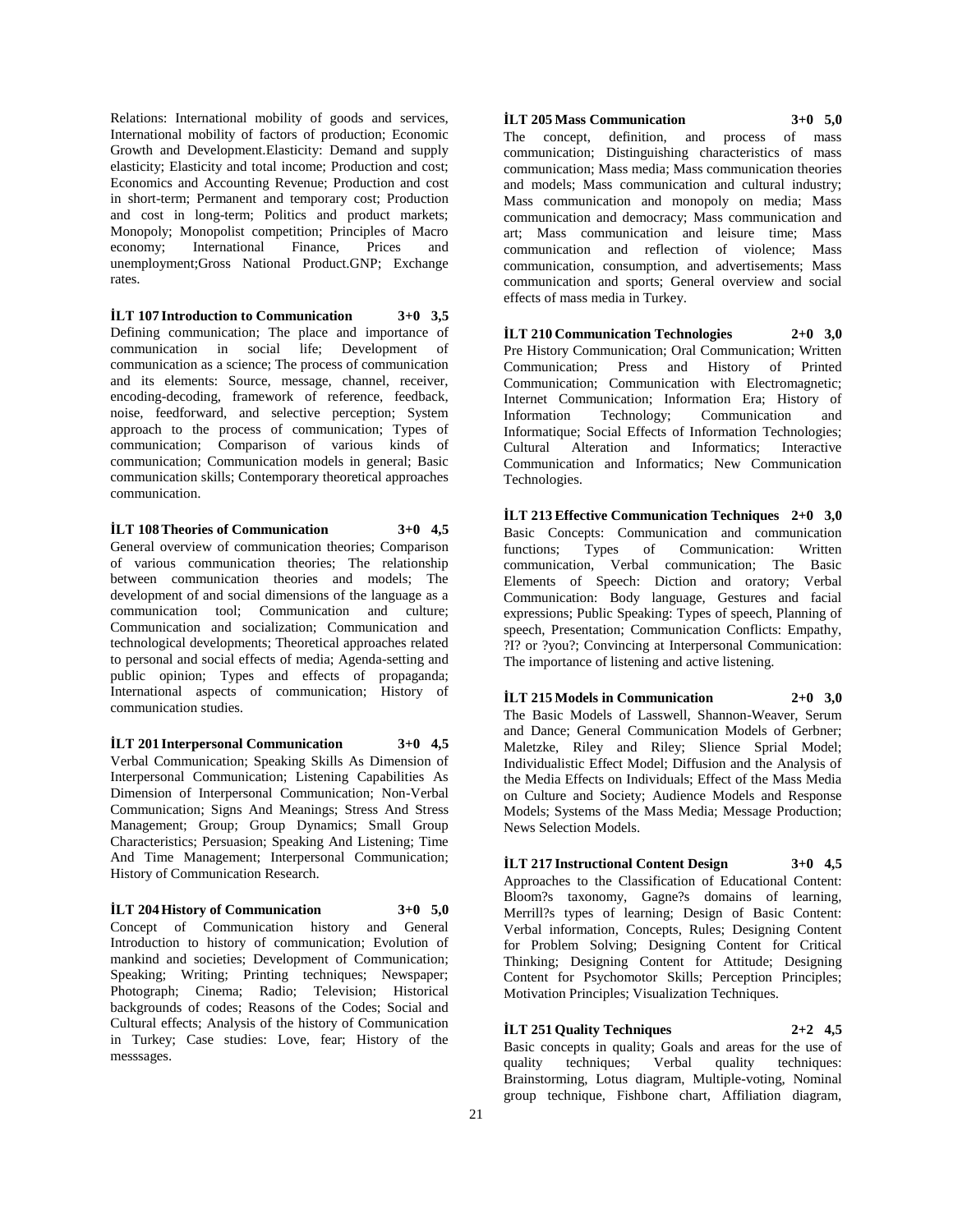Relationships chart, Tree diagram, Power-area analysis, Flowchart, Identification of basic rules technique, Opinion bank, and Plus/Delta; Numerical quality techniques: Frequency table, Graphics, Pareto analysis, Radar diagram, Gant chart, Priorities matrix, and Distribution diagram; Implementation of quality techniques in the analysis of communication problems.

#### **İLT 301 Management Science 3+0 6,0**

Fundamental concepts; Importance of the management interms of the business enterprise; Development of the Mangement science; Management Theories; Managerial Desicion-making; Functions of Management; The effective use of Management science in Communication Sector.

#### **İLT 303 Communication and Persuasion 3+0 4,5**

Communication in organizations; Group Communication; Concept of persuasion, historical perspective of persuasion and theories of persuasion; Sources of persuasion in organizations, persuasion for organizational goals, management in organizations and persuasion, motivation in organizations and persuasion; Conflicts in organizations and persuasion, decision making in organizations and persuasion, leadership and persuasion, personality and persuasion; Persuasion tactics in organizations and persuasion, classification of persuasion tactics, types of persuaders and persuaded, bottom-up and top-down persuasion; Resistance to persuasion; Instruments and media used for persuasion in organizations; Barriers to persuasive process.

# **İLT 304 General Communication Research 3+0 4,5**

Overall process of communication research: Choosing the problem, formulation of purposes, literature review, identifying methodology, presentation of findings, discussion of the results; Quantitative and qualitative paradigms in communication studies; Descriptive and experimental research designs; Sampling techniques; Desired characteristics of data collection tools; Ethics in communication research; Fundamental rules of reporting; Preparing a research proposal; Critical evaluation of communication research.

#### **İLT 305 Communication Ethics 3+0 5,0**

The concept of ethics; Major approaches to ethics; Ethics, society and universal values; Ethical issues in the communication process; Ethics in the information society; Trust and anxiety in communication; Roles and responsibilities of media in society; The use of professional skills and ethics; Political communication and ethical issues; Reality, ethics and objectivity in media; Discourse and ethics; Media, ethics, and audience; Violence in media and ethical problems; Privacy; Advertising and ethics; Ethics in press; Television and ethics;

# **İLT 310 Visual Literacy 2+2 4,0**

Roles of visual materials in communication; Visual literacy: Visual perception, Interpretation of visual materials; Creating visual materials; Rationale for visual design; Visual design process: Visual elements, Verbal elements; Font types: Use of small/caps letters, Font type, Font color, Font size; Letters and line spacing; Effective elements: Surprise, Interaction, Texture; Template: Balance, style, type, color; Organization: Navigators, contrast, attention focusing, continuity, composition; Tools for visual planning; Visual media.

# **İLT 314 Communication Design 2+2 4,5**

The concept of design; Major design components; Understandings of design in historical perspective; Contemporary design theories; Phases of general design process; The concept of message; Types of messages and symbol systems; Designing visual, auditory, textual, and multimedia messages; Fundamental principles of communication design; Major roles and responsibilities of the designer; Technology-aided design of communication; Evaluation criteria for various forms of message design; New trends and orientations in communication design.

**İLT 318 Professional Coaching 3+0 4,5**

What is Coaching: History of Coaching; Effect of Coaching on Motivation; Coaching Theories; Requirements for Coaching and Its Differences From Other Disciplines Such As Mentoring; Coaching in Organizations; Coaching for Workers: Who Should Work With Coaches; The Relationship Between Coaches and Advisors: Duration of Coaching Relationship; Zero Effect in Coaching; Coaching Types; Psychological Bases of Coaching; Denotation and Importance of Coaching in Professional Life.

# **İLT 322 Communication in Strategical Management 3+0 4,5**

Concepts of Strategy, Communication and Strategic Management; Strategic Management; Characteristics of Strategic Management; Communication in Quality Education Strategies; Communication in Quality Education Process; Strategic Management Process and Its Benefits; Developing Strategies for Success, Planning Principles for Success; Procedures of Strategic Management; Processes in Strategic Management; Means of Strategic Management and Strategists: Team working, Problems-Solving Techniques; Communication Techniques in Strategic Management; Strategic Management and Swot Analysis; Strategic Management And Benchmarking; Development of Strategic Planning Vision and Mission Announcement; Swot Analysis.

**İLT 324 Motivation in Workplace and Life 3+0 4,5** Fundemantals of Motivation: The concept of Motivation; Motivation Theories: Critical approach to motivation theories, Motivation theories and case studies; Relationship Between Motivation and Personality: Behavioristcognitive-psychodynamic-humanistic approaches, Personality analysis; Emotions in Motivation: Emotional awareness, Emotional management, Understanding the emotions of others, Empathy and emotions, Reflections of emotions to relationships in motivation process; Communication Process in Motivation; Life Satisfaction; Leadership; The Management of Rewad, Promotion,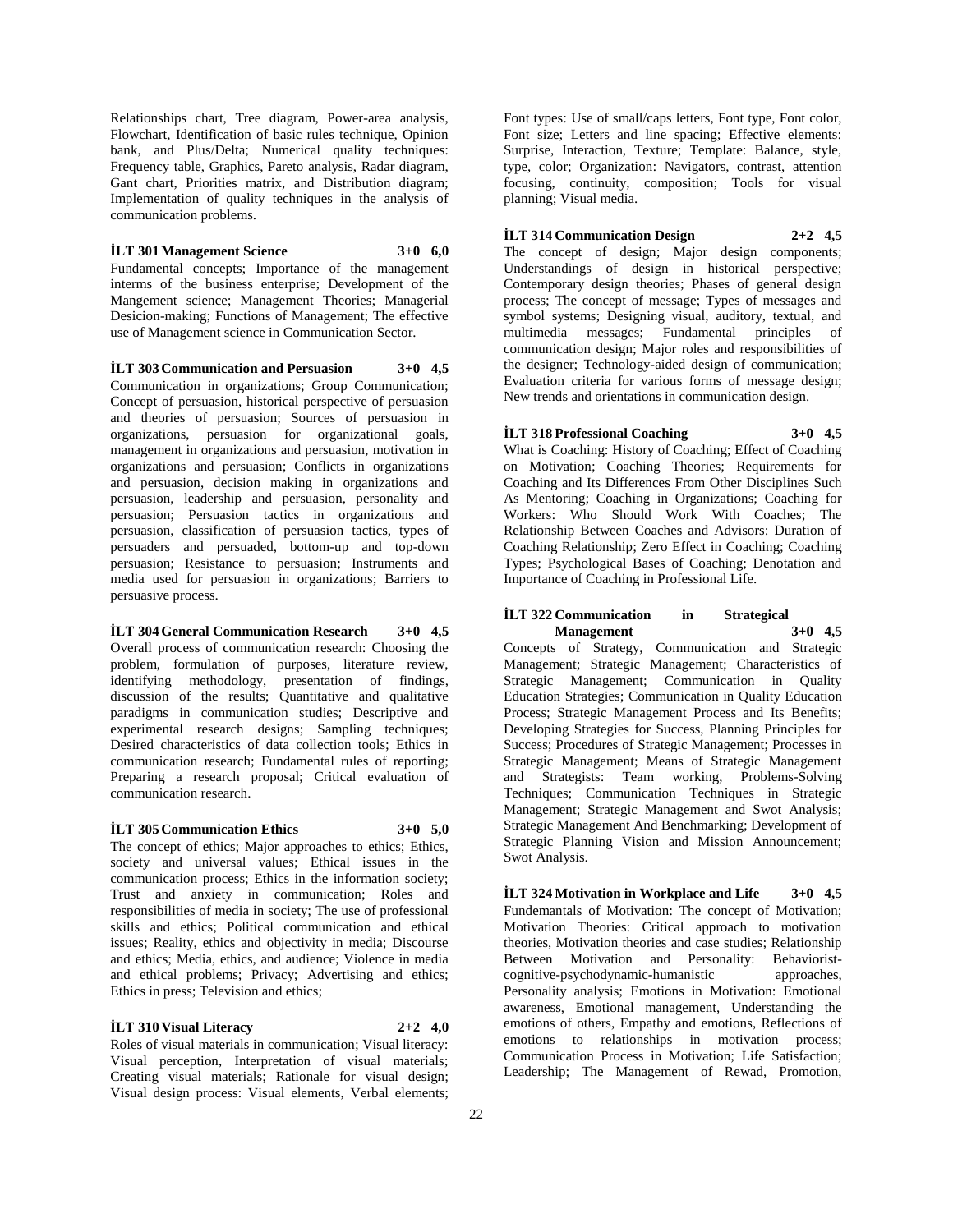Incentives and Goals; Creative Process in Motivation; Motivation Applications.

**İLT 353 Cultural Communication 3+0 4,5** Cultural processes; Dynamism of cultural phenomena, Cultural change; Cultural degeneration and mass communication; Cultural dimensions of communication; Place of communication in social structure; Significance of communication; Theory of cultural norms; Critiques for cultural norms; Concept of ideology; Developing ideology as a function of cultural communication and its transfer; Book critiques.

**İLT 354 Children and Communication 3+0 4,5** Children in communication; Directed child, Child who can be criticized; Parental filters; Communication levels; Use of mass media by children: Television, Child magazines, Radio, Cinema; How mass media use children: Principles, policies, Negotiation for children, Planning and research, Negotiation, Post negotiation, Working with children, Rights of children.

**İLT 355 Semantics and Visual Analysis 3+0 4,5** Definition of meaning; Types of meaning: Denotationconnotation, metaphor, metonymy; Theories of semiology: F. de Saussure, B.C.S. Pierce, U. Eco; Definitions of symbol, Interpretations and analyses: Story interpretation and analysis, Advertisement interpretation and analysis, setting interpretation and analysis, Video-clip interpretation and analysis, Poem interpretation and analysis, Sculpture interpretation and analysis.

**İLT 356 Non-Verbal Communication 3+0 3,5** The concept of non-verbal communication; Importance of non-verbal communication in daily life; Communication environment; Effects of environment in human communication; The use of personal field in communication; Cultural differences in non-verbal communication; Effects of physical characteristics in human communication; Emotional expressions in nonverbal communication; Non-verbal speech and listening; Mimics, gestures, positioning, appearance, touching, facial expressions, eye movements and control of voice in nonverbal communication; Non-verbal communication skills in various contexts.

#### **İLT 358 Theories of Personality 3+0 5,0** Concept of Personality; Different Interpretations and Approaches to Personality; Definitions of Personality; Theories of Personality: Freud, Neo Freudian, Existentialist, Behaviorist.

**İLT 360 Creative Drama 1+4 4,5** Use of drama as a creativity method in education; Improving imagination; Acquiring freethinking skills; Developing freethinking skills through group work; Cooperation in communication and interactions; Developing social sensibility; Improving verbal communication skills; Steps of creative dram: Imagination,

movement and rhythm, non-verbal game, inspiration, game creating, summative evaluation.

# **İLT 362 Social Gender Differences in Communication 3+0 4,5**

Definition of social gender; Formation of social gender in childhood and adolescense; Social gender differences in non-verbal communication; Social gender differences in conflict; Differences experienced in business life, manwoman discrimination in the use of technology; Communication disorders, conflict in social sexual identity; Discussion on homosexuality; Reflections of the social sexual identitiy in media.

#### **İLT 364 Communication Technologies and Social Change 3+0 4,5**

Media and social interaction; Theories of social change; Perspectives of communication technologies; Mechanical reproduction and mass society; communication technologies and everyday life; communication technologies, culture and social change; Resistance of communication technologies; Political economy, communication technologies and social construction; Virtual culture and virtual reality; Online identities-Society; communication technologies and changing nature of workplace; communication technologies and critical perspectives on the informational society; Global technological revolution and its implications.

**İLT 368 Institutional Communication 3+0 4,5** Institutional identity: Mission, Vision, Institutional Culture; Institutional Image; Institutional brand; Institutional Communication; Integrity of Institutional Communication; Advertisement, Public Relations; Marketing, Communication Strategic Management; Communication Quality in Management Institutional Public Relations.

**İLT 369 Popular Culture and Communication 3+0 4,5** Culture, Popular Culture And Mass Communication; Development of Popular Culture; Ideology And Poplar Culture; Critical Approaches to Popular Culture; Globalization And Popular Culture; Post Modernism And Popular Culture; Popular Icons And Celebrities; Popular Culture, Entertainment Industry And Life Styles; Popular Culture, Fashion And Identity; Music Industry And Popular Culture; Adorno And Criticism of Popular Culture; Popular Culture And Sports Industry; Popular Culture And Television; Articles for Discussion.

**İLT 370 New Approaches in Management 3+0 6,5** Paradigm Changes in Management; System Approach; Organization Culture; Reconstruction; Total Quality Management; Team Work and Organization; Learning Organization; E-Business.

**İLT 371 Educational Communication 3+0 4,5** Basic concepts; The field of educational communication: Historical development, theoretical foundations, and contemporary aspects; Roles of educational communication specialists as researchers and developers; The process of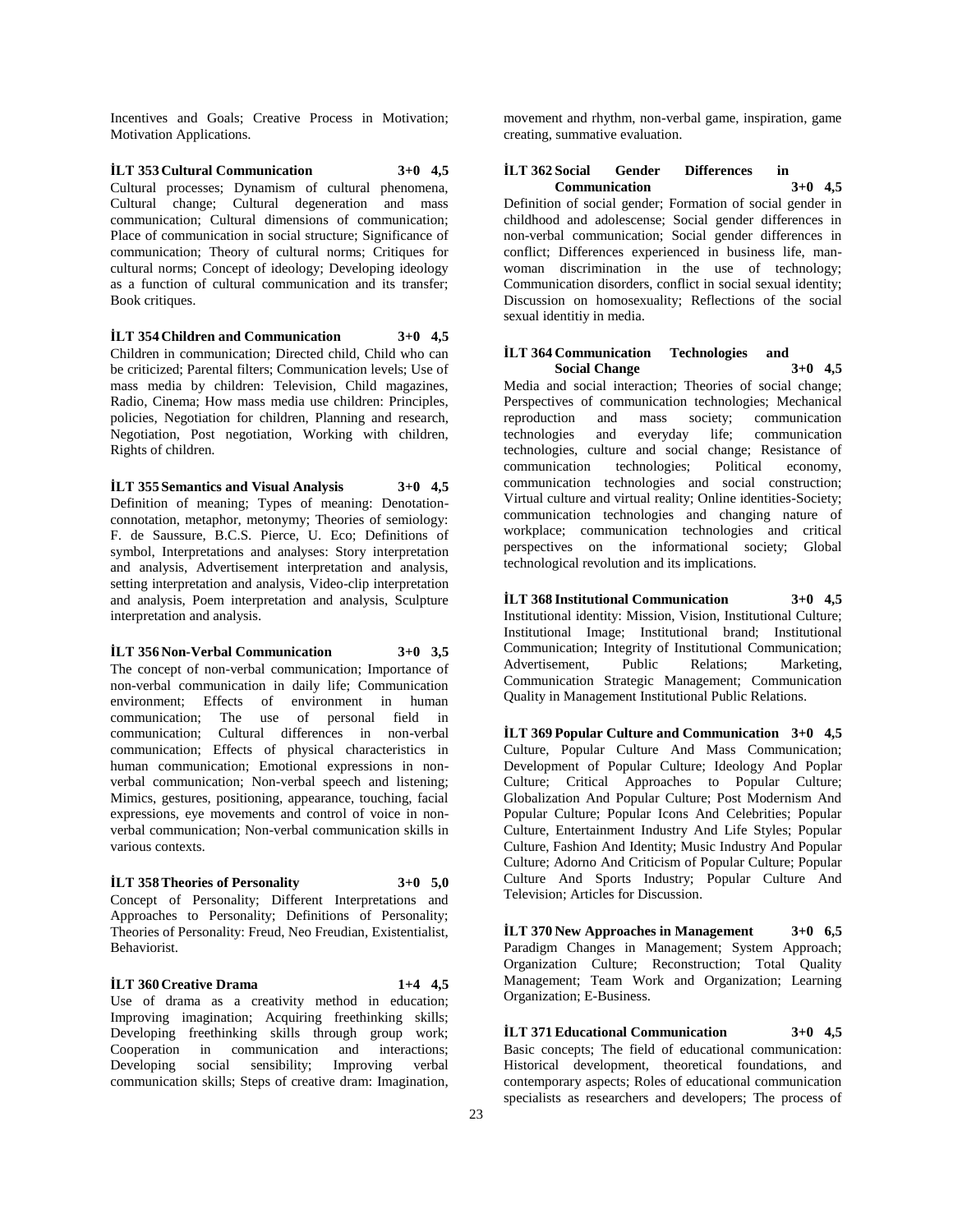educational communication; Major components of educational communication: Feed forward, source, encoding, message, channel, decoding, receiver, feedback, and communication obstacles; General overview of educational communication efforts in corporations, nongovernmental organizations, and schools; Important organizations and publications in the field of educational communication; The future of educational communication.

#### **İLT 373 Instructional Design 2+2 4,5**

General overview of instructional design; Instructional design process: Needs assessment, audience analysis, writing objectives, selecting and organizing content, developing strategies, preparing measurement tools, developing the instructor?s manual, producing audio-visual aids, developing student materials, preparing time table, deciding on budget, organizing the learning environment, conducting formative evaluation and summative evaluation; Current trends in instructional design.

# **İLT 374 Family Communication 3+0 4,5**

Definition of family; The functions of family; Family structures and their characteristics; The meaning of the family communication; Importance/function of communication in the family; Healthy relationships and communication in the family; Friendship, intimacy and sexual relationship before marriage; The concept of marriage; Difficulties in marriage and family life; Relationship between parents and children; Attitudes of parents and communication with children; Family ties and the relationship with relatives; Family conflicts; Oppression, violence and abuse in the family; Divorce and separation in the family; Marital and family therapy for communication problems.

# **İLT 375 Techniques for Scriptwriting 2+2 4,5**

Definition and explanation of scriptwriting; Types of scriptwriting; The importance of scriptwriting in the production process; Qualifications of scriptwriter; Relationships between the scriptwriter and the producer; Phases of scriptwriting; Identifying the theme; selecting the topic; Characteristics of the proposal/synopsis; treatment; writing the script; preparing the shooting script; Do's and don'ts in preparing the shooting script; General characteristics of outdoor shooting script; Desired characteristics of studio shooting script; Analysis of sample scripts.

# **İLT 403 Project Development 3+2 8,0**

Differences between projects and programs; Direct or indirect flow of events; Scope limitations; Budgeting; Results; Characteristics of educational projects; Phases of educational project development: Planning, Development, Monitoring activities; Determining the scope for educational projects, Data gathering techniques, Developing the proposal, preparing blue-print materials, Conducting pilot-test and revisions.

#### **İLT 404 Project Management 3+2 8,0**

Phases of project management; Forming the project team: Responsibilities of project leader, Organization of the project, Role distribution, Gathering necessary information, Brainstorming to determine instructional strategies; Developing, distributing and presentation of plans; Preparing and testing blue-print materials; Developing original materials; Work conditions; Work flow; Resources; Internal and external relationships; Production system; Evaluation; Management of distribution and monitoring services.

#### **İLT 407 Applications of Communication Research 3+0 4,5**

Questionnaire Design, Validity and Reliability Analysis for Scales; Analysis of t data with given statistical software; Central Tendency; Descriptive Statistics; Presentation of data with tables or graphics; Hypothesis ? Error Types ; Parametric Hypothesis Tests; Non-Parametric Hypothesis Tests; Cross Tables and Chi-Square Analysis; Correlation Analysis; Regression Analysis; Analysis of Variance; Focus Groups Applications; Content Analysis

**İLT 412 Multimedia Communication 3+0 4,5** The concept of multimedia; General characteristics of multimedia technologies; The need for multimedia; The role of the computer in multimedia communication; Multimedia-based innovations in traditional technologies; Types of contemporary multimedia: WebTV, digital radio, computer networks; digital video, videophone, direct broadcasting satellites, teleconferencing systems, smart studio, virtual reality; Research on the use of multimedia in communication; New trends in multimedia-based communication.

# **İLT 415 Public Speaking 3+0 4,5**

Effective Communication Process and Components; Public Speaking and Social Benefits; Evolution of Public Speaking; The Art of Rhetoric and Components; Elements of Public Speaking; Styles and Types of Speech; Components of Successful Speech; Types of Presentations; Process of Effective Presentation; Use of Visuals; The Art of Asking Questions; Levels of Listening and The Art of Effective Listening; Characteristics of Effective Speech; Non-Verbal Communication in a Speech; Presenting the Speech; Evaluation.

**İLT 417 Web Mediated Communication 3+0 4,5** History of Computer; Hardware and Software; Computer Mediated Communication; Computer Assisted Communication Activities; Short History of Internet and World Wide Web (WWW); New Media and New Media Applications; Designing Computer and Web Based Communication Environments; Deciding for the Topic, Designing Content, Writing Objectives, Preparing Flowchart, Implementing, Pretesting, Wrapping up the Program.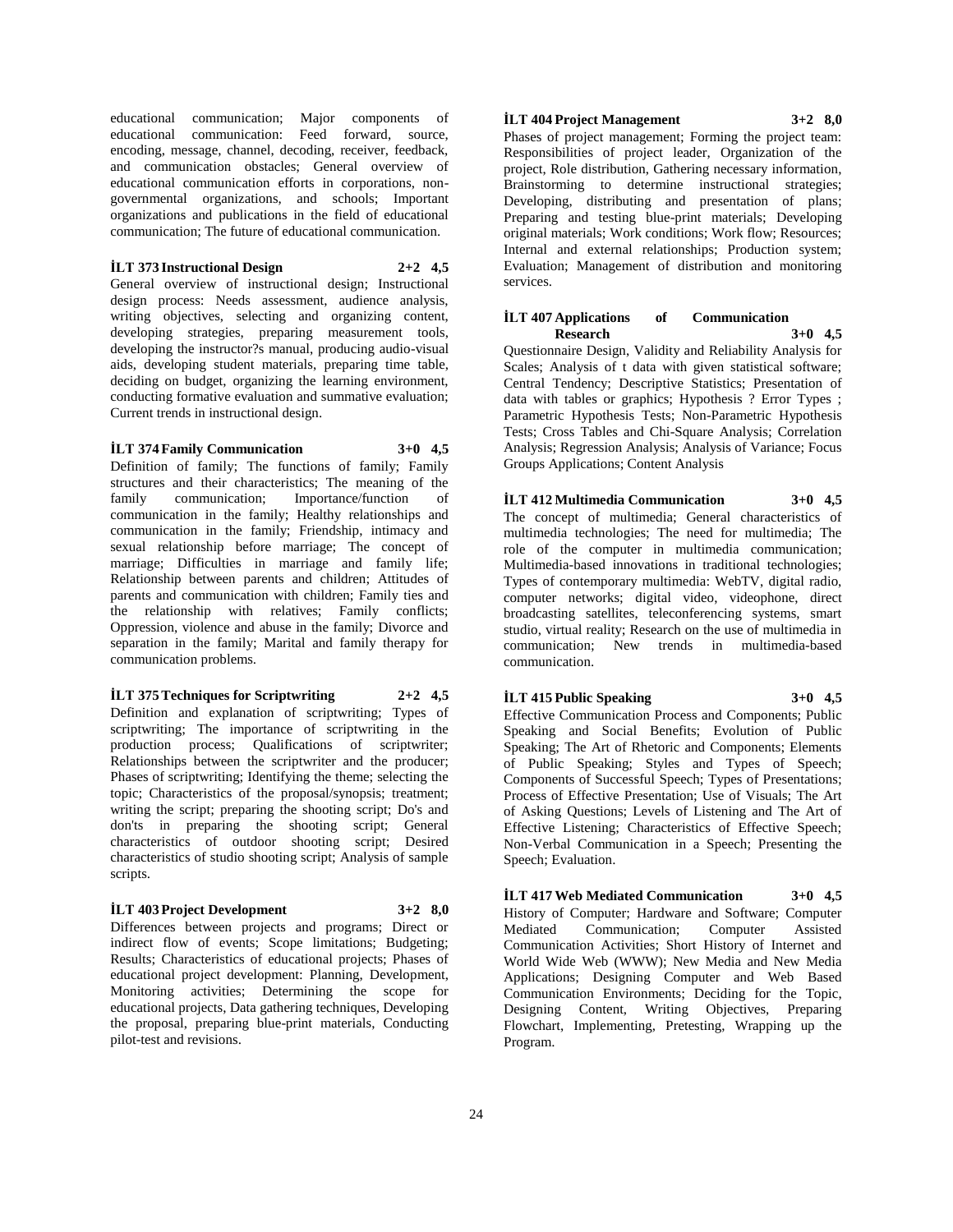**İLT 459 Media and Culture 3+0 4,5**

Cultural Values: Race; History; Culture: Business Culture; National Culture; Language: Abusive Language; Linguistic culture; Identities: Gender; Migrants; East; West; Colonization and Globalization: Consumerism; Colonial Package; Developmentalism.

# **İLT 461 Team Communication 2+2 4,5**

Competitive, individualistic, and cooperative goal structures; Communication in small groups; Comparison of groups and teams; Types of teams; Characteristics of effective teams; Potential shortcomings of team work; Team management; Major roles and responsibilities of leaders; Leadership; Creating synergy; Seeking consensus; Structuring communication patterns in teams; Phases of team work; Desired behaviors of team members; Virtual teams; Telecommunication in networked teams; Results of research on team communication.

**İLT 463 Communication and Alienation 3+0 4,5** Definition of alienation; The concept of alienation in historical perspective; Reflections of alienation in communication; Culture and alienation; The relationship between mass culture and alienation; Effects of popular culture on alienation; Sub-cultures and alienation; Mass media and their roles in alienation: Alienation through television and cinema; Effects of Internet on alienation: The birth and diffusion of cyber culture; Alienation in interpersonal communication: Feelings of loneliness, isolation, and alienation of the other.

# **İLT 467 Creativity and Problem Solving 3+0 4,5**

The concept of creativity; Importance of creativity in communication; Theories of creativity; Creative thinking; Common misunderstandings about creativity; Necessary attitudes and skills for creativity; Main dimensions of creativity; Creative process; Supporting/developing creativity; Obstacles against creative thinking; The relationship between creativity and problem solving; The generic process of problem solving; Effective use of problem solving tools; Training for problem solving; Problem solving in formal and informal contexts; Evaluation of problem solving systematic; Functional approaches used in solving communication problems.

**İLT 469 International Communication 3+0 4,5** Definition and scope of international communication; Historical overview of international communication; The new world order and accompanying changes in international communication; Increasing importance of international communication in the information society; Organizations in international communication; Effects of new technologies on international communication; Globalization and international communication; Economic and political aspects of international communication; Multinational corporations and their roles in international communication; International communication within the context of global/local identity policies; New social movements and alternative communication networks; Current orientations in international communication.

**İLT 471 Management of Information Systems 2+2 4,5** Meaning of information; The role and function of information in the contemporary society; Classification of information sources; Current aspects of information sources; Information society; Information systems in various organizations; The use of technology in accessing information; Computer; Internet; Information highways; Reliability of information sources; Dirty knowledge; Alternative sources of information; Access to functional information; Security in information systems; The need for regulating the use and sharing of information.

# **İNG 177 English I 3+0 3,0**

Using the Simple Present; Talking about Yourself, Your Family, and Your Favourite Things; Using the Simple Present and Present Continuous; Using 'if and when'; Talking about Health, Remedies, Sleep Habits and Stress; Using going to and the Present Continuous to Talk about the Future; Talking about Birthdays, Celebrations, and Favourite Holidays; Using the Simple Past; Using 'all', 'most', 'a lot of', 'a few'; Talking about Childhood, School, and Your Teenage Years; Using 'Is there?' and 'Are there?' to Ask about Places in a Town; Using Location Expressions like 'across from' and 'outside'; Talking about Stores and Favourite Places in Your City or Town.

# **İNG 178 English II 3+0 3,0**

Using Infinitives; Asking for and Giving Advice and Suggestions; Responding to Suggestions; Using 'Do you mind .?' to Ask for Permission and 'Would you mind....?' to Make Requests; Using the Past Continuous for Events in Progress in the Past; Making Comparisons with Adjectives; Using more and less with Nouns and Verbs; Talking about Different Ways of Communicating; Managing Phone Conversations; Using 'have' and 'have got to' to Describe People; Talking about What People Look Like; Using will, may and might to Talk about the Future; Using 'if' and 'when' and the Present Tense to Refer to the Future; Talking about Plans and Organizing Events; Using 'will' to Make Offers and Promises.

# **İNG 179 Advanced English I 3+0 3,0**

Using Manner Adverbs and Adjectives to Talk about People's Behaviour and Personality; Adding Prefixes to Make Opposites; Using the Present Perfect; Talking about Experiences; Using the Superlative Form of Adjectives; Talking about Rules and Discipline; Using 'used to' and 'would' to Talk about Memories; Talking about Family, Relatives and Childhood; Talking about Eating Habits and Different Ways to Cook Food; Responding to Suggestions; Refusing Offers Politely; Using 'will, going to, the Present Continuous and the Simple Present' to Talk about the Future; Talking about Future Plans, Facts, Predictions and Schedules; Using Expressions with 'make' and 'do'.

# **İNG 180 Advanced English II 3+0 3,0**

Making Sentences with Relative Clauses; Using Phrasal Verbs; Talking about Imaginary Situations or Events in the Present and Future; Giving Advice; Including Questions within Questions and Statements; Talking about Problems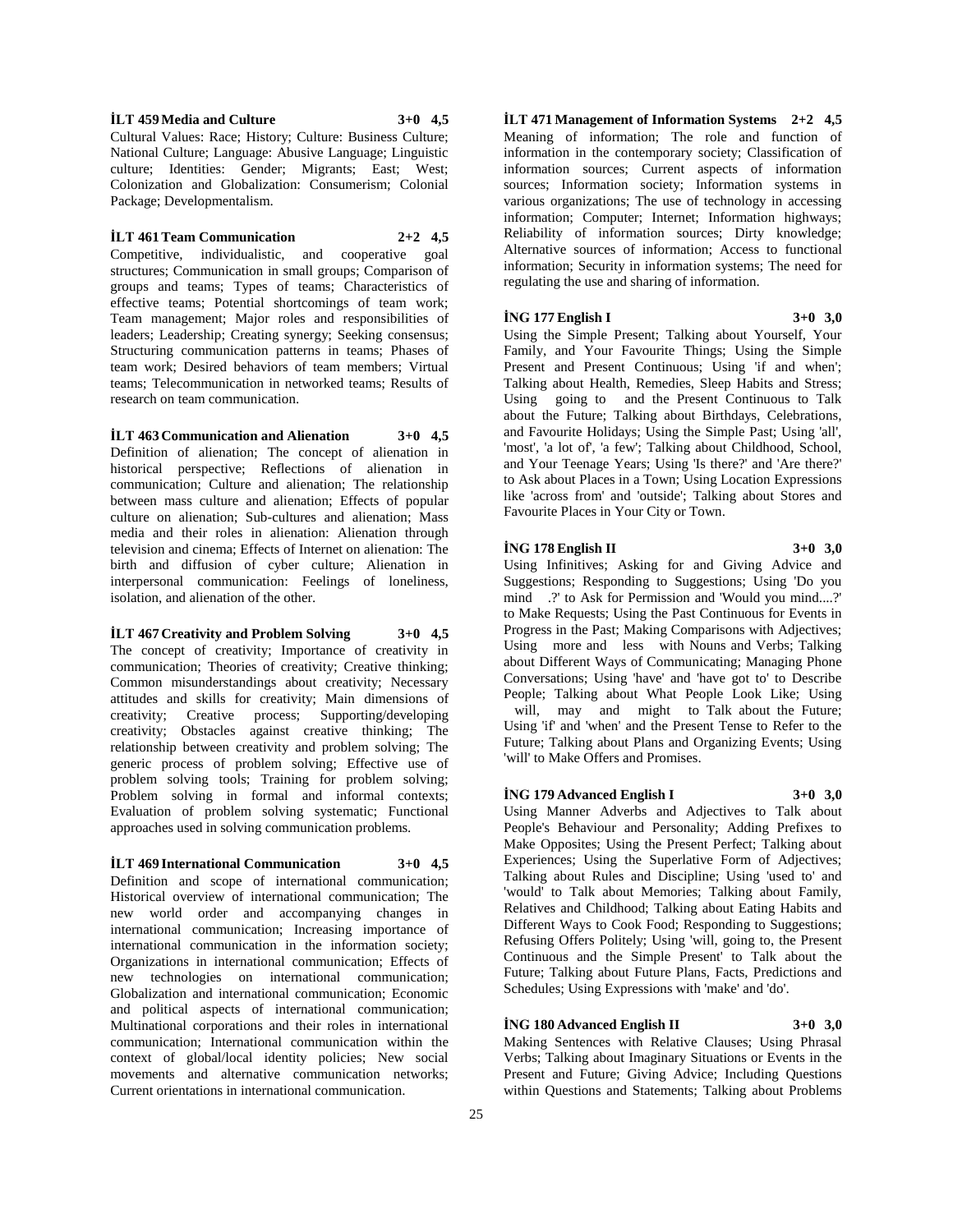with Technology; Using the Present Perfect Continuous to Talk about Recent Activities; Talking about Social Life and Different Kinds of Movies; Using Adjectives ending '-ing' and '-ed'; Showing You Understand another Person's Feelings or Situation; Using the Simple Past Passive in News Stories; Talking about Local and International News Events; Talking about Extreme Weather and Natural Disasters.

# **İNG 225 Academic English I 3+0 3,0**

Reading Skills for Academic Study: Understanding key vocabulary, Getting the gist of the text, Skimming and scanning, Understanding text organization, Developing basic vocabulary knowledge; Listening Skills for Academic Study: Listening for main idea, Listening for detailed information, Listening to short daily conversations, Listening for key ideas; Speaking Skills for Academic Study: Introducing oneself, Maintaining everyday conversations, Giving descriptions of events, Asking and answering questions; Writing Skills for Academic Study: Writing simple sentences, Writing notes, Writing basic descriptions of events, Writing informal letters.

# **İNG 226 Academic English II 3+0 3,0**

Reading Skills for Academic Study: Exposure to simple academic texts, Developing reading fluency, Identifying text type, Improving academic vocabulary knowledge, Distinguishing key ideas from supporting details; Listening Skills for Academic Study: Distinguishing main idea from the detailed information, Listening to short texts on different topics, Noticing intonation; Speaking Skills for Academic Study: Asking for information, Giving detailed information on relevant topics, Asking for and giving directions; Writing Skills for Academic Study: Writing simple and compound sentences, Writing simple biographies, Writing brief reports, Writing short paragraphs.

# **İNG 325 Academic English III 3+0 3,0**

Reading Skills for Academic Study: Developing reading fluency, Adapting reading style to different text types, Practicing critical reading skills; Listening Skills for Academic Study: Listening to longer texts, Listening to short authentic texts, Recognizing stress and intonation; Speaking Skills for Academic Study: Asking for clarification, Asking for confirmation, Giving reasons and explanations, Giving short presentations on familiar topics; Writing Skills for Academic Study: Identifying different styles of paragraphs, Paraphrasing ideas in short texts, writing academic paragraphs, Writing formal and informal academic texts, Writing summaries.

# **İNG 326 Academic English IV 3+0 3,0**

Reading Skills for Academic Study: Adjusting speed and reading style to different genres and tasks, Reviewing and analyzing material, Focusing on critical reading skills, Recognizing biases in written works; Listening skills for academic study: Listening to longer authentic texts, Taking notes, Distinguishing facts from opinions, Drawing inferences; Speaking Skills for Academic Study:

Participating in group discussions, Expanding opinions, Giving longer presentations on familiar topics; Writing skills for academic study: Expressing opinions in wellorganized academic essays, paraphrasing ideas in texts, writing summaries of longer texts.

# **İNG 425 Academic English V 3+0 3,0**

Reading Skills for Academic Study: Analyzing texts, Drawing conclusions and identifying implied meaning, Developing the vocabulary in the field of study; Listening Skills for Academic Study: Drawing inferences from the theme, Taking notes during a lecture, Interpreting what is heard, Following lectures on familiar topics; Speaking Skills for Academic Study: Participating in discussions, Summarizing, Interviewing, Applying turn-taking rules, Giving presentations on a variety of topics, Commenting on classmates presentations; Writing Skills for Academic Study: Writing various forms of academic writing, Building effective arguments using evidence.

# **İNG 426 Academic English VI 3+0 3,0**

Reading Skills for Academic Study: Drawing conclusions based on the information in the text, Comparing and contrasting main ideas, Summarizing extracts from various sources, Evaluating information; Listening Skills for Academic Study: Following lectures, Synthesizing, Evaluating and transferring what was heard; Speaking Skills for Academic Study: Participating in discussions, Justifying point of view, Using strategies to achieve comprehension, Carrying out interviews, Summarizing discussions, Giving longer presentations on academic topics; Writing Skills for Academic Study: Writing wellresearched essays and reports, Writing commentaries.

**İSN 201 Organizational Communication 3+0 4,0** Concept of Communication in Organizations and the Definition of Organizational Communication; Organization Theory; System of Approach in the Organizational Communication Process; Types of Communication; Organizational Culture; Organizational Climate; Communication Process in Organizations; Dual Relations in Organizations; Small Group Relations in Organizations; Public Relations in Organizations; Conflict in Organizational Communication; Morale in Organizational Communication; Motivation in Organizational<br>Communication; Leadership in Organizational Communication; Leadership in Communication.

# **İSP 151 Spanish I 4+0 4,0**

Introduction: Greeting, Giving information; Gender in Nouns and Adjectives; Verbs in the Present Tense; Demonstrative Adjectives and Pronouns; Plural Forms of Nouns and Adjectives; Description: House, Objects, Numbers; Asking Questions; Asking for Directions and the Time; Verbs in the Present Progressive Tense; At a Restaurant: Ordering, Asking for the Bill, Talking about Preferences; Describing People; Reflexive Verbs; Shopping: Cost, Likes and Dislikes, Quantity; Invitation: Accepting, Refusing; Gerunds; Seasons.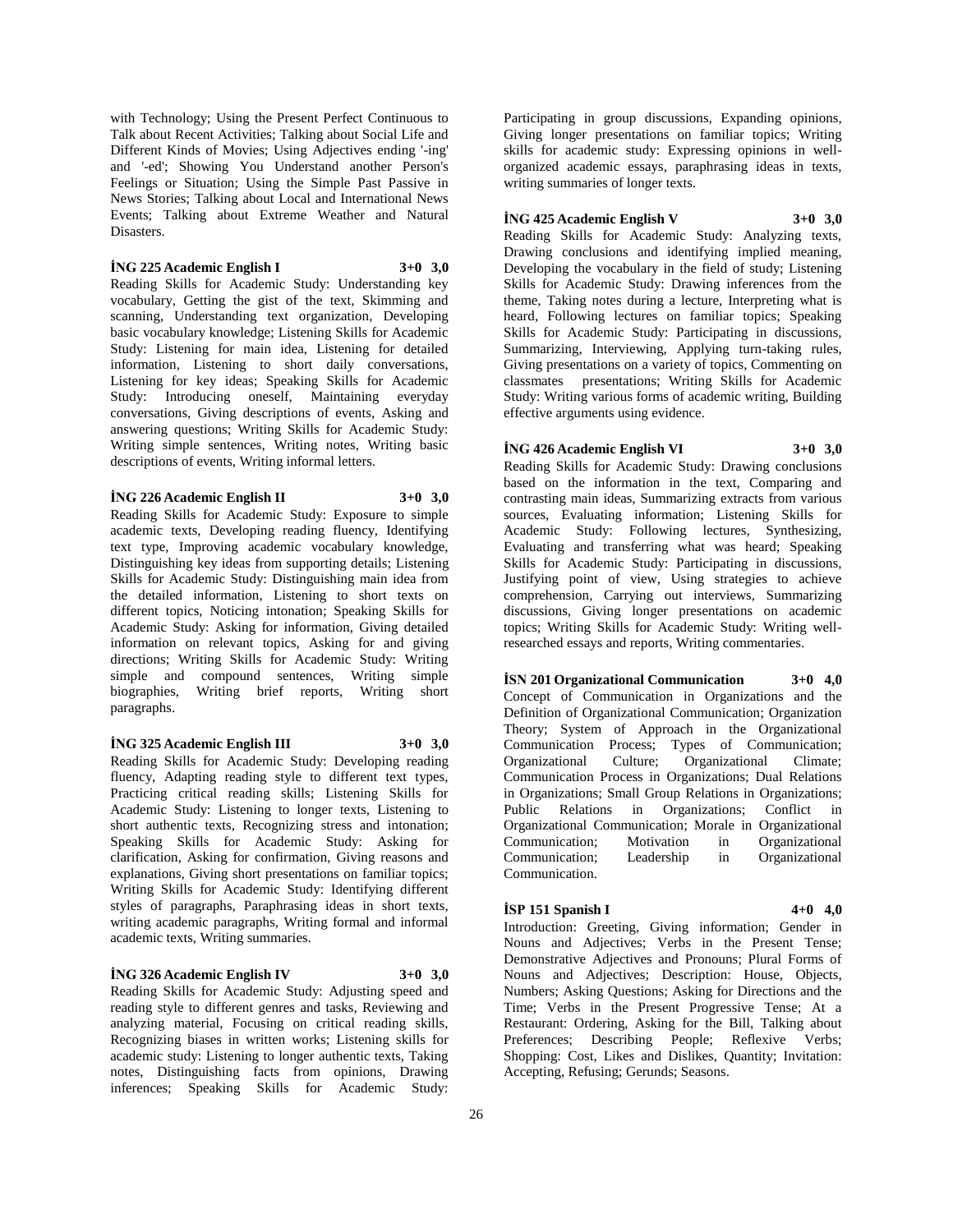The Past: Near and remote past, Prepositions, Indefinite pronouns; The Future: Future plans, Making a phone call,

Comparison; The Future Perfect Tense; Habits in the Past; Regular and Irregular Verbs; Senses; Some Grammar Rules: Obligation, Personal pronouns, Passive construction, conjunctions; Reading Texts: Biography, Narration, Picture stories.

# **İST 201 Statistics 3+0 3,0**

Definition of Statistics: Data collection; Data Presentation Techniques, Distribution theory; Sampling: Errors, Estimation of population parameters; Hypothesis Testing: Hypothesis testing for two populations, Comparisons of ratios, Hypothesis testing for large and small samples; The Chi-Square Distribution and Chi-Square Testing; Distribution and Chi-Square Testing; Correlation: Simple linear correlation coefficient, Regression coefficient, Forecasting, Determination coefficient.

# **İST 201 Statistics 3+0 3,0**

Definition of Statistics: Data collection; Data Presentation Techniques, Distribution theory; Sampling: Errors, Estimation of population parameters; Hypothesis Testing: Hypothesis testing for two populations, Comparisons of ratios, Hypothesis testing for large and small samples; The Chi-Square Distribution and Chi-Square Testing; Correlation: Simple linear correlation coefficient, Regression coefficient, Forecasting, Determination coefficient.

# **İŞL 153 Business Management 3+0 6,0**

Economy and business management systems; controlled economies and market economies; how does the market system work?: How to measure success; business functions; management and organization: management functions, structure and nature of organizations; internal organizations, human communication; human and production: human resources management, producing services; marketing: processes of finding markets, product and pricing, promotion, distribution channels; finance: managerial finance, stock exchange market.

**İŞL 301 Human Resources Management 3+0 4,0** Human Resources Management: Development, Goals and Principles; Functions of Human Resources Management: Human resources planning; Recruitment, Performance Appraisal, Training, Orientation and Development; Wage and Salary Administration; Career Management; International Human Resources Management; Technology in Human Resources Management.

**İŞL 343 Entrepreneurship Management 3+1 5,0** Introduction to Entrepreneurship: Basic concepts; Entrepreneurial Climate: Economic perspective; Opportunity Identification and Idea Generation: Theory and application; Feasibility Analysis; Industry and Competition Analysis; Marketing Plan and Applications in Business Plan; Production Plan and Applications in Business Plan; Management Plan and Applications in Business Plan;

Finance Plan and Applications in Business Plan; Developing Business Model; Venture Finance; Marketing for New Established Firms; Franchising and Purchasing a Firm.

**İŞL 356 Innovation Management 2+0 3,0**

Concept of Innovation: History and Evolution of Knowledge, World of Innovation, Definition of Innovation Models; Innovation and Creativity: Concept of Creativity, Fostering Creativity in Organizations, Factors Fostering Creativity, From Creativity to Innovation, Tools for Creativity; Innovation in Information Age: Innovation Processes, Innovation Types, Barriers to Innovation, Recent Innovation Trends, Analysis of Innovation, Conditions of Information Age, Innovative Thinking, Breakthrough Innovation Process, Innovative Idea Generation, Encouragement of Innovation in Organizations, Building an Innovative Organization, Measures of Innovation: Recent Measures of Innovation, Process-Based Measures of Innovation; Institutionalizing Innovation: Innovation in Service, Protection of Innovation, Commercialization of Innovation, Management of Innovative Activities.

# **İŞL 359 Public Administration 2+0 2,5** The Nature of Public Administration: Definition, scope and development of public administration; Bureaucracy:<br>Definitions, characteristics and development of Definitions, characteristics and development of bureaucracy, Theories of bureaucracy, Relationship between bureaucracy and politics, Criticism of bureaucracy; New Approaches in Public Administration: Strategic planning, performance management, governance; Structure and functions of Turkish Public Administration: Central government, local government, public authorities; Public Personnel Management: Public personnel, statuses of public personnel, assessment of public personnel, disciplinary procedures, issues in Turkish public personnel management; Control and Auditing in Public administration: Political control, administrative control, public scrutiny, ombudsman and judicial review.

**İŞL 412 Strategic Management 2+0 3,0** Fundamental Principles of Strategic Management; Vision, Mission, Straegy, Politics: Strategic Management in Corporations: Definition of Strategic Management; Nature of Strategic Management; Fundamental Principles of Strategic Management; Strategic Management Processes; Development of Human Recources Between (1960-1990); Strategy; Process of Strategy, Purpose of Strategy; Analysis of External Environment; Corporate Analysis.

**KÜL 151 Cultural Anthropology 3+0 2,5** Description of anthropology; Subfields of anthropology; Anthropology with other disciplines; History of anthropology; Growth of cultural anthropology; Growth of cultural anthropology; Anthropological theory; Concept of culture: Cultural processes, cultural differentiation, cultural change, cultural relativism; Culture and personality; Human evolution: The role of language and communication; Growth of culture; Birth of art; Ecology and modes of adaptation; Religion,

ritual, and myth; Family, kinship and descent.

# **İSP 152 Spanish II 4+0 4,0**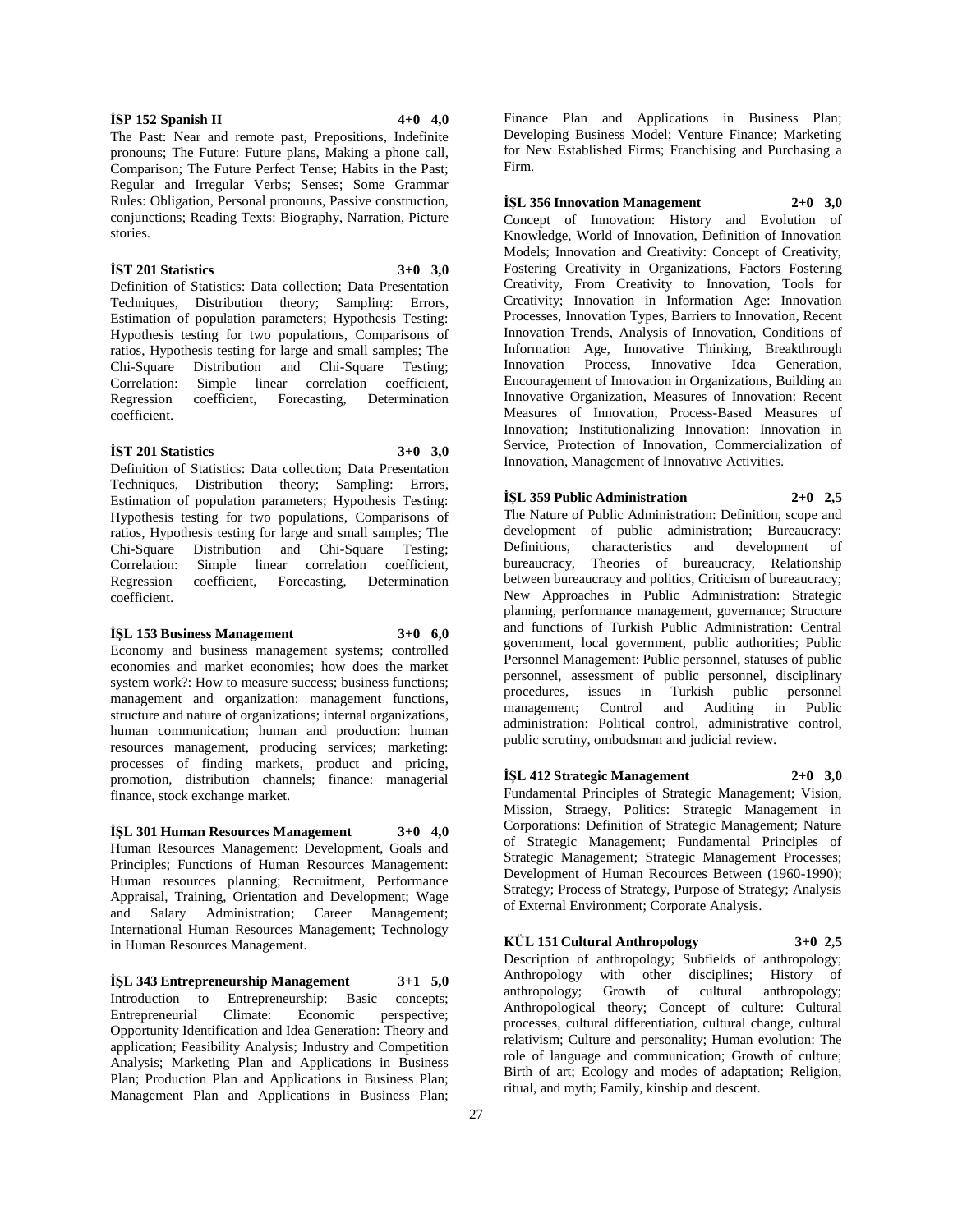#### **KÜL 199 Cultural Activities 0+2 2,0**

Participating Actively or as a Spectator in Sports Activities; Participating in Activities Arranged by the Counseling Center; Participating in Workshops in Art; Education on Museums; Participating in Art Trips; Participating in Cultural Trips; Participating in and Taking Duty in activities such as Cinema, theatre, scientific Meeting etc.; Taking duty in Clubs; Being a Student Representative and Participating in Environmental Activities.

# **KÜL 201 History of Culture 3+0 4,0**

Concept of Culture: Etymology and origin; Methodology of Cultural History Research; Culture and Civilization; History of Culture as a Science; Culture and Society; Concept of Culture and Social Development; Culture and Thought; Critical Thinking in the Intellect of Middle Ages; Renaissance in the Cultural History; The Age Enlightenment; The West and Ottoman/ Turkish World in the 19th Century; Enlightenment in the Turkish Culture History; Mile Stones in the Transition from Ottoman to Turkish Republic; History of Modern Turkish Culture; Education and Culture in the Turkish Republic.

#### **KÜL 301 Cultural Analysis in Television Programs 3+0 4,0**

Television in Social Life; Basics of Television; Television as a Cultural Foundation; Ideology and Television; Popular Culture and Television; Values, Stereotypes and Role Models in Television; Television and Reality; Changing Image of Television: Postmodern Television; Types Television Programs; Television Series; Social Status of Television in Turkey.

#### **MET 303 Text Analysis 3+0 4,5**

Concept of Text: What is a text?, Text types, Concept of text analysis; Text types: Literary texts and Non-literary texts, Borders between texts; Literature and Knowledge: Art texts and qualifications of texts as a source of information; Non-Literary Texts: Style, Common features of texts; Texts Analysis and Interpretation: Concept of interpretation, Methods of Interpretation.

#### **MET 304 Text Writing 2+2 4,5**

Concept of Text Writing: Characteristics of text writing characteristics, Text selection; Articles and Essays: Constructive elements in texts, General purposes in texts; Text Selection: Distribution and historical classification in texts; Application in Texts: Classification, Discussions on quality, A comparison of literary and non-literary texts.

# **MET 451 Textual Design 2+2 4,5**

Using text in different media; Text components; Typographical considerations in the design of text; Page size; Column width; Margins; Typeface; Type size; Type style; Capital-small letters; Color; Spacing the text; Titles; Headings; Paragraph formation; Sentence and word length; Text difficulty/readability; Locating visuals in text; Text design for different media; Electronic text.

# **MİT 201 Mythology I 3+0 3,5**

What is mythology?: The meaning of myths, characteristics of myths; Types of myths: creation, nature and hero myths; Greek mythology: Theology; the Olympians: Zeus, human and divine consorts of Zeus; Athena; Poseidon; Apollo; Artemis; Dionysus; Ares and Aphrodite; Home, Hearth and Fire; Gods and Men: Prometheus and Pandora; The Archetypal Hero: Heracles; The Trojan War: Events, heroes and results; The Argonauts; Perseus; Hero Myths of the Middle Ages: King Arthur and his knights; The Quest for the Holy Grail; Norse Mythology: Cosmology and the Viking Age; Rulers of Asgard; Loki and Ragnarok.

# **MİT 202 Mythology II 3+0 3,5**

Turkish Mythology: Dede Korkut and his 12 heroes; Study of epic forms in Dede Korkut Tales; Heroes and heroines in Dede Korkut; Sumer and Babylon Myths: Myths from the first cities, Gilgamesh, Ishtar and Tammuz, Enki and myths of creation; Egyptian Mythology: The First Gods; Nine Gods of Heliopolis: Osiris, Isis, Horus and Seth; Solar Myths; Kings and Gods; Persian Myths: Ahura Mazda; India:Origins of the World; Indra; Brahma; Vishnu and his avatars: Rama, Krishna, Shiva, Devi; Shiva and his family: Shiva, Parvati, Skanda and Ganesha; The Enlightened One: Myths of Buddism.

# **MÜZ 158 Music 2+0 3,0**

Importance and Function of Art; Music in Fine Arts: Origin; Etymology, Evolution and Function; Elements of Music: Rhythm; Melody, Harmony, Tone; Structural Properties of Music; Functions of Musical Instruments, Communication Process of Music; Music and Mass Media, Development of Musical Perception and Appreciation, Music in Visual Arts, Musical Styles, Analysis of Musical Pieces and Recognition of Musical Styles; Schools of Music; Music in Performing Arts.

#### **MÜZ 206 Music for Film and TV 3+0 3,5**

Communication, Art and Music: Importance, Definitions, Functions; History of Film Music: From silent to sound, Technical improvements; Script and Music Collaboration; Animation and Music; Performing Arts and Music; Music for Radio and TV Commercials; Music Directors for Radio and TV; Synchronization of Music and Text; Synchronization of Music and Image; Sound Effects: Definitions, Specifications, Applications; Characteristics of Sound.

# **PSİ 102 Psychology 3+0 3,5**

What is Psychology?: Theoretical developments, Major Sub-Disciplines and methodology; Growth and Development; Motivation and Defense Mechanisms; Attention and Perception; Learning: Behavioral and cognitive approaches; Verbal Learning and Memory; Language and communication; Personality; Abnormal Behavior: Causes, Types and treatment.

# **PSİ 104 Social Psychology 3+0 3,0**

Theory and Research in Social Psychology; Interpersonal Influence and Social Power; Collective Influence on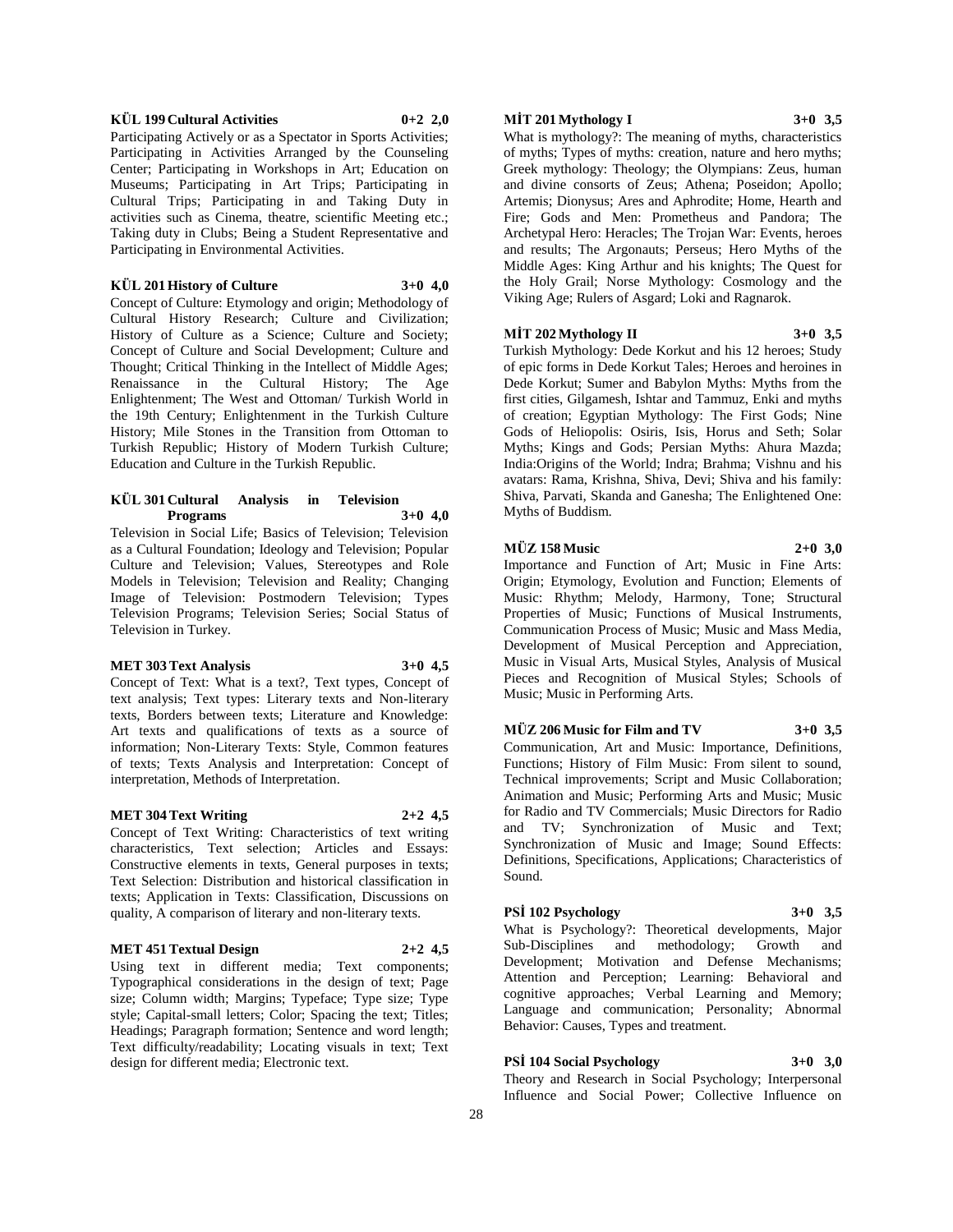Individual Behavior; Lonely Individual; Attribution Theory; Social Perception; Attitudes and Attitude Change; Interpersonal Attraction; Social Influence and Conformity; Helping Behavior: Hostility and aggression; Group Dynamics and Leadership; Effects of Social and Physical Environment on Behavior; Human Sexuality.

# **PSİ 104 Social Psychology 3+0 3,0**

Theory and Research in Social Psychology; Interpersonal Influence and Social Power; Collective Influence on Individual Behavior; Lonely Individual; Attribution Theory; Social Perception; Attitudes and Attitude Change; Interpersonal Attraction; Social Influence and Conformity; Helping Behavior: Hostility and aggression; Group Dynamics and Leadership; Effects of Social and Physical Environment on Behavior; Human Sexuality.

**PSİ 212 Psychology of Communication 3+0 4,5**

Intra-Personal Dynamics of Communication: The concept of ego and Transactional analysis, Cognitive psychology, Psychology of emotions; Emotional Intelligence and Communication; Perception and Social Cognition; Humanistic psychology, Cognitive Dissonance Theories; Prejudice and Discrimination; Attribution Theories; Group Dynamics: Conformity, Obedience, Learned helplessness; Psychological Dynamics of Mass communication; Discussion and Evaluation.

#### **PSİ 402 Adult Psychology 3+0 4,5**

Adulthood: Physiological and psychological characteristics of early, middle and late adulthood; Theories and principles for communicating with adults; Definition of adulthood; Stages of adulthood; Theories of adulthood; Major issues about adult psychology; Psychological maturation during early adulthood; Early adulthood in social context; Individual development during middle ages; Social life during middle ages; Adult education; Old age: Individual development during old ages, social development during old ages, psychological health during old ages, death.

#### **PZL 104 Introduction to Marketing Management 3+0 6,5**

An Overview of Marketing and Its Scope: Marketing management perspectives, Marketing environment, Marketing research and information system, Consumer and business markets, Market segmentation, targeting and positioning, Products and services, Product and service strategies, Pricing and pricing strategies, Marketing channels and retailing, Promotion, Marketing planning, International marketing.

**PZL 408 Marketing Technics in Press 2+0 3,0** What is Marketing; Marketing Tactics; Marketing Mix;

Marketing Service; Market Segmentation; Newspaper Distribution: Organizational structure of distribution companies; Factors Affecting the Circulation; Selling, Promotion and Subscription Models; Marketing Functions of Newspaper Companies; Marketing Models for Media Organizations; Selection of Distribution Channels in Newspaper Companies.

#### **RHİ 202 Theory and Practice in Public Relations 2+2 6,0**

Theories in Public Relations: Relations theory, system theory, circumstances theory, Conflict resolution Approach; Cognitive and Behaviorist Theories: Activity meeting theory, Social exchange Theory, Diffusion of Innovations Theory, social learning theory, Probability process Theory; Mass communication theories: Use and satisfaction theories, public opinion theory, spiral of silence, two step flow; Communication ranks in Public Relations campaign: Establishing the problem, determining objectives, determining the target audience, determining the message, tactics and tools.

# **RHİ 203 Introduction to Advertising 3+0 6,5**

Dimensions of advertising: Social, legal and ethical dimensions of advertising; Advertising sector; consumer behavior; Market segmentation process; Marketing and advertising research; Marketing and advertising planning: Planning media strategies, investor strategy, process and application; Advertising for printed, electronic and digital media; Purchasing printed, electronic and digital media and outdoor advertising; Integrated marketing communication; Direct marketing; Direct mail; Promotion; Public Relations and corporate advertising; Local and public advertisements.

# **RHİ 204 Consumer Behavior 3+0 6,0**

Introduction: Definition of Consumer behavior; Research methods; Consumer as an individual: Perception, learning, motives and needs, attitudes, feelings and ego; Decision making: Definition of the problem, alternative evaluations; Decision making; Consumers and the environment: Culture, social classes, demographics, reference groups, family, life style and global culture; Beliefs; traditions, primary values; Secondary values; Inferior cultures: Materialist cultures, social cultures, cultures based on belief systems, cultures based on aesthetic values, cultures based on language.

**RHİ 205 Marketing Communication 3+0 4,5** Marketing and communication: extensions of marketing communication, communication process, elements, objectives; promotion mix: advertising, Public Relations and publicity, personal selling, promotion: adapted marketing communication tools: sponsorship, purpose related marketing, hybrid messages, direct marketing, other types of marketing communication: product, brand, packaging, place and price; managing and strategies of marketing communication; planning: objectives, budget, marketing, communication ethics and its social dimension.

**RHİ 206 Introduction to Public Relations 3+0 6,5** The Concept of Public Relations and Fundamentals of Public Relations; Public Relations and related Concepts: Public Relations and Advertising, Public Relations and Propaganda, Public Relations and Journalism, Public Relations and Marketing; Historical Development of Public Relations; Communication in Public Relations and Public Opinion; Public Relations Research; Public Relations Planning and Management; Public Relations and Media Relations; Public Relations Techniques; Written, Audio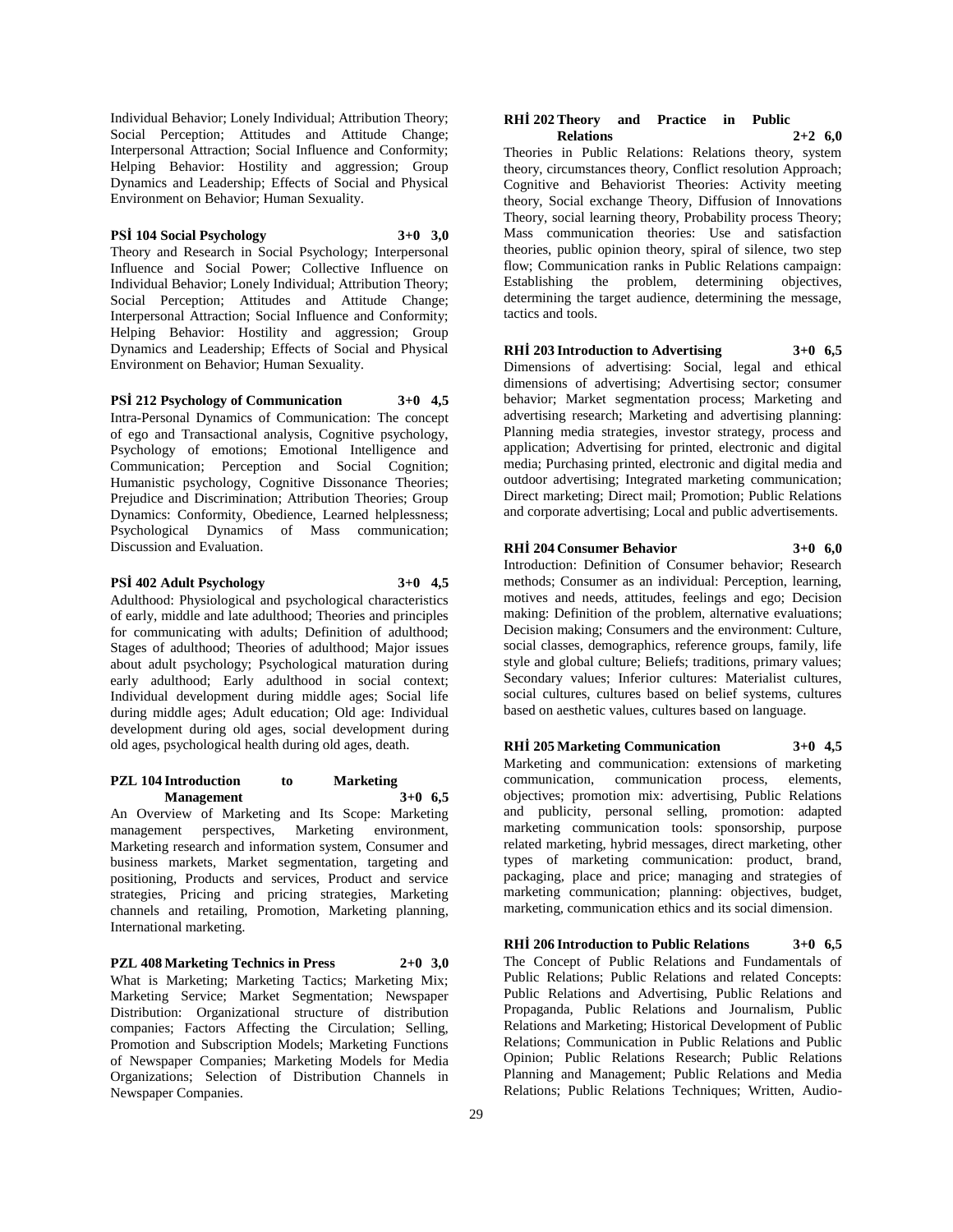Visual and Other Techniques; Employee Relations; Public Relations in Marketing and Sponsorship.

**RHİ 207 Visual Communication 2+2 5,0** Historical Development of the Visual Communication; Perception and Compretending in Visual Communication; The Functions of Visual Communication and Their Importance; Signs and Symbols in Visual Communication; Analyzing Sembols; Establishing Design; The Relationship Between Typography Photography, Color and Contrast; Visual Analysis in Advertising; Right and Effective Use of the Creativity.

#### **RHİ 209 Introduction to Advertising and Public Relations 2+0 3,0**

Introduction to Marketing; Functions of Marketing in Organization; Means of Marketing; Marketing Mix; Persuasive Communication; Advertising; Functions of Advertising; Social, Economical and Ethics Functions of Advertising; Advertising and Marketing Research; Creative Strategy in Advertising: Competetive analysis, consumer analysis, market analysis; Execution Process; Advertising Media: Kinds of media, media planning; Public Relations: Development of public relations; Functions of Public Relations; İnternal Public Relations; Research in Public Relations, Compaign Planning in Public Relations, Tools of Public Relations.

# **RHİ 241 History of Advertising 3+0 4,5**

Early stages in advertising: Signs, middlemen; Developing stages: Mass marketing, mass communication, retailing, development of magazines; The 80s: International clients and advertising agencies, towards an integrated marketing communication; The 90s: Private TVs, radio, magazine publishing, development of computer technology; television era; Creativity, positioning, professionalism; history of Turkish advertising; Before the Turkish Republic: newspapers, the first advertisers; After the Republic: Professional Organizations.

# **RHİ 301 Persuasive Communication 3+0 4,0**

Effectiveness of communication: Source, characteristics of message receiver; Persuasion models: Proxy Thinking Model, Elaboration Likelihood Model; Primitive models; Effects of mass communication tools; Social learning theory; Agenda setting; Spiral of silence; Interpersonal communication; Interpersonal harmony; Dagmar Model; Hierarchy of effects model; FSB model: Low-interest model, high-interest model.

**RHİ 302 Communication Management 3+0 4,5** Marketing communication: Persuasion, contact points, interest groups; Message design in communication: Concept of message design, developing strategies; Planning, application, tactics; Segmentation: Group segmentation; Competitive strategies; Product diversity; Product proposition; searching information and information processing: Exposure, attention, perception, retention; Searching and application; Models: Elaboration Likelihood Model, Multiple Attitude Model; Communication systems:

Interpersonal, organizational, public, mass and interactive; Other tools: Promotion, word-of-mouth communication.

**RHİ 302 Communication Management 3+0 4,5** Marketing communication: Persuasion, contact points, interest groups; Message design in communication: Concept of message design, developing strategies; Planning, application, tactics; Segmentation: Group segmentation; Competitive strategies; Product diversity; Product proposition; searching information and information processing: Exposure, attention, perception, retention; Searching and application; Models: Elaboration Likelihood Model, Multiple Attitude Model; Communication systems: Interpersonal, organizational, public, mass and interactive; Other tools: Promotion, word-of-mouth communication.

**RHİ 303 Creativity in Advertising I 2+2 6,0** Advertising as a form of communication: Strategy and communication; Advertising as a profession; Creative processes in advertising; Research in advertising creativity; How does it work?: Perception, communication, learning, persuasion; Advertising strategies: Objectives, target audience, identification of the problem, product proposition, advertising appeals, creative strategy, application techniques, selling approach; Creative theme: Creative idea, creative process, improving ideas, advertising idea.

**RHİ 304 Creativity in Advertising II 3+0 6,0** Professionalization process and reasons in political communication; Political marketing; Integrated marketing communication approach in political marketing planning: Strategy of political marketing, political market, voter characteristics, political product politics; Political campaign communication; Personal and mass communication; Political advertising; Public Relations; Creating an image for a running candidate; Political brand; Social market approach; Strategy and communication of social marketing; Social advertising; case studies.

**RHİ 305 Media Planning 3+0 3,5** Changing face of media planning: Interactive media, media and tools, media classes, basic principles of planning; Interactive advertising: What is interactive advertising, interactive television, new interactive strategies, cybermedia, information highway, internet advertising, problems of internet advertising, interactive planning; IMC and database marketing: New understanding of media planning, database marketing and media planning; Media and consumer: Media as a source of entertainment and information; Basic concepts of media planning: GRP, rating, other concepts.

**RHİ 306 Communication Research 3+0 6,5** Role of Advertising Research; Basic Principles of Advertising Research; Strategic Research Planning; Secondary Research; Sampling; Designing Questionnaires; Analysis; Writing a Research Report; Cooperative Research; Reader Surveys; Other Cooperative Research.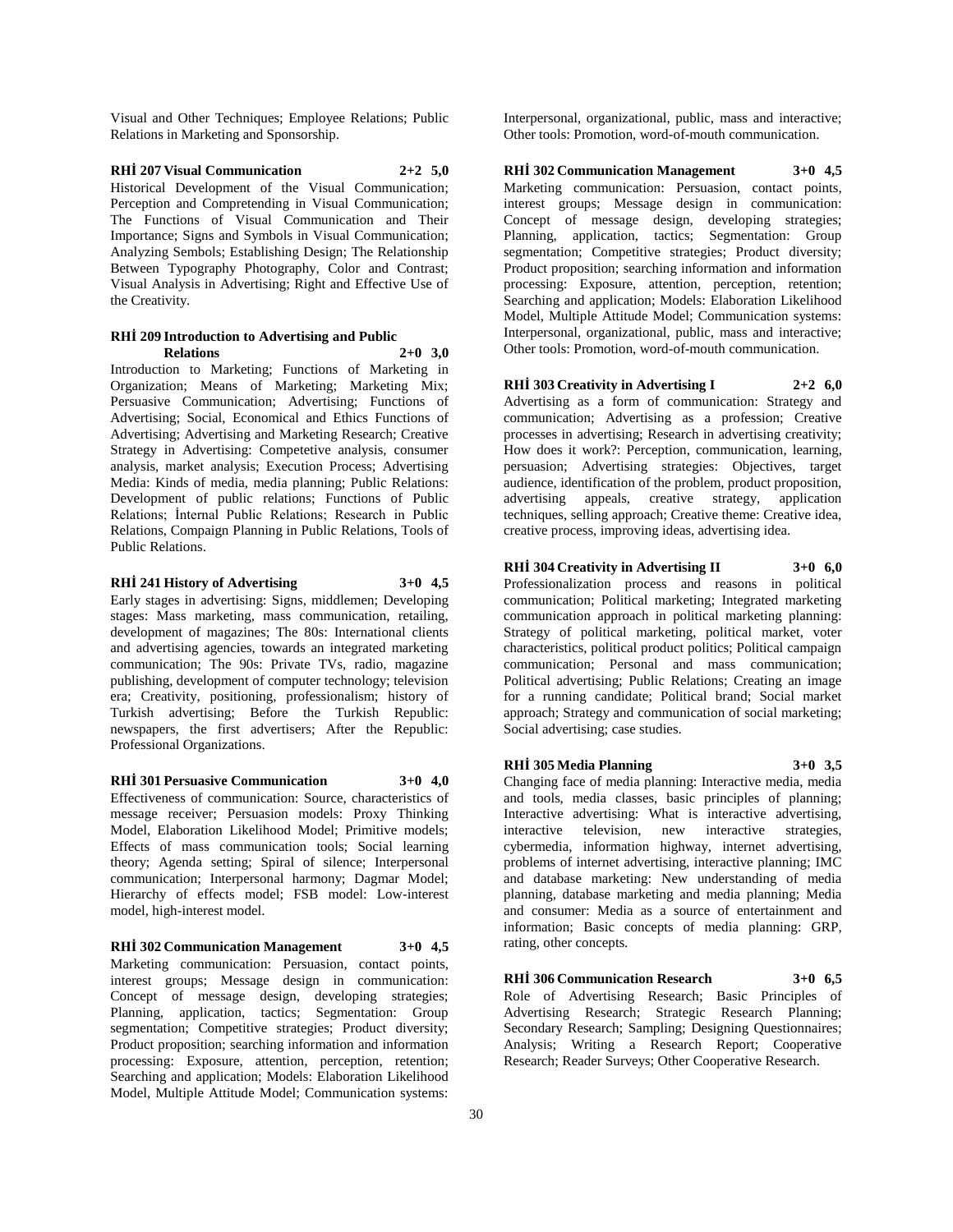# **RHİ 307 Advertising Analysis 3+0 4,5** Advertising Analysis; Ideology; Semiology; Marxist Analysis; Feminist Analysis; Sociological Analysis; Psychoanalytic Analysis; Advertising and Culture; Consumption; Consumer Society; Industrialization; International Grand Economies; Economic Development And Advertising; Meaning in Advertisements; Gender; Advertising and Social Class; Globalization; Advertising And Identity; Evaluation of Advertisements; Examples of Advertisements; Advertising Industry; International Advertising Agencies.

### **RHİ 308 Social and Political Communication Campaigns 3+0 4,0**

Creative processes in advertising: Visual communication, importance of visual images in communication, elements of visual communication, photography and illustration, color, analysis of color, color and personality, style, composition; Advertising copy writing: Advertising and words, advertising styles, advertising tones, advertising techniques; Layout and production: Typography, types of typography, layout and design, principles of design; Functionalism and aesthetics in advertising design; Layout techniques: Stages of improving layout, design techniques in computer and graphics, press techniques.

**RHİ 310 Brand Communication Management 3+0 4,5** Establishing Brand Identity; Stages in Establishing Brand İdentity; Scope of Creativity; Procedures of Establishing Brand Identity; Consumer Responses to brand Identy; Brand Value and the Relationship Between Brand Value and Brand Identity; The Components of Brand Value; International Brands and their Characteristics; Planning of Communication Management of the Brands.

# **RHİ 311 Advertisement Writing I 2+2 6,0**

Structural characteristics of copy writing: Persuasive models of an advertising copy; Elements of copy writing; Titles in copy writing; Introduction in copy writing; Improving copy writing; Conclusion, name of client, slogan, logo, address; Suggestions for good copy write; Applied studies in copy writing: Suggestions for titles and applications; Applications and examples of copy writing.

**RHİ 334 Advertising Campaign Analyses 3+0 4,5** Advertising Campaign Brief Analysis; Advertising Campaign Research Analysis: Market information, Product/service information, Target market information; Advertising Campaign Strategy Analysis; Advertising Campaign Budget Analysis; Advertising Campaign<br>Creative Idea Analysis; Advertising Campaign Creative Idea Analysis; Advertising Campaign Artistry/Production Analysis; Advertising Campaign Media Plan Analysis; Advertising Campaign Success Measurement Anaysis; Alternative Campaign Development; Competitors Advertising Campaign Analysis; Final Sectoral Analysis; Sectoral Prediction and Vision Presentation.

# **RHİ 345 TV Advertising 3+0 5,0**

TV as a tool of advertising; TV commercials and creativity: Creativity, creativity in advertising, creative strategy in TV commercials; Research: Product or service, target consumers, competitor analysis, opinion; Application: producing style, producing format, producing technique; Producing advertising films: Scenario, storyboard, budget, pre-producing, producing, post-producing; Presentation; Evaluation.

**RHİ 346 Public Relations Copy Writing 2+2 6,0** News: Techniques in news writing, techniques of collecting news, types of news; Public Relations journalism; Place of Public Relations professionals in news; Message creativity techniques targetting public relations; Printed press: Preparing press bulletins for visual press, news letters, articles, letters, guidelines and brochures, yearbooks; The internet; Media relations; Evaluation Techniques in Public Relations.

**RHİ 351 Socıal Campaıgns 3+0 4,5** Definition and History of Social Campaign: Difference

between Social Marketing and Social Advertisements; Cause Related Marketing Studies; Marketing Studies of Nonprofit Organizations; Properties of Social Campaigns? Effectiveness; Social Marketing Mix; Social Marketing Theories and Models; Planning Social Campaigns; Developing Social Campaign Strategies; Social Campaign Communication: Personnel Communication, Public Relations, Mass Communication, Social Advertisements, Event Marketing, Direct Marketing, Integrated Campaign Communication; Evaluating Social Campaigns.

**RHİ 352 Advertising Design II 2+2 4,5** Visual Analysis of Advertising Campaign: Graphic language and visual analysis, creating a common language in printed advertisements and TV commercials, target audience and correct visual analysis, visual elements; Sociological Approaches in Advertising: Classic, pop, underground, kitsch advertising; group study; agency atmosphere, cooperation between art directors and copy writers; Producing and presenting advertising campaigns: Media planning, market research, applications of different media, conducting ad campaigns in the agency.

**RHİ 353 Public Relations and the Internet 3+0 4,5** Development of Internet Technology and Using the Internet; Characteristics of Computer Based Information Systems; Individualized Computer BasedCommunication Skills in Business; Using Computers inter Company and Intra Company for Public Relations Purpose; Focus on Presentation, Interaction And Formation of Web Page Design; Visual Presentation of Materials on Web Pages; Designing Web Pages and Planning Multimedia Tools for Public Relations Purpose; Designing and Developing Multimedia Tools: Text, Graphics, Animation, Audio, Video; Effective Use of Multimedia Designs.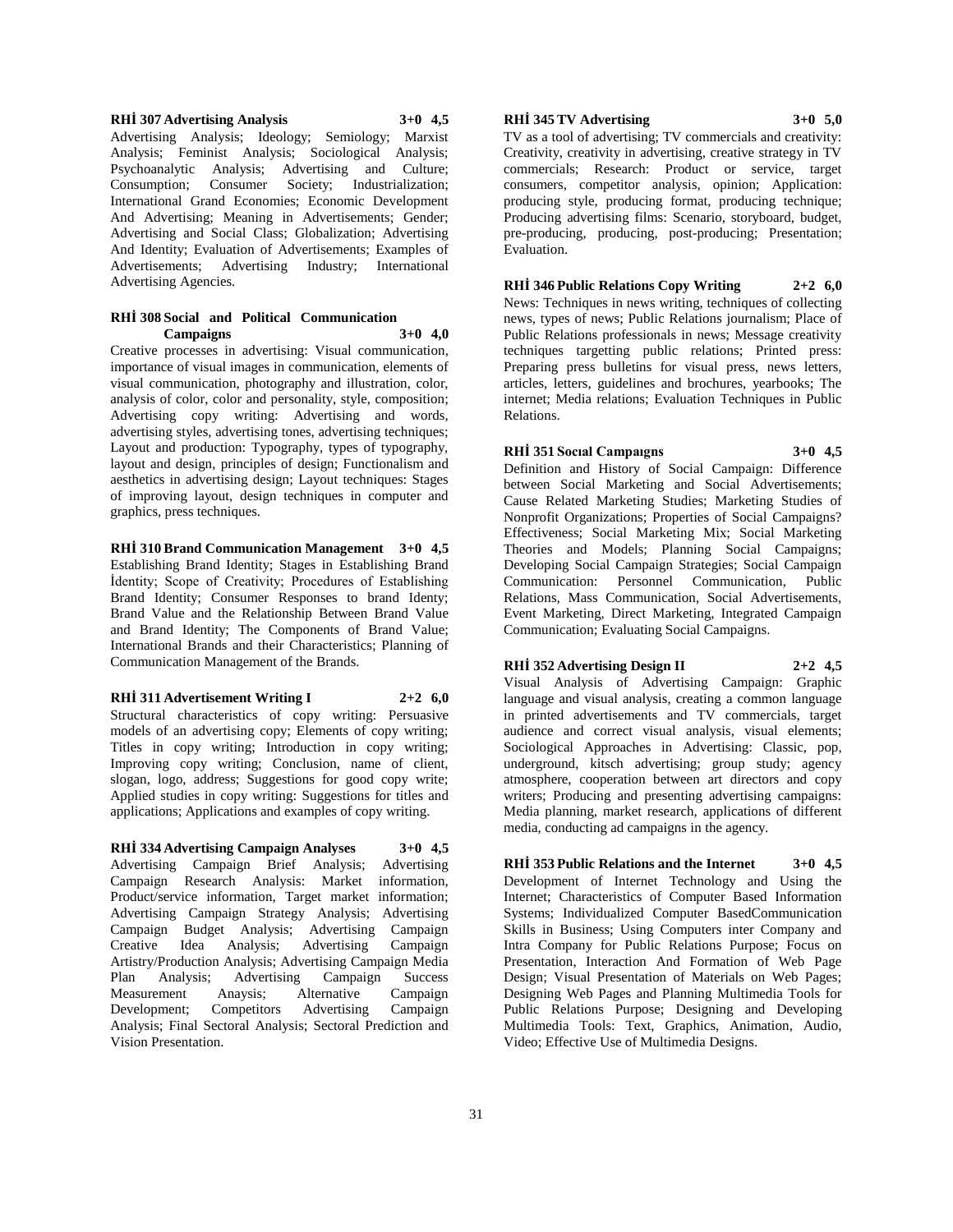| RHI 354 Corporate | <b>Communication</b> |
|-------------------|----------------------|
| <b>Management</b> | $3+0$ 4.5            |

Corporate Communication vs Public Relations, Corporate Image, Corporate Brand, Corporate Reputation, Integration in Marketing Communication Management, Corporate Brand Management and Integrated Marketing Communication, Corporate Identity Strategy, Corporate Associations, Corporate Brand Associations, Corporate Communication Instruments, Cooporate Culture, Culture Management, Internal Communication, Leadership and Communication, Corporate Advertising, Media Relations, Corporate Social Responsibility, Corporate Communication Cases.

### **RHİ 355 Presentation Techniques in Campaigns 3+0 4,5**

Determining the Content of a Presentation; Preparation for a Presentation; Designing a Presentation; Using Visual Materials; Using Persuasion Strategies; Transferring the Presentation to a Computer; Characteristics of a Presentation File; Ways of Speaking; Non-Verbal Presentation; Finishing a Presentation; Evaluations of Advantages and Disadvantages of a Presentation; Ethical Considerations; Team Presentations; Presentation Rehearsals.

# **RHİ 356 Seminar (Applications of Media Planning) 2+2 5,0**

Stages of media planning, processes of media planning; Creating media planning: Marketing information, media objectives, improvement strategies, evaluations; Marketing information: situation analysis; media objectives: Identifying the target audience, geographic strategy, being seasonal, intensity of communication, vehicle preferences; Application strategies: Continuity fighting, pulsing and bursting strategies: Characteristics of season consumption, purchasing seasons, promotion evaluation, competitor analysis, criteria for frequency determination; Recognition, purchasing; characteristics of competition situation conduit, production formats and product characteristics.

**RHİ 361 Public Relations Management 3+0 4,5** Importance of management-business function in Public Relations: Strategic Public Relations management, Expertise in Public Relations, crisis management and Public Relations, communication with employees, communication with communities, problem management and Public Relations, Public Relations and environment management, financial Public Relations, lobbying, customer relations, Public Relations and health communication, sports communication and Public Relations, Non-profit organizations, media and Public Relations.

# **RHİ 365 Media and Politics 3+0 4,5**

Media and politics: New social movements and forms of Politics, post-modern politics; Media and democracy: Political communication systems and democratic values, media ethics and democracy, media and the cooperate field, role of press and public opinion in modern state; media and ideology: Politics of identification, hegemony and linguistic

analysis, Post-structural media, discourse analysis and political discourse.

**RHİ 401 Designing Advertising Campaigns 1+6 8,0** Determining the subject: Choosing the corporate or product; briefing and evaluation; Situation analysis: Product characteristics, market research, competitors, target audience, campaign strategy: Improving creative strategies, copy write platform, promise, main attractions, creative production style and format; creative studies: Printed advertising, scenario and storyboard of TV advertising; media planning; budget; Presentation; Evaluation.

**RHİ 402 Designing Public Relations Campaigns 1+6 8,0** Determining the subject; Choosing a corporate or product; briefing and evaluation; Planning Public Relations campaigns: Situation analysis, internal and external analyses, research, determining the target audience, characteristics of the target audience, forming activities; Designing Public Relations activities, creative studies, campaign calendar; budget; Presentation and evaluation.

**RHİ 404 Web Design in Advertısing 2+2 6,0** Principles of Web Design: Visual design, interaction, navigation, usability; Web Design Tools: Html, web editors, web animations; Macromedia Dreamweaver Menus, Tools, Layers, Tables, Editing; Macromedia Flash; Vector Graphics, Principles of Flash, Menus, Tools, Animation, Interactivity, Gif Animation Technigues; Building a Web Site; Publishing Webs, Practices.

# **RHİ 411 Advertisement Writing II 2+2 6,0**

Copy writing for written communication: Examples and applications for magazine copy write; Examples and applications for newspaper copy write; Examples and applications for brochure and bulletin copy write; Radio copy write: Power of voice, radio listeners, techniques of radio copy write; Examples and applications for radio copy write; Television copy write: Planning TV copy write; TV script writing; Techniques of producing TV commercials; Examples and applications of TV advertising copy write; Copy writes for other advertising tools.

# **RHİ 440 Analysis of Public Relations Campaigns 3+0 4,5**

Planning Models for Public Relations Campaigns; Elements of campaign analysis: Objectives of communication, objectives, activities: Publicity; tools of Public Relations campaigns; Public Relations media; Public Relations applications in prited media; Critical evaluations of Public Relations campaigns; Cases and evaluations of Public Relations applications in Turkey, international cases and evaluations.

# **RHİ 447 Analysis of Political Communication Campaigns 3+0 4,5**

Political communication campaigns; Voter characteristics and voter behavior; Research on voter behavior; political communication strategies; communication environment and channels of political communication; Personal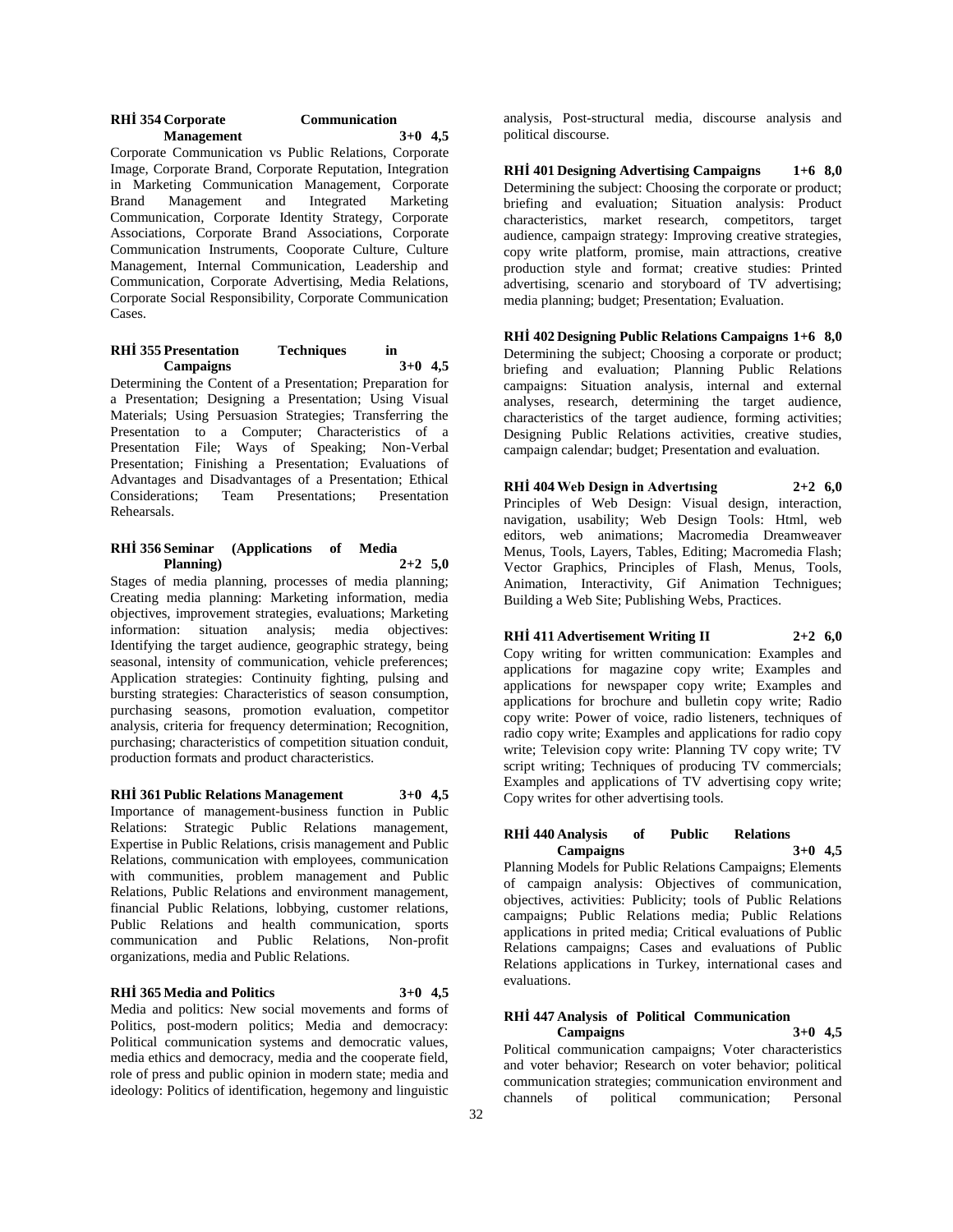communication; Mass communication: Election contexts: local, general; Election campaigns in Turkey; Analysis of political communication: Strategies of the government and opposition, candidate image, party image, applications of political campaign analysis.

# **RHİ 451 Strategic Planning 3+0 4,0**

Comprehending the Product: Product function, Product analysis; Thinking Models and Techniques Towards Product Analysis; Target Audience Analysis; Life styles of target audience, Inner world of target audience, Models and ways of thinking for understanding their relationships with the product; Market and Competition Analysis; Research techniques, Values representing the brand in the market, Research techniques for positioning; Comprehending Brands: Research techniques for analyzing brands, Models of thinking brands; Determining Problems and Opportunities: Brainstorming method; Preparing Effective Briefs; Content of Creative Briefs; Presentation of Creative Briefs; Real Life Cases.

# **RHİ 452 Sport Marketing Communication 3+0 4,5**

Sports Marketing and Marketing Communication: Concept and context of sports marketing, Communication dimensions of marketing, Communication mix in sports, Process of IMC in sports; Applications of Marketing Communication Components in Sports: Sports public relations and management, Advertising activities in sports and management, Personal marketing in sports, Sales promotion mix in sports and management, Direct marketing in sports, Sports sponsorship, Event management in sports; Sports Brand Communication: Case studies, Brand placement in sports; Marketing Communication Planning Process in Sports.

#### **RHİ 453 Communication Ethics 3+0 4,5**

Introduction to understanding of ethics: Developments in the understanding of ethics; Philosophical Movements; Understanding of ethics and communication ethics; Examining media cases about communication ethics; Ethics and modernism 'R. Poole?, post-modern ethics '2. Bauma?, ethical problems in media and journalism A. Belsey and R. Chadwich; Events in the media and communication ethics.

# **RHİ 454 Business Communication 3+0 4,5**

Different Business Environments; Fields of Business Communication; in different business segments; commercial correspondance; Written Communication with Potential Customers; Written communication in special cases; Face-to-face communication: Face-to-face cases; Face-to-face communication; Communication Techniques; Body language; Business conversations; Conversation techniques; Effective Intonation; Developing an Argument; Effective closure; Managing virtual communication; Corporate Blogs and Their Functions; Managing corporate blogs; Forums; Managing forums; Virtual communication within the organization; Types of Electronic Messages; Written communication between departments; Managing job application process; Pre-Application Phase; Interview Phase; Managing application results.

**RHİ 455 System Approach in Communication 3+0 4,5** Systems thought; History of systems thought; Entropy, Dynamic systems, Accumulation, Delay, Chaos, Complex systems, Introduction to the concept of systems about communication, Communication as a dynamic system, Communication as a complex system.

# **RHİ 456 International Advertising and Public Relations 3+0 4,5**

Development of World Trade; Importance of International Trade; Development of International Communication and Advertising; Development of International Advertising Agencies; International Marketing and Advertising Strategies; International Marketing Communications and Advertising Environments; Importance of Social and Cultural Values in International Advertising; Problems of International Advertising Studies; Research in International Advertising; Connections of International Public Relations and International Communication; Factors on International Public Relations; Tendencies in International Public Relations; Public Relations in the World; Analysis of International Public Relations Applications.

# **RHİ 458 International Projects 2+4 6,0**

Characteristics of Projects; Stages of Project Development; Project Planning; Project Development; Tracking Activities; Work Flow; Justification of the Project; Content Definition; Process of Proposal Development; Preparing Draft Materials; Project Organization; Establishing Project Team; Teamwork; Evaluation; Project Evaluation Report.

# **RHİ 460 Advertising Project 2+2 6,0**

Receiving a Brief from the Advertising Agency/Company; Consumer Research for Multinational Target Groups; Presenting Report of Consumer Research; Determining the Advertising Strategy; Selection of Media and Integrated

Communication Strategy; Creative Brief; Creative Concept; Finding an Idea; From Big Idea to Rich Idea; Implementation of the Strategy in Conventional and Social Media; Presenting the Campaign to Client; Feedback from Advertising Agency/Company.

# **RSM 152 Painting 2+0 4,0**

Painting Techniques: Pastel, Watercolor, Collage, Wash and brush, Mixed media, Oil, Acrylic; Basics of painting; Materials: Paper, Brush, Paint, Usage; Elements of Design: Composition, Rhythm, Color, Form, Movement, Line, Perspective; Color Theory: Balance, Unity, Studies; Study of Classic and Contemporary Works of Art; Contemporary and Original Work by Individuals and Groups.

# **RSM 154 Caricature 2+0 2,5**

Fine arts and caricature; Humor: Written humor, Strip humor; Caricature: Its progress in the world, Its progress in Turkey; Communicating using caricatures; Daily Newspaper Caricatures: Patterns of Humor, Bent caricature, Strip story, Strip novel; Humor Elements in Caricature; Humor Journals/Comics; Caricature and Cinema-TV; Caricature and Advertising; Caricature in Education; Masters of Caricature; Interpreting Places and Human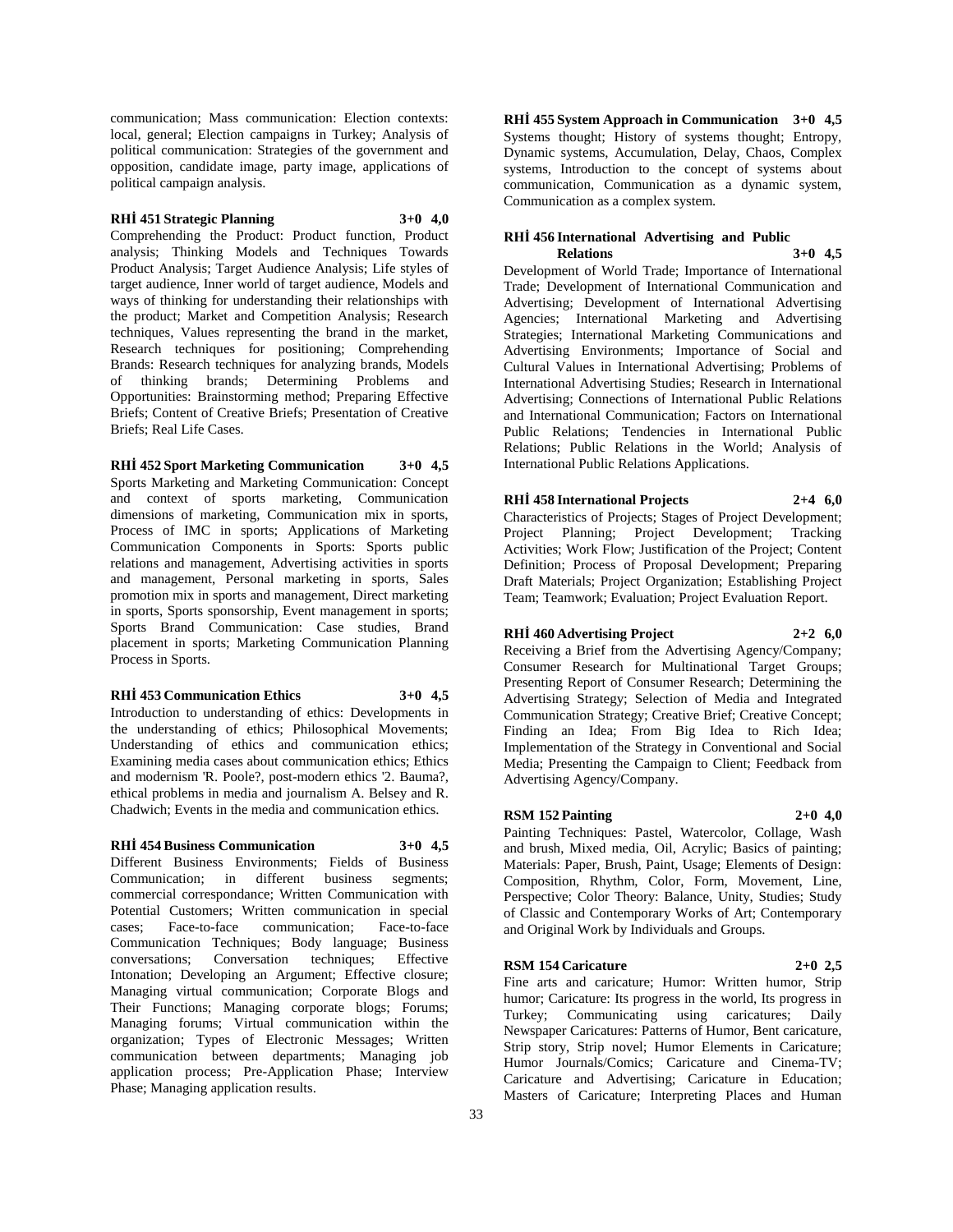Characters in Caricature; Style and Composition in caricature.

# **SAN 155 Hall Dances 0+2 2,0**

Basic concepts. The ethics of dance, Dance Nights, Dance Costumes, National International Competitions and rules/grading, Basic Definitions, Classifications of Dances: Social Dances; Salsa, Cha Cha, Samba, Mambo, Jive, Rock'n Roll, Jazz, Merenge; Flamenko, Rumba, Passa - Doble, Argentina tango, Vals, Disco, Quickstep, Foxtrot, Bolero, European Tango: Ballroom Dances; Sportive Dances; Latin American Dances; Samba, Rumba, Jive, Passa-Doble, Cha Cha, Standart Dances; European Tango, Slow vals (English), Viyana vals, Slow foxtrot, Quickstep.

**SEK 121 Keyboard Techniques 1+2 3,0** Page Arrangement of Documents: Horizontal'Vertical straightening; Documents and Style in Documents; Correcting Mistakes; Writing from a Rough Draft; Tables; Inserting Text into the Table; Table Drafting Programs; Internal and External Organization of Correspondence; Typing in a Foreign Language; Multiple Pages; Letters; Numbering the Pages.

**SİY 101 History of World Politics 2+0 2,5**

Essence of Politics; Parameters of Politics: Democracy, Autocracy, Oligarchy, Plutocracy; Politics in the Classical World; The Medieval Theocracies and Eastern Kingships; The Rediscovery of Democracy: Renaissance humanism and limited monarchy; The Revolutionary Era: 1789-1848; The Nineteenth Century in Europe; Colonialism and Imperialism; Marx, Lenin and the Communist State; International Cooperation, successes and failures.

**SİY 102 Political Science 3+0 3,0**

Fundamentals of Political Science: Topic, Scope, Main characteristics; Politics and Science; Contemporary Developments in Political Science; Religion and Politics; Politics and Ethics; State and Government; Political Myths and Ideologies; Political Systems and Regimes; Political Power: Political parties and elections, Pressure groups; Classical and Democratic Elite Theories; Political Pluralism; Public Opinion; Propaganda; Media and Politics; Political Conflict; Conflict Resolution.

#### **SİY 205 Turkish Political History 2+0 3,0**

Ottoman Modernization I: Tanzimat reforms, I. Young Turks movement; Ottoman Modernization II: II. Jon Turk movement, II. Meşrutiyet, The rise of Turkish nationalism; Modernization in Republican Time: Reforms, Construction of Turkish national identity; Multi Party Period; Coup D'etat of 1961; Military Intervention of 1971; Radical Nationalist Right in 1970's; Left Wing Movements of 1970s; Coup D'etat of 1980; Özalism and the Political Party of ANAP; Political Islam and the Rise of Conservatism after 1980; 28 February Period; Kurdish Problem in Turkey.

# **SNT 253 History of Art 3+0 3,5**

Art and History: History of art, Objectives of history of art; Consciousness about Art: Describing the known as seen,

Antique period miracle in History of Art; Art in the Middle Age: Church and art, Focus of art; Renaissance Period: Concept and beginnings, Logical foundations of Renaissance Art; From Renaissance to the 19th Century: Changes in art; Modern Times: Basics of modern art.

**SOS 153 Sociology 3+0 3,5** What is Sociology?; Methods and Research Strategies in Sociology; Theories of Sociology; Culture; Socialization; The Family; The Economy; Education; Religion; Political Institutions; Population; Social Groups; Social Stratification; Social Change; Urbanization and Urban Social Problems; The Industrialization Process and Effects of Industrialization; The Characteristics of Industrial Society; Crime and the Society; Science, Technology and Environment; Wars and the Effects of War on Society.

# **STV 102 Basic Video Production 1+2 2,5**

Basic Video Camera Practices: Diaphram, White balance, Tripod, Recording, Menu, Sound, Image effects, Choosing video formats, Electronic image processing; Use of Fundamental techniques: Framing, Camera movement, Choosing lenses, Depth of field; Development of Production Ideas: Expression of a person, Expression of a location, Storytelling, Educational approach, Documentary approach, Cinematic aproach, Experimental approach; Student Productions: Production Assessment.

**STV 103 Introduction to Film and Television 2+2 6,0** Production Types; Steps in Production; Limitations of Production; Film and TV Crews; Shooting Locations; Camera Systems: Film cameras, Video cameras, Lenses, Film and video formats; Camera Movements; Framing; Video Signal: Component and composite signal, Broadcast systems, Scanning lines, Aspect ratio, Screen dimension, Color, Black and white, Resolving power, Contrast ratio, Film graininess; Light: 5 basic characteristics of light, Light measurement, Depth of field, Color temperature; Sound: Microphones, Sound in Film and TV; TV Production Chain; Screenwriting; Budget and Production Plan; Editing.

**STV 106 Basic Techniques of Film 2+1 2,5** Film cameras; Sync-sound cameras: Diopter; Gate; Claw; Registration Pin; Magazines; Viewfinders; Film Types; Awind; B-Wind; Sensitivity; Graininess; Sharpness; Emulsion; Base; Edge Numbers; Response Curve; Core; Daylight Spool; Lengths of films; Filters; Filter Factors; 16mm. And 35mm. Cameras: Exposure; Light Measurement; Light meters; Lenses; Depth of Field; F-Stop; T-Stop; Lab duties; Film Editing; Digital Cinema: Cinealta Cameras; Dig prime Lenses; Matte-box; Follow Focus; Camera Carrying Systems.

**STV 108 Basic Techniques of Television 2+1 2,0** Production of Electronic Image: Moving pictures in cinema, video in television, Picture resolution; Color physics: Light, wavelength, production of colors, luminance, chrominance, color saturation, color hue, color temperature; Electronic cameras: Configuration and technical specifications, Technical specifications of mobile cameras, Technical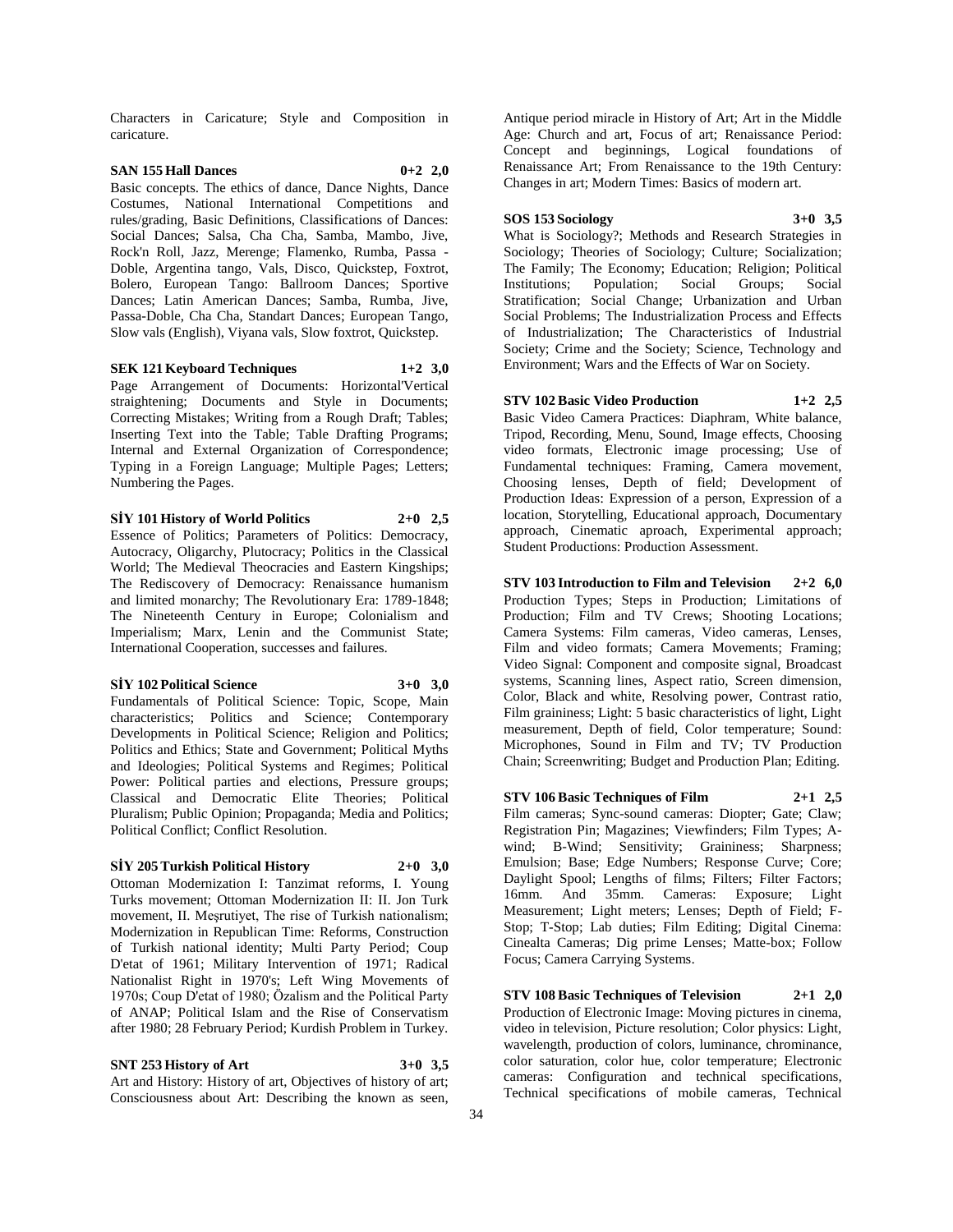specifications of studio cameras, mechanic and electronic supported lenses; Analog television systems: Common specifications of analog systems; Analog video record and playback systems; Digital television systems: Common specifications of digital systems; Digital video record and playback systems.

#### **STV 201 Film Production Theory 3+0 3,5**

Nature of film and film production; Film production process; Elements of film production; Theoretical approaches to technical aspects; Screenwriting; Lighting, Staging, Framing; Editing; Sound; Production issues; Production techniques and styles; Theories on film Production. Terminology. Current methods and applications in film production; Future of film production and film technology.

**STV 204 Photographic View 3+0 5,0**

The Concept of the Photographic View; The History of Photographic View; The History and Development of the Media Based on the Photographic View; The Structional Specialities of Photography, Film, Video and Digital Image; Photography, Film, Video and Digital Age; Planing, Developing and Practicing of a Photographic View Project.

**STV 206 Visual Composition 2+2 5,5**

Basic Elements in Film; Establishing Harmony Between Images; Rules; Basic Camera Placements; Types of Visual Emphasis; Character Placement in Scenes: Camera angles according to character placements and related visual compositions; Developing Solutions for Complicated Situations; When and How to Work Against Rules; Visual Punctuation; Establishing Narrative Structure; Creating Visual Composition According to Narrative Structure; Studying Examples; Theoretical and Practical Assignments.

#### **STV 207 Screenwriting 2+2 5,0**

The Concept of Storytelling; Traditional Structure of Drama; Steps of Screenwriting: Synopsis, Basic story,

Treatment, Script outline, Script, Shooting script; Story Line; Creating Characters: Three aspects of characters, Credibility, Motivation; Conflict: Creating conflict, Types of conflict; Designing Scenes: Functions of a scene, Scene connections, Scene structure; Dialogue Writing; Writing Non-Fiction: Outlining documentaries and educational programs.

# **STV 208 TV Production Design 3+0 5,5**

Mass Communication and Television: General aspects of television, Presentation styles of television, Functions of television; Steps in Designing Television Programs; Program Design During Pre-production: Planning, Defining the target audience, Defining goals, Defining content and order; Defining program elements, Organizing technical elements, Screenwriting; Program Design During Production: Functions of the production crew, Technical elements of a television studio, Interior and exterior shooting techniques; Program Design During Post-Production: Editing, Sound design, Broadcasting systems.

# **STV 210 Film and TV Information 2+0 4,5**

Major Differences Between Film and TV; Types of Production; Ranks of Production; Employees in Film and TV Field; Shooting Locations; Film and Video Camera; Lenses; Film and Video Formats; Camera Movements; Framing Technique; Properties of Video Signal; Light: 5 Major Properties of Light, Depth of Field, Color Heat; Sound: Microphones, Sound in TV, Sound in Film; Scriptwriting; Budget and Production Plan; Editing; Major Film Theories and Trends.

**STV 211 Videography 2+2 4,5** Introduction to Basic Visual Design; Graphic Design; Language of Graphics as a Communication Tool; Video as a Communication Tool; Video as an Art Form; A Brief History of Video Art; Visual Electronic Media and Multimedia Works; Electronic Art Tools and Sample Works; New Media Projects; Multi Media Projects; Concept Design and Application Samples; Creating a Interdisciplinary Multimedia Work Sample.

**STV 212 Sound Recording in Cinema and TV 2+2 4,0** Fundamental Principles of Sound in Cinema and TV Productions: Definition and physical characteristics of sound; Sound Recording Techniques: Structural and directional characteristics of microphones, Microphone usage techniques, Sound recorders, Sound recording in outdoor spaces and in studios; Sound Mixing: Functions and uses of sound mixers, Sound mixing in cinema and television; Analog and Digital Sound Recording Practices.

**STV 213 Sound Techniques for Cinema and TV 2+0 2,0** Formation and Definition of Sound: Sound and hearing; Physical and Perceptual Features of Sound: Frequency, Wavelength, Amplitude, Frequency and hearing; Frequency and pitch; Amplitude and intensity; Frequency and intensity; Timbre, Sound envelope; Structure of Audio Signal: Analog and digital audio signal; Mono and stereo audio signal; Audio Connection Components: Cables and connectors; Microphones: Structural and directional features of microphones; Microphone usage techniques; Microphone accessories; Audio Mixers: Audio mixers usage areas; Basic structures of audio mixers; Sound Recording Techniques on film and video cameras.

**STV 215 Video Techniques for Cinema and TV 2+0 2,0** Video Equipments in TV Studios: Technical and operational qualifications of Video Cameras; Telecine Systems; Vision Mixer types and technical qualifications; Digital Video Effect Systems; Technical Qualifications of Character Generators, Electronic Graphic and Animation systems; TV Color System Convertors; Video Recording Techniques, Magnetic and Optical Recordings; Magnetic Tape Editing Systems; Digital Video and Compression Techniques; Non Linear Recording and Editing Systems.

# **STV 217 Camera and Lighting Techniques for Cinema and TV 2+0 2,0**

Cable Systems Used in Image and Sound Transmission: Types of video and audio signals; Types of analog and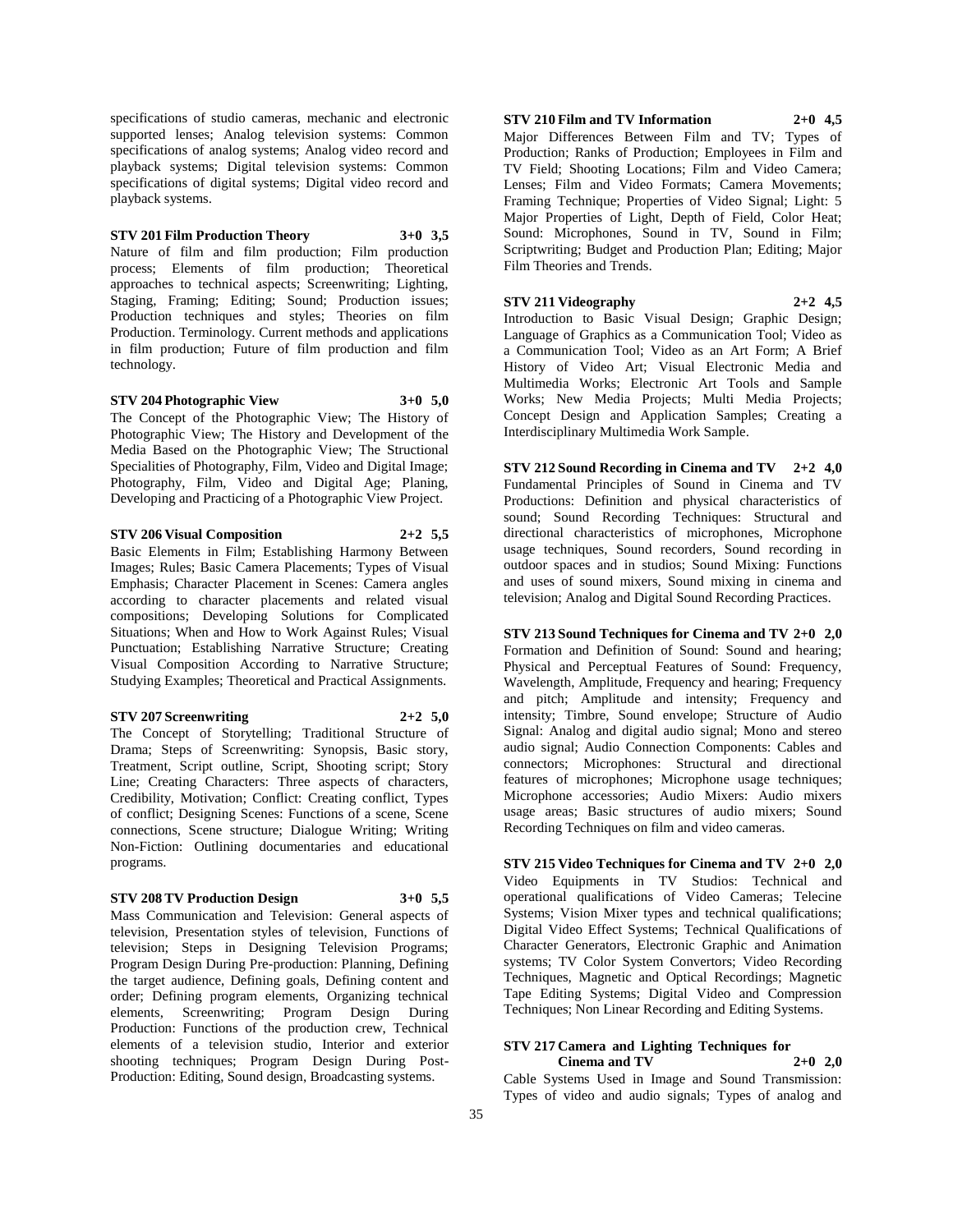digital cables and connection; Historical Development of Video Cameras; Basic Elements of Video Cameras; Types of video Cameras; Principles of Video Cameras; Camera Objectives: Structure of objectives; Classification of objectives; Importance of Lighting to Make an Image and the Aim of Lighting; Reasons of Lighting in Shooting - Technical Reasons - Esthetic Reason; Lighting Equipments; Lighting Methods.

**STV 245 Theories and Principles of Editing 3+0 4,0** Editing: Theoretical developments, Principles, Methods and new approaches; Historical Developments and Approaches in Editing; Directors: Lumiere Brothers, George Melies, Edwin Porter, D. W. Griffith, V.I. Pudovkin, Sergei Eisenstein, Orson Welles; Theoreticians: Andre Bazin, Eisenstein, Griffith; Examples of Editing Theories and Principles: Jean Luc Godard, Alain Resnais, Alfred Hitchcock and other directors, their understanding of editing; Editing Principles in Film: Arousing curiosity, shock etc.; Using Sound as a Dimension.

**STV 246 Screenwriting Practice I 2+2 4,5** Script Types: Feature Film, Short Film, Experimental Short Film, Commercial, Social Advertising, Presentation, Education, Music videos; Screenwriting Techniques: Synopsis, Treatment, Script, Shooting script; Student Projects: Finding stories, Realizing ideas, Steps in screenwriting, Evaluation; Script Reading: Examples from masters, Film screenings, Analyzing Scripts.

# **STV 247 Applications in Editing 3+0 4,0**

Image Recording Systems; Editing Techniques: Assemble, Insert editing; Editing Types on Magnetic Tape: Off line, on line; Digital Image and Audio Characteristics; Information Storing Media and Their Characteristics: Magnetic tape systems, Optical systems, Magnetic disc systems, Capacities, Accessing speed, Playback speed; Information Transmission Channels, Cable, Copper Wire, Fiber Optic channels; Digital Image Transmission Channels; Computer Transmission Networks and Connection Typologies; Transmission Protocols: ATM, ISDN, ETHERNET; Non-Linear Record Editing Systems; Hardware and Software Characteristics; Their Applications in Image and Sound Editing.

#### **STV 301 History of Film I 3+0 5,0**

Film in General: Film as an industry, Film as entertainment, Film as art; Pioneers of Film: Magic, Painting, Photography; Periods and Trends in Film History: Silent comedy, German silent, Soviet masters, French impressionists, Sound in American movies, Golden age of French cinema, English semi-documentaries, Post-war realism, French new-wave, Italian new-realism, Periods in American cinema, Asian cinema; New Approaches.

# **STV 302 Visual Aesthetics 3+0 5,0**

Introduction to Media Aesthetics; Light as a Visual Aesthetic Element and Lighting, Color and Its Functions; Movie Screen versus Television Monitor; Third Dimension in Two Dimensional Image and Creating Three

Dimensional Image on TV Screen; Visualization, Fourth Dimension: Time and Motion; Approaches and Practice in Visual Electronic Arts; Examples of Video Art; Differences Between Mechanic and Electronic Art.

#### **STV 303 Film Theory I 3+0 5,0**

Defining Theory and Film Theory: What is work of art?, Nature of moving image; Process of Meaning Formation in Films: Meaning, Signification, Form, Substance; Formalists: Russian formalists, Color and meaning, Color and meaning in Eisenstein's films; Metaphor; Realists: Film and realism, Color and meaning in realism, Metonymy, Modern Literature; Effects of Modern Literature on film; Film and Ideology; Film and Mythology: Myth, Mythology, Folk tales; Traditional and Modern Narrative in Film.

**STV 304 Film Criticism and Analyses I 3+0 4,5** What is Criticism?: Methods of Criticism; Contemporary Narratives in Film: The process of forming meaning in narrative discourse, Meaning, Relationships between Author-reader and spectator-director, Text; Author Theory: Romantic aesthetics, Conditions that create the author concept and discussing authorship in Turkish movies; Structuralism, Feminist Theory; Film and Identification: Defining Identification, Process of identification; Modern Criticism: Modernism, Modernism, art and daily life; Postmodernism in Movies; Postmodern Criticism.

**STV 305 Television Production 0+6 9,0** Preparing a Production Proposal; Choosing the Subject and Writing the Treatment; Program Development; Shooting Script; Preparing a Studio Plan; Making the Budget; Designing Camera Movements AND Miser-en-scene; Picture Composition; Camera Operation; Using Light and

Sound; Using Time; Student Projects: Directing five live

# **STV 306 Introduction to Film 3+0 3,5**

Why study film? The role of cinema in popular culture; Cinema as a national, multi-national and global institution; Film as language; Textual and contextual analysis; Mise en scène; Editing; Development of the Narrative; Classical Hollywood as Form and as Institution; Film Industry outside the Hollywood Institutional Mode; Film Genres; Stardom; The Auteur; The Medium and the Message; Representation, audience and spectatorship.

# **STV 307 Style in Cinema 3+0 4,5**

TV programs.

Approaches to Concept of Style; Concept of Film Style; A Brief View to History of Film Style; Analysing Film Style; Elements of Film Style; Film Style: Narrative Construction, Silent Cinema; Film Style: Mise-en-Scene, French New Wave; Film Style: Cinematography, The Western; Film Style: Editing, Horror; Film Style: Sound in the Cinema, The Musical; American Film Noir&Gangster Genre; Television form and style, Science-Fiction; Non-narrative cinema: Experimental &avant-garde; Authorship, Other theoretical perspectives.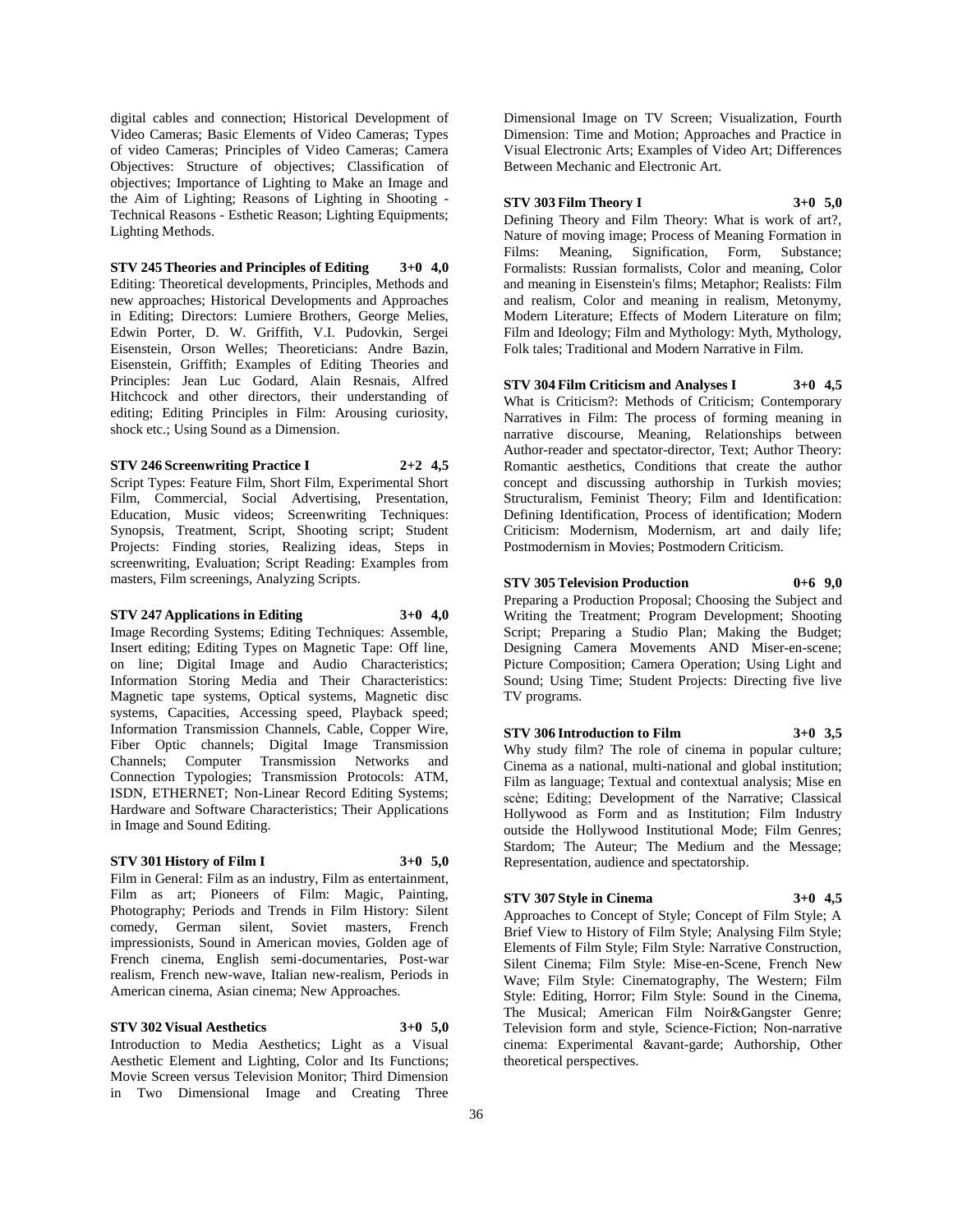# **STV 309 Seminar I 3+0 3,5**

Recent Turkish Cinema: Directors, Cinematographers, Screenwriters, Producers; Short Film in Turkey; Past and Present, Production conditions; Documentary Cinema in Turkey; Television Productions in Turkey; Television Broadcasting and Management in Turkey; Television Research in Turkey; Academic Approaches in Cinema; Television Advertising in Turkey; Photography in Turkey; Cultural Studies in Turkish Media; New Communication Technologies and New Media in Turkey.

**STV 310 Seminar II 3+0 3,5** Script Practices with Script Writers; Cinematography Practices with Cinematographers; Film Directing with Directors; Film Production Practices with Producers; Serial Production Processes with Serial Directors and Producers; Advertisement Production Processes and Practices with Advertisement Directors and Producers; Documentary Film Production Processes and Practices with Documentary Directors.

**STV 313 Interactive Media and Society 3+0 4,5** Relationship among Technology, Society and Historical Change; Information Technology Revolution: Dynamics of Technological Change; New Media; Global Network; Rise of the Mass Media Culture; Multi-Media Communication System; Social Media: Rise of Surveillance Society: Concept of privacy, New communication technologies and surveillance capacity; Public Space, Privacy and Communication Technologies; Critical Overview of Technology.

#### **STV 343 Directing Mise-en-scene 3+0 5,0**

What are the Elements of an Art Object?: Painting; What are the Elements of Mise-en-scene?: Cinematography, Production design, Directing actors; What is Directing Mise-en-scene?; Cinematography: Framing, Illumination, Photographic image, Directing cinematography, Cinematography styles; Production Design: Set design, Costume, Make-up, Directing production design, Design styles; Acting: Acting in movies and theatre, Acting continuity, Expression, Casting, Directing actors, Actor categories, Star system, Method acting, Technical acting, Acting styles.

# **STV 344 History of Turkish Film 3+0 3,5**

Periods of Turkish Film History: General View; Beginning<br>Period; Theater Period; Transformation Period; Period; Transformation Filmmakers? Period: Industry, Star system, Narrative forms, Discussions on film, Depression Era; Young Cinema: Changes in subjects and themes, Independent filmmaking, Directors? point of view towards women's problems; Late Period: Changing conditions in filmmaking, marketing and distribution, Themes of 90s; General Evaluation.

#### **STV 345 Video Camera Lighting 2+2 4,5**

Television Production Cameras; Television Camera Types: Studio cameras, EFP cameras, ENG cameras; Camera Movements: Pan-Tilt, Track, Pedestal, Optical movements

with zoom lenses; Camera Placements: High angle, Low angle, Normal angle; Framing: Extreme close-up, Medium shot, Medium long shot, Knee shot, Long shot, Wide shot, Extreme wide shot; Lighting: General lighting, Low key, Normal, High key.

# **STV 346 Film Camera and Lighting 2+2 4,5**

Characteristics of Film Camera; Formats of Film Camera; Film Stock: Black and white negative film, color negative and positive film, Duplicate film, Print film; Lenses: Wide angle lens, Normal lens, Narrow angle lens; Filters: Filters for black and white film, Filters for color film; Lightmeters: Incident and reflective light-meters, Operating principles; Image Size: 35mm. standard format, American wide-screen format; Lighting Techniques.

**STV 347 Types of Television Programs 3+0 4,5** Definition of Type; Social and Economic Characteristics of

Television; Process of Television Production; Defining Program Type, News Programs and Their Types; Talk Shows: Important aspects and techniques in doing interviews; Documentary Programs: Definition of documentary, Types of documentary programs; Television Drama: Characteristics of dramatic structure; Television Series; Magazine and Sports Programs.

#### **STV 348 Film Genres 3+0 4,5**

Concept of Genre: Beginning, development and definition; Art Styles and Genre; Genre in Film: Beginning, development and definition; Beginning and Development of Film Genres; Film Genres Before and After the Hollywood Studio System; Musicals: Environment, Location, Characters, Iconography; Westerns: West, History, Iconography; Horror and Science Fictions: Environment, Location, Characters, Iconography.

#### **STV 350 Documentary 3+0 6,0**

Dziga Vertov and Cinema-Verite (Film: Man with the Movie Camera); Robert J. Flaherty and Human in Nature (Film: Nanook of the North); John Grierson and Getting Organized in Documentary (Film: Night Mail); Direct Cinema and Cinema Verite (Film: Chronicle of a Summer); Documentary in Turkey and Productions; Discussion Topics in Documentary; Evaluation of Documentary Class.

#### **STV 353 Television Project 0+6 6,0**

Pre-production: Finding a subject , Justification and the purpose, Analyzing the target mass, Presentation form, Treatment, Script and shooting the script, Production planning and the budget; Production Stage; Studio workshop, Outdoor shooting; Post-production: Video editing, Sound design, Digital applications, Planning the broadcast.

**STV 355 Film Criticism and Analysis II 3+0 4,5** Film Criticism Methods in General; Cinematographic Criticism: Criticism of narration and its tools, Methods of Analysis; Political Criticism: Concept of bourgeois cinema, Dominant ideology and bourgeois cinema, Film as propaganda; Criticism of Myth: Concept of myth, Mythical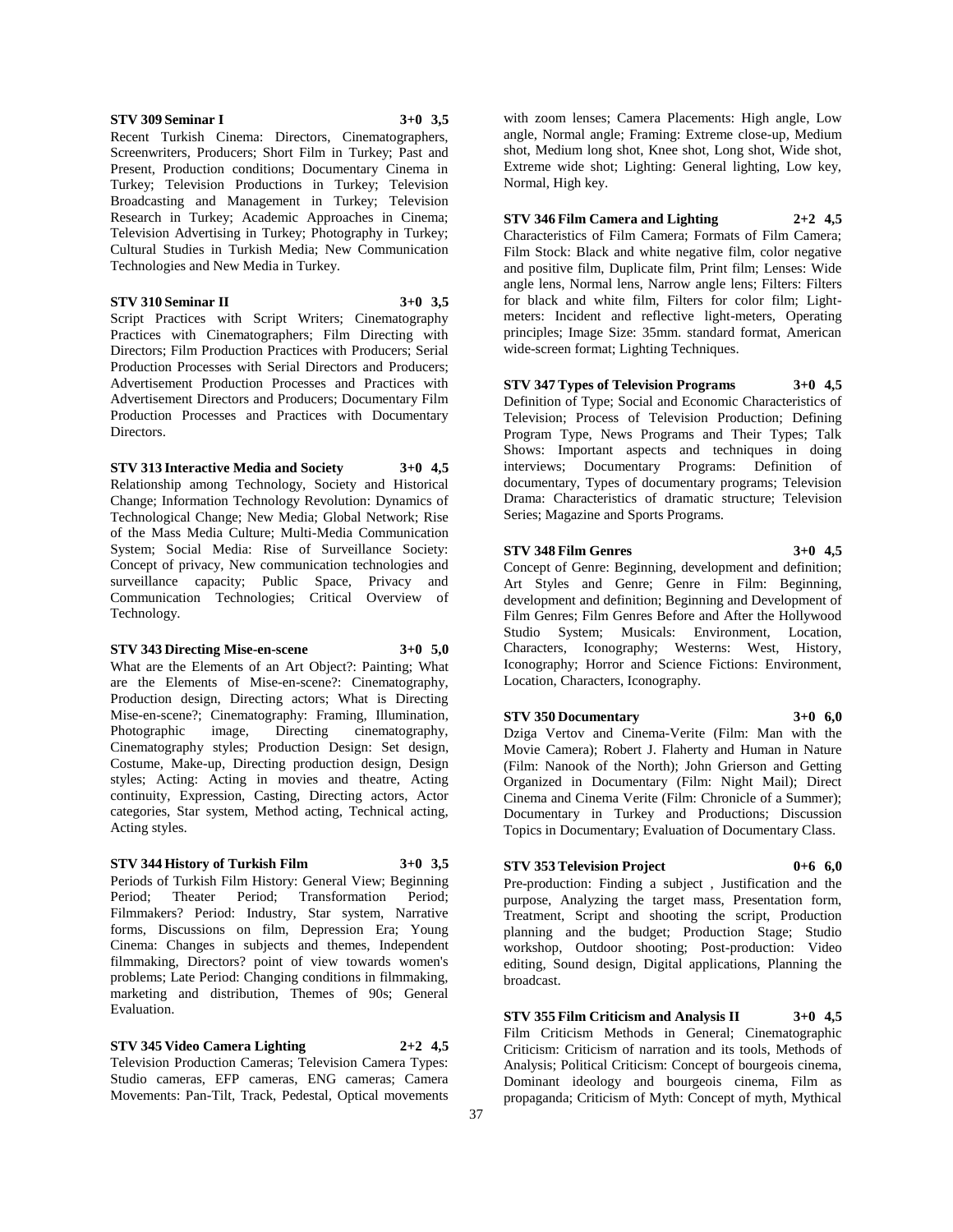structure in film; Cinema as Popular Culture: Sexist discourse in popular movies, Violence and technology in popular movies.

# **STV 356 History of Film II 3+0 4,5**

Inspecting Film in Detail: Film and artist, Film and audience, Film and society; Understanding Movies (presentations and discussions): Movies, music and musicals, Movies and politics, Auteurism and creativity, Social change and genres, New realism and Turkish movies, Movies and literature, Impressionism in painting and movies, Film noir and Turkish movies, Past and present of documentary filmmaking, New approaches and styles, Science fiction and ideology, Evaluation of artwork in movies.

**STV 357 Subliminal Communication 3+0 3,5** Biological Principles of Behavior: Instinct, Motive, Drive and Learning, Behavior and brain structures, Behavior and brain from a functional perspective; Biology-Environment and Culture in Terms of Psychological Structure: Psychological development of infant, Structuring psychological device; Psychoanalytic theory after S. Freud: J. Lacan and Unconscious; A Dream: Films of L. Bunuel; A Case: Oedipus complex in terms of Hans? case; A Film: Chariots of Fire; F. Kafka Case; Subconscious in C. G. Jung and Common Subconscious.

**STV 359 New Communication Technologies 3+0 3,5** A-Traditional Communication Technologies; Why New Communication Technologies?; Transition Period Television Technologies; HDTV and Its Application; Digital Television; Communication Satellites; Data Broadcasting; Interactive TV Broadcasting; Internet TV; Cable TV; Teleconference, Audio and Video Conference; Virtual Studio; B- Information Types and Characteristics; Communication Channels; Wireless Communication Types; Radio and TV Links; Satellite Types; Cable TV and Broadcasting Characteristics; Computer Communication Types; Video Conference Systems and Application Areas; GSM and Satellite Phones; Information.

# **STV 360 Film Theories II 3+0 4,5**

Psychoanalytic Film Theory: Film and audience; Status of Film Audience; Identification; Cinematographic Subject; Feminist Film Theories: Visual pleasure and visual narration; Presentation of Women in Movies; Theories on Identity, Sexuality, Roles and Productivity, Movie analyses, Ideological aspects; Film Reading Methods: Simple reading, Advanced reading.

#### **STV 362 Audio Dimension in Film and Television 3+0 3,5**

Basics of Television and Film Audio: Dialog and its functions, Sound effects and their functions, Music and its functions; Analysis of Sound in Classic Narrative: Sound in classical film theory; Analysis of Sound in Modern Narrative: Godard, his films and sound; Ideological Analysis of Film Sound: Sound and film theories of Doane

and Dayan; Psychoanalytic Analysis of Film Sound: Functions of sound according to Metz and Mulvey.

# **STV 363 Visual Structure of Film 3+0 4,0**

Pre-Production: Screenwriting, Equipment Selection, Set design, Cinematographer and art director collaboration; Composition: Basics of film composition, Image construction inside the frame, Motion, Pace, Rhythm; Lighting: Lighting for people and objects; Exterior Lighting: Location selection, Weather and climate conditions, Fog, Light spectrum, Daylight vs. tungsten; Dealing with Exterior Conditions: Shooting during Rainy, snowy and cloudy weather, Shooting by a lake, river or sea; Portraiture in Film: Light, Optics, Make-up.

# **STV 364 Sociology of Film 3+0 5,0**

Film and Society: Film and audience, Film as mass medium, Film as a reflecting and forming medium, Methods for analyzing film and audience relationships; Research on Analyzing Film and Audience Relationships: Sample research, the immigrant profile in Turkish movies, Turkish movies and society, Globalization, national identity and Turkish movies.

#### **STV 365 Video Art 3+0 5,0**

Video as an Art Environment and Characteristics of Video; Video Aesthetics and Video Art; Introduction to Video Art; History of Video Art; Importance of Video Art in Electronic Age; Differences Between Video and Television; Various Practices in Video Art; Narcissistic Video; Video-Installation; Video Sculpture; Student Project: Creating Video Installation.

#### **STV 366 Inspection Methods in Television Broadcasting 3+0 4,0**

Responsibilities of Television in terms of Social Benefit; Negative Effects of Television on Society; State Principles and Sanctions; Individual and Social Freedom versus Commercial and Broadcasting Freedom; Inspection Methods of Television Broadcasting in Europe and America; Inspection Methods of Television Broadcasting in Turkey and Related Problems; Examining Related Scientific Research.

#### **STV 367 Aesthetics of Documentary Filmmaking 3+0 4,0**

Art of Documentary Filmmaking: Chaos and selection, Prism structure of director and actor; Shot Types: Fast information, Social research, Poeticism, Science; Art and Documentary: Scientific research and artistic lab, Connections and contradictions; Artist's Idea and Elements of Real Life: Reality of life and reality of art, Flexibility of designs; Anatomy of Observation Based Shots: Recording camera and exploring camera, Science and historical developments, Visual system and fighting against dreams; Expectations from Cinematography: Fingerprints of reality, Believing the image, Creative tendencies; Poeticism in Documentary Filmmaking.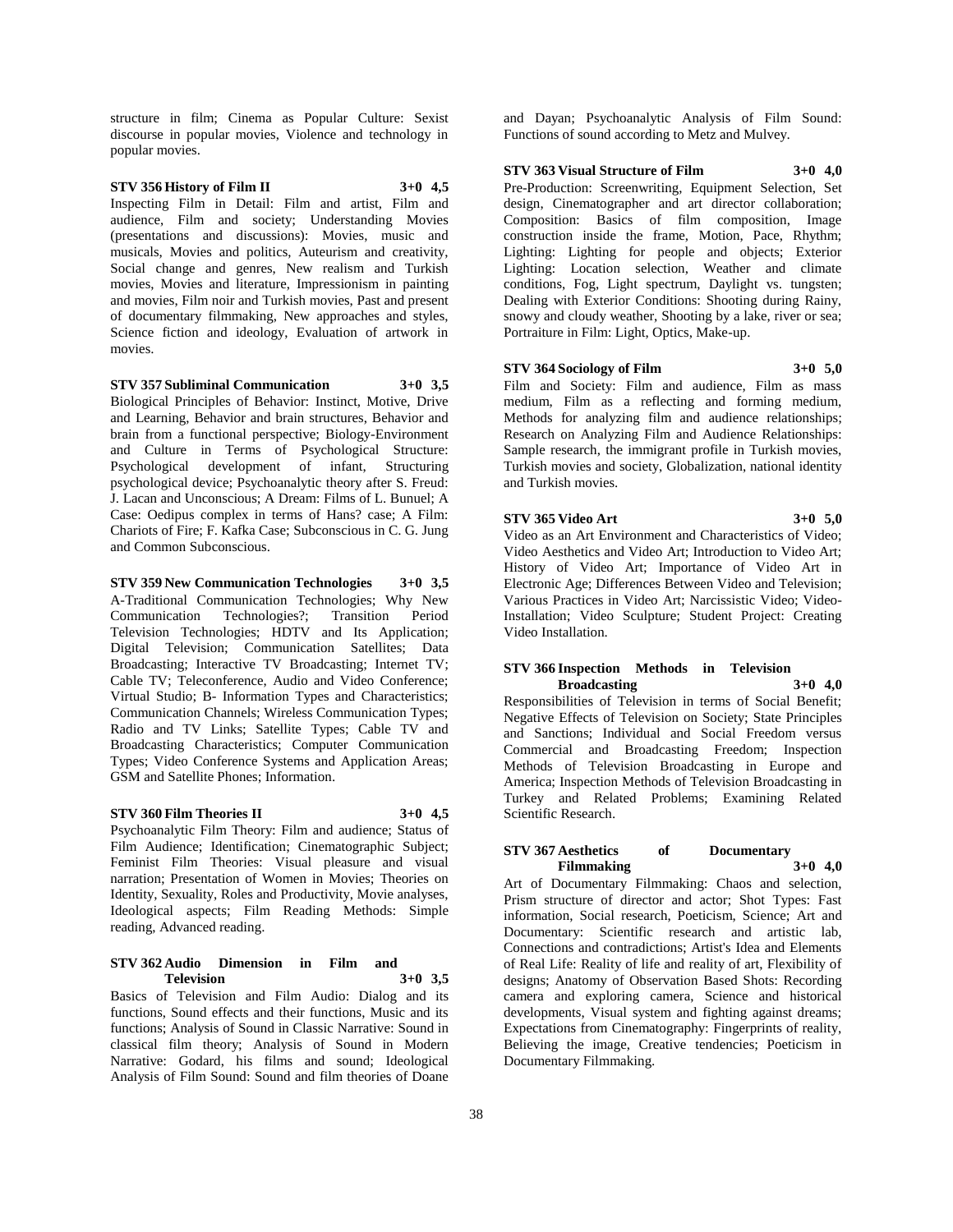**STV 368 Interactive Program Design 3+0 3,5** Interactive Environments: CD, Internet, Video games, Interactive television techniques and procedures; Interactive Program Types: Programming for the internet, video discs, games and television; Interactivity Levels and Selection; Steps in Interactive Program Design: Interactive thinking, Designing program rundown, Story selection and creating interactivity, Interactive scripts, Shooting process, Editing, Supplying interactivity tools, Evaluating interactive responses during transmission, Completing broadcast edits, Preparing interactive CD and DVD.

**STV 401 Production and Directing I 4+6 12,0** Selecting Student Projects and Forming Production Crews; Pre-production: Selection and development of the project idea, Defining the target audience, Defining goals, Organizing content and program elements, Organizing technical elements, Script formation, Planning; Production: Forming audio-visual structure, Using interior and exterior shooting techniques; Post-production: Editing, Sound design, Screening.

**STV 402 Production and Directing II 4+6 12,0** Selecting Student Projects and Forming Production Crews; Pre-production: Selection and development of the project idea, Defining the target audience, Defining goals, Organizing content and program elements, Organizing technical elements, Script formation, Planning; Production: Forming audio-visual structure, Using interior and exterior shooting techniques; Post-production: Editing, Sound design, Screening.

# **STV 404 Intercultural Communication 3+0 4,0**

Introduction to Intercultural Communication; Importance of Intercultural Communication; Cultural System's on Intercultural Communication; Impact of Intercultural Communication; Values and Intercultural Communication; Intercultural Communication and Language; Intercultural Communication and Mass Media; Intercultural Communication and Nonverbal Messages; Intercultural Communication and Culture Shock; Intercultural Communication and Communicator; Intercultural Communication and Opinion Leadership; Innovation and Change.

#### **STV 411 Seminar III 3+0 3,5**

International Communication Projects: Introduction, Trends and concepts; Project Management Cycle: Importance of project management in international communication and cultural exchange; International Communication Campaigns and Projects: Sustainability, Communication targets and budgets, Case study, Communication for development; International Public Outreach and Cultural Exchange: Event management, Exhibitions, Festivals, Concerts, Cultural events and exchange programs, Case study; Outreach in International Corporate Institutions: Case study; Social Networking: Trends and concepts; Brain Storming; Student Project Presentations.

# **STV 412 Seminar IV 3+0 3,5**

Descriptions; Verbal and Nonverbal Communication; Body Language and Media; Speaking Skills and Speech Rules; Methods of Speech: Sound, breath control, correct use of language; Development of interview and presentation skills; Evaluation of interview and presentation examples; Interview and presentation practices.

**STV 452 Contemporary Literature and Cinema 3+0 4,0**

Definition and Function of Art In 20th. Century, Connection Between the Art of Literature and Cinemavisual and Literary Aesthetics; What Is the Fiction; Image in Cinema and Literature: Image and how to use of Image in the language of literature and visual language; Short Film and Story; Cinematographical Language in Poetry; New Novel and the İnfluence At the Exeluation of Cinema; Film Aesthetics and Poetica; Surrealist Literature and Surrealism in the Cinema; The Influence of Phenomenology in the Contemporary Cinema and Literature; Existantialist Literature and Cinema; Contemporary World and Turkish Literature: Sample texts. comparative film-literature reading.

**STV 453 Contemporary Turkish Cinema 3+0 4,0** Turkey in 1980s and Turkish Cinema in the First Half of 1980s; Turkish Cinema in the Second Half of 1980s; American Cinema versus Turkish Cinema: Turkish Cinema in 1990s; Turkish Film Directors Living Abroad and Their Cinema; Different Expressions and Languages in Cinema; Advertisement and Music Video Directors in Turkish Cinema and Their Films; Simplicity Approach or Search for Simplicity in Turkish Cinema: Nuri Bilge Ceylan, Zeki Demirkubuz, Derviş Zaim, Reha Erdem and their cinemas; Turkish Cinema as a Product in the Market.

#### **STV 457 Film Adaptations 3+0 4,0**

Narrative: Telling, Showing; Fiction; Adaptation or harmonization?: "Adaptation" film; Adaptation Types I: From poetry to song; Adaptation Types II: From novel to film, "Pride and Prejudice" novel; Adaptation Types II: From novel to film, "Pride and Prejudice" film; Adaptation Types III: From theatre to film, "Romeo and Juliet" theatre text; Adaptation Types III: From theatre to film, "Romeo and Juliet" film; Adaptation Types IV: From fairy tale to film; Adaptation Types V: From comics to film.

#### **TAR 165 Atatürk's Principles and History of Turkish Revolution I 2+0 2,0**

Reform efforts of Ottoman State, General glance to the stagnation period, Reform searching in Turkey, Tanzimat Ferman and its bringing, The Era of Constitutional Monarchy in Turkey, Policy making during the era of first Constitutional Monarchy, Europe and Turkey, 1838-1914, Europe from imperialism to World War I, Turkey from Mudros to Lausanne, Carrying out of Eastern Question, Turkish Grand National Assembly and Political construction 1920-1923, Economic developments from Ottomans to Republic, The Proclamation of New Turkish State, from Lausanne to Republic.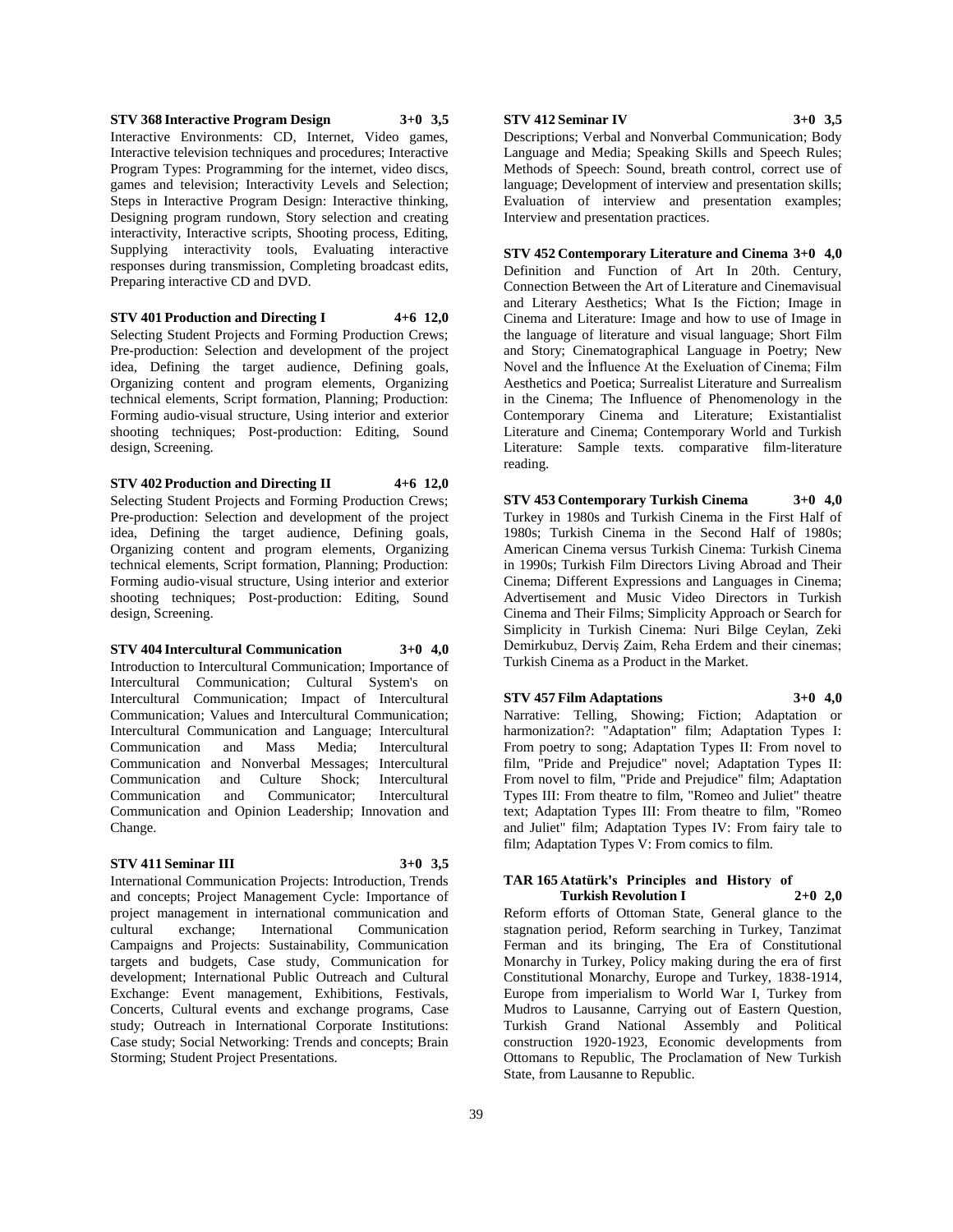#### **TAR 166 Atatürk's Principles and History of Turkish Revolution II 2+0 2,0**

The Restructuring Period; The Emergence of the fundamental policies in the Republic of Turkey (1923-1938 Period); Atatürk's Principles, and Studies on Language, History and Culture in the period of Atatürk; Turkish Foreign Policy and Application Principles in the period of Atatürk; Economic Developments from 1938 to 2002; 1938-2002 Period in Turkish Foreign Policy; Turkey after Atatürk's period; Social, Cultural and Artistic Changes and Developments from 1938 to Present.

**TAR 316 Contemporary World History 2+0 3,0**

Basic Concepts; Collapse of Tsarist Russia; 1905-1917 Revolutions; Establishment of the Russian State; First World War: Beginning, Consequences, Long-term effects, Post-war treaties and establishment of the Commonwealth of Nations; American Civil War Era; Big Crunch and the Crisis; Rise of Dictators in Europe: Mussolini, Hitler, Franco; Second World War: Beginning, Causes, Long-term effects on parties; A Brief History of China: From the Last Emperor to People's Republic of China; The Nuclear Period: Hiroshima, Hydrogen bombs; Events in the Middle East: Israel's foundation and the 1970 oil crisis; Cold War Era; The Collapse of Berlin, Korea, Cuba, Vietnam, Afghanistan, Soviet Russia; Impasse in Eastern Europe; Gulf War and Its Effects.

### **THU 203 Community Services 0+2 3,0**

Various Community Projects: Helping young students during their study periods or after school study sessions, Aiding the elderly in nursing homes, helping disabled individuals with various tasks, helping social services and aiding children with their education etc., take part in the projects which raise environmental awareness, Integrating with the community and enabling use of knowledge accumulated in the courses.

# **TİY 152 Theatre 2+0 2,5**

Theatre as a Cultural Institution: Relation of culture and theatre; The Place and Importance of Theatre in Culture; Theatre as a Communication Art: Definition of theatre, Origin and evolution of theatre, Aesthetic communication; Elements of Communication in Theatre: Decor, Costume, Stage, Actor, Director; Theatre Management: Historical development, Administration and Organization; Art Sociology: Theatre and society; Reflections of Cultural Issues in Turkish Plays.Reflections of Cultural Issues in Turkish Plays.

# **TİY 303 Dramaturgy 3+0 3,5**

The Art of Drama: Basic terms in drama, Basic aspects of drama; The Tradition of Drama: Examples of drama, Analysis of dramatic structures, Analysis of dramatic forms; Basic Dramatic Approaches; Dramaturgic Analysis: Methods of Analysis, Film analysis, Script analysis; Script Workshops; Text Workshops; Analyses of Dramaturgic Problems.

# **TÜR 120 Turkish Sign Language 3+0 3,0**

Overview of Sign Language: Characteristics of sign language; History of Sign Language in the World: Emergence of language and sign language, Verbal education and approaches to sign language; History of Turkish Sign Language: Early period, Ottoman period, Period of the Republic of Turkey; Introduction to Turkish Sign Language: Finger alphabet, Pronouns, Introducing oneself and family, Greetings, Meeting, Relationship words; Showing Basic Words: Adjectives: Adjectives of quality, Adjectives of quantity; Verbs: Present tense, Past tense, Future tense, Time adverbs, Antonyms; Healthy Living: Expression of health-related problems, Sports terms, Expressing requirements; In a Bank: Expressions required to carry out basic procedures in a bank; Vacation: Basic words about vacation.

# **TÜR 121 Writing 2+0 2,0**

Composition Rules; Spelling and Punctuation;<br>Communication and Language Functions; Text Communication and Language Functions; Text Enhancement Methods and Exercises; Word Phrases: Compounds, Gerundial groups, Pattern phrases, Idioms, Usage of proverbs and Exercises with texts; Narrative Methods: Descriptive speech and practice, Argumentative speech and practice, Descriptive-narrative speech and practice; Thought Foundation and Development Techniques; Arts in Prose and Other Ways Used in Expression; Text Types; Text Analysis Methods.

# **TÜR 122 Speaking Skills 2+0 2,0**

Features and Importance of Oral Language in Communication; Reading and Understanding: Reading methods, Reading media; Listening and Monitoring; Speaking: Basic elements of speaking, Gestures and facial expressions, Emphasis; Principles of Speaking, Features of Speaking, Methods of Speaking; Speech Errors, Insufficiency of Speech; Prepared Public Speaking and Its Types: Conference, Speech, Briefing, Open forum, Panel, Forum, Discussion, Interview, Seminar; Impromptu Speaking; Poetry Reading Techniques; Presentation Preparation and Presentation.

# **TÜR 125 Turkish Language I 2+0 2,0**

Language: Characteristics of language, Relationship between language and thought and language and emotion, Theories about the origin of languages, Language types, The position of Turkish Language among world languages; Relationship Between Language and Culture; Historical Progress of the Turkish Language; Alphabets Used for Writing in Turkish; Turkish Language Studies; Turkish Language Reform; Phonetics; Morphology and Syntax; The Interaction of Turkish Language with Other Languages; Wealth of Turkish Language; Problems Facing Turkish Language; Derivation of Terms and Words; Disorders of Oral and Written Expression.